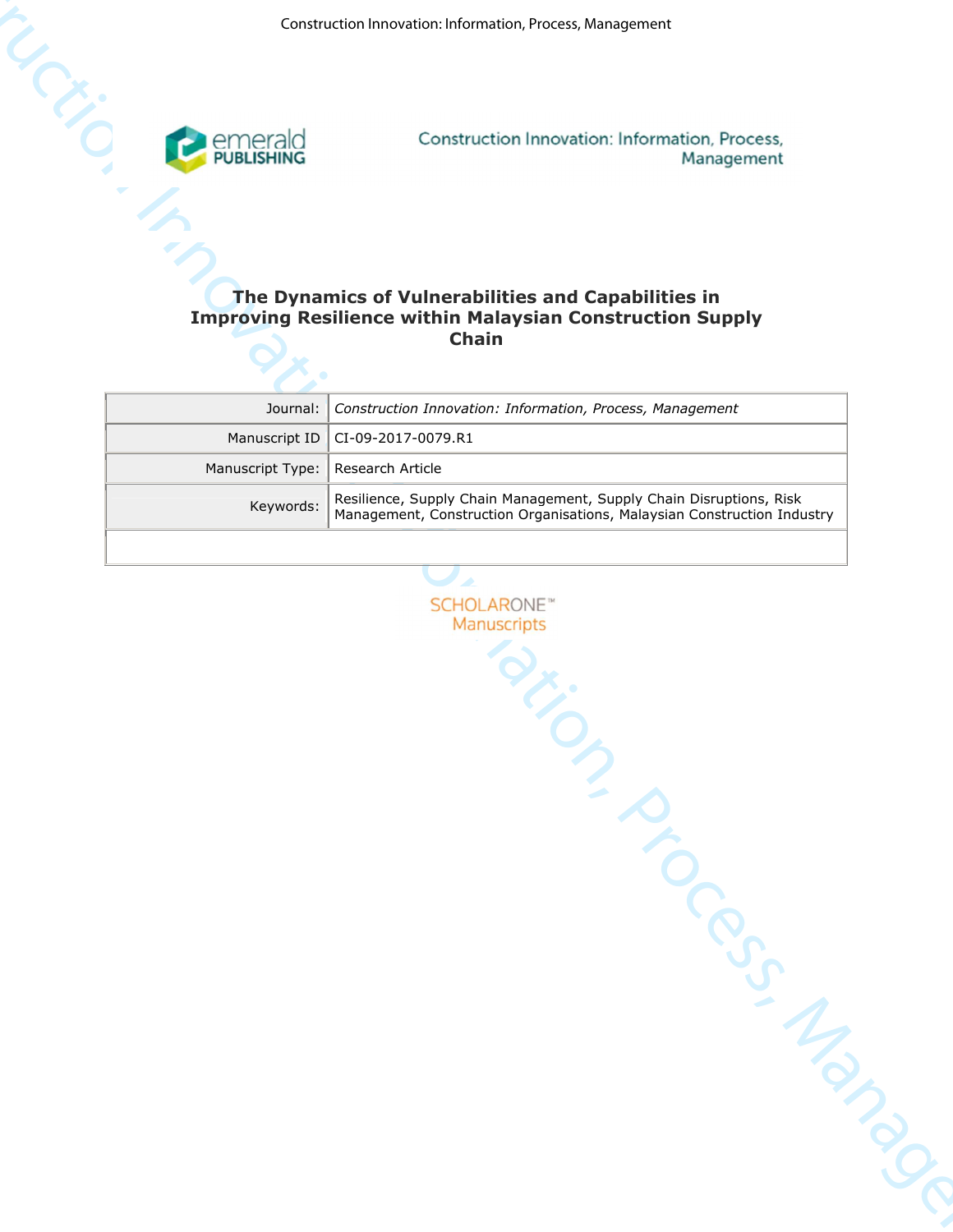# **The Dynamics of Vulnerabilities and Capabilities in Improving Resilience within Malaysian Construction Supply Chain**

**Purpose -** The dynamics and effects of interconnected risks among construction organisations tend to be overlooked across the Malaysian public project supply chains, making them highly vulnerable to supply chain disruptions. This study aims to investigate this dynamism by assessing the supply chain's critical vulnerabilities and capabilities that formulate the level of resilience in handling disruptive events in construction projects.

**Design/methodology/approach** - A comprehensive questionnaire survey was conducted with 105 construction professionals from two groups of respondents, the public and private organisations that work in public projects to identify their current vulnerabilities and capabilities. Data were analysed and compared using the Mann-Whitney U and Kruskal-Wallis tests.

**Findings** - The findings revealed that the top five critical vulnerability factors of the supply chain include political or regulatory changes, market pressures, management, financial and strategic vulnerability. Further comparisons highlighted that the public organisations faced significantly higher political threats compared to the private organisations whilst the private organisations faced significant market pressures. The survey also show that despite the private organisations' high capability in financial strength, the public organisations' financial vulnerability has destabilised the entire supply chain.

**Originality/value** – This study presents the construction supply chain's vulnerabilities in a layered framework approach that can provide managers a new perspective on the dynamics of the cascading impacts of these vulnerabilities when observed through several layers of supply chains.

**Keywords** – Resilience, Supply chain management, Supply chain disruptions, Risk management, Public projects, Construction organisations, Malaysian construction industry, Project management

**Paper type** – Research paper

#### **Introduction**

Construction Innovation (resonance internation From the Apple Construction Innovation Internation Innovation Innovation Innovation Innovation Innovation Innovation Innovation Innovation Innovation Innovation Innovation In In today's world, with the growing scale and interdependence of the global economy through worldwide communications and advanced technology, key players in the global marketplace are highly interconnected than ever before. Although countless benefits arise from these advances, such as unprecedentedly high international trade and lean supply chains (Kosansky and Taus, 2014), the increasing volatility of the interdependent global economy have amplified the collective exposure of global supply chains to interconnected risks. The construction industry, which is driven by supply chains, is also no exception in being impacted from these interconnected risks. These risks such as supply chain disruptions, operational risks, regulatory risks and unforeseen events can arise from any parties within a supply chain and from any sectors of the economy. Indeed, the construction industry's supply chains have constantly been reported to have faced disruptions in their day-to-day operations that cause time and cost overruns of extreme magnitudes (Le-Hoai et al., 2008; Sambasivan and Soon, 2007). Construction projects also often feature multiple overlapping risks that include commercial, design, project, quality and safety that have to be dealt with at the same time (Zurich, 2014). This is evident not just in the developed countries, but also in various developing countries, with increasing reports on project performance deficiencies such as poor quality of work, technical defects, lack of training of the construction workforce and higher accident rates on site (Ofori, 2012; Abdul-Rahman et al., 2007).

One of the developing countries whose construction industry is highly impacted by disruptive supply chains is Malaysia. Research conducted by Mehdi-Riazi et al. (2011) and Pratt (2000) reveal that large local construction engineering projects have frequently ended up being delivered late due to the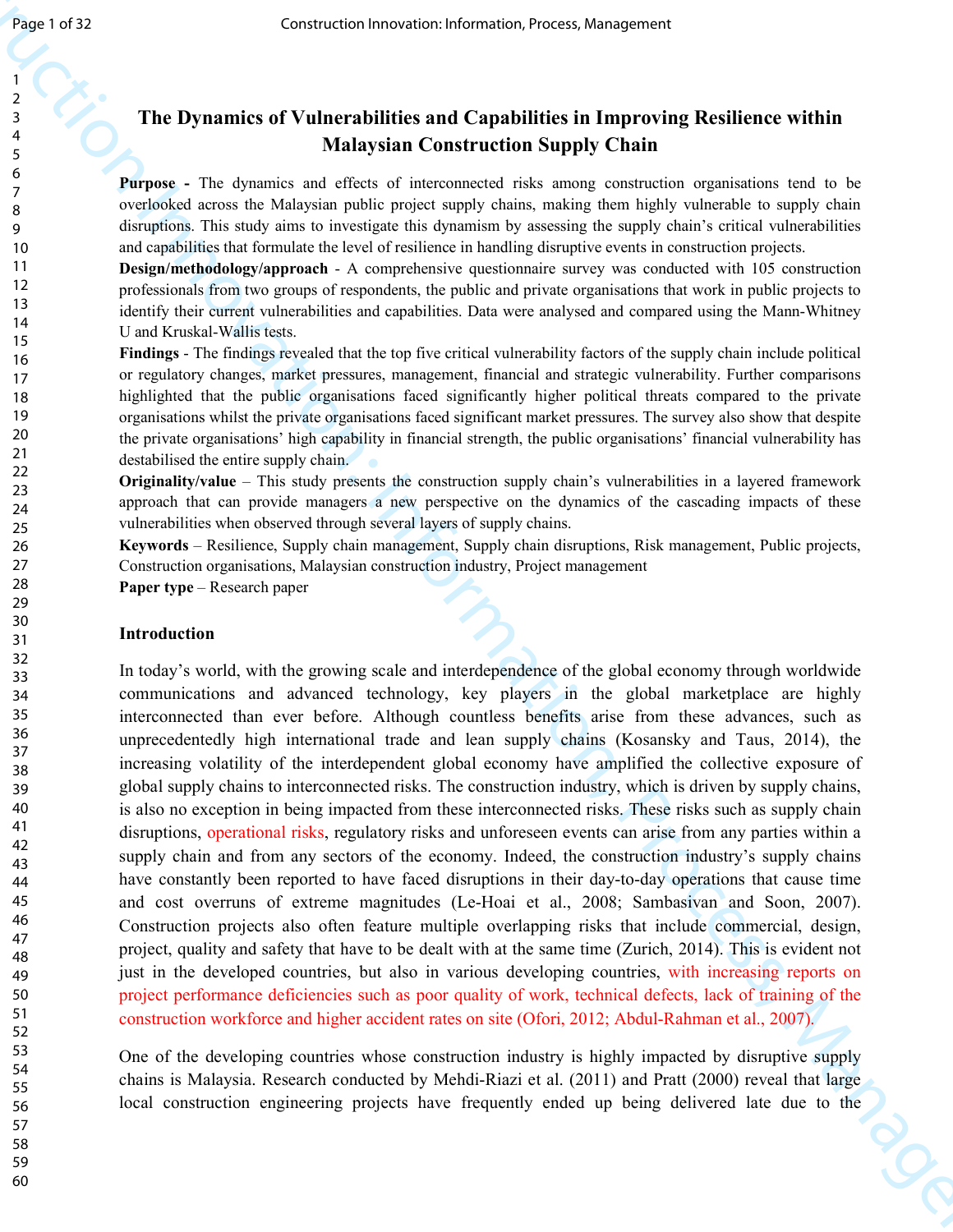incompetencies of supply chain members, causing cost overruns and poor project delivery. This was realised in the extreme within the MATRADE Exhibition and Convention Centre (MECC) building in Kuala Lumpur, which experienced nine years of delay and a 70% cost overruns due to disruptions arising from the first contractor that had abandoned the project, causing the appointment of another contractor (Mehdi-Riazi et al., 2011). Several cracks were detected on the floor, walls and staircase of the building due to the incompetency of the first contractor. The original cost of Ringgit Malaysia (RM) 167 million had increased to RM287.5 million, with RM64.8 million spent just on the repair works. It was later reported that the first contractor had four other projects, in which two projects had also faced delay (The STAR, 2006). This has resulted in the client raising question on any irregularities in the tendering process conducted by the public bodies that had led to the selection of the incompetent contractor in the first place. The client had also faced significant loss (approximately RM120 million) from the potential rental earnings from the exhibition space. Indeed, such disruption does not only affect one organisation but problems cascade across supply chain partners.

Construction Irrestrian Irrestrian Irrestrian Irrestrian Irrestrian Irrestrian Irrestrian Irrestrian Irrestrian Irrestrian Irrestrian Irrestrian Irrestrian Irrestrian Irrestrian Irrestrian Irrestrian Irrestrian Irrestrian The recent national report also points out non-performance of some of the key engineering projects at several scales that led to catastrophic outcomes to the client and other public and private organisations (National Audit Department, 2014). The poor performance of the supply chain has resulted in the Government not getting the best value for money for the expenditure incurred, thus affecting the public's perception on the Government's credibility in managing public projects (National Audit Department, 2014). In this case, the supply chain as a concept and primarily how risks transcend organisational boundaries is not a well-understood concept in Malaysia and there are a lot of discontinuity of partnerships at the supply chain level in the local construction industry (Mehdi-Riazi et al., 2011). The lack of good quality empirical work in construction supply chain resilience in developing countries also presents a distinct knowledge gap that this study intends to address. Whilst previous studies typically assess resilience based on the point of view of an individual firm (Pettit et al., 2013; Zsidisin and Wagner, 2010; McManus, 2008), our research departs by investigating resilience as determined by impacts and cascading impacts across a supply chain within the Malaysian construction industry. The aim of the paper is therefore to assess the supply chain's perceptions on their vulnerabilities and capabilities that formulate the level of resilience in handling disruptive events in construction projects.

#### **Supply Chain Disruptions in Construction Projects**

Studies conducted on performance in construction often identify delays and cost overruns as affecting project outcomes (Osei-Kyei and Chan, 2017; Le-Hoai et al., 2008; Pratt, 2000). The factors that cause these delays and cost overruns suggest that they are contextually dependent although some commonalities could be identified from country to country. Whilst these studies add value to the existing body of knowledge in improving performance, the studies hardly concentrate on the modern day complexities related to supply chain risks and risks which are interdependent across the construction supply chain dominating within many countries. The interdependencies of the supply chain in the construction industry differ from other industries, such as the retail and manufacturing sector as it involves a project-based supply chain that is transient in nature with overlapping risks that are wider than their immediate contractual responsibilities (Loosemore, 2000). A typical construction supply chain consists of the construction clients and design team at the upstream linkage, conducting activities leading to preparation of the production on site, and the main contractor, subcontractors and suppliers at the downstream linkage, that carry out the tasks in the delivery of construction project (Akintoye et al,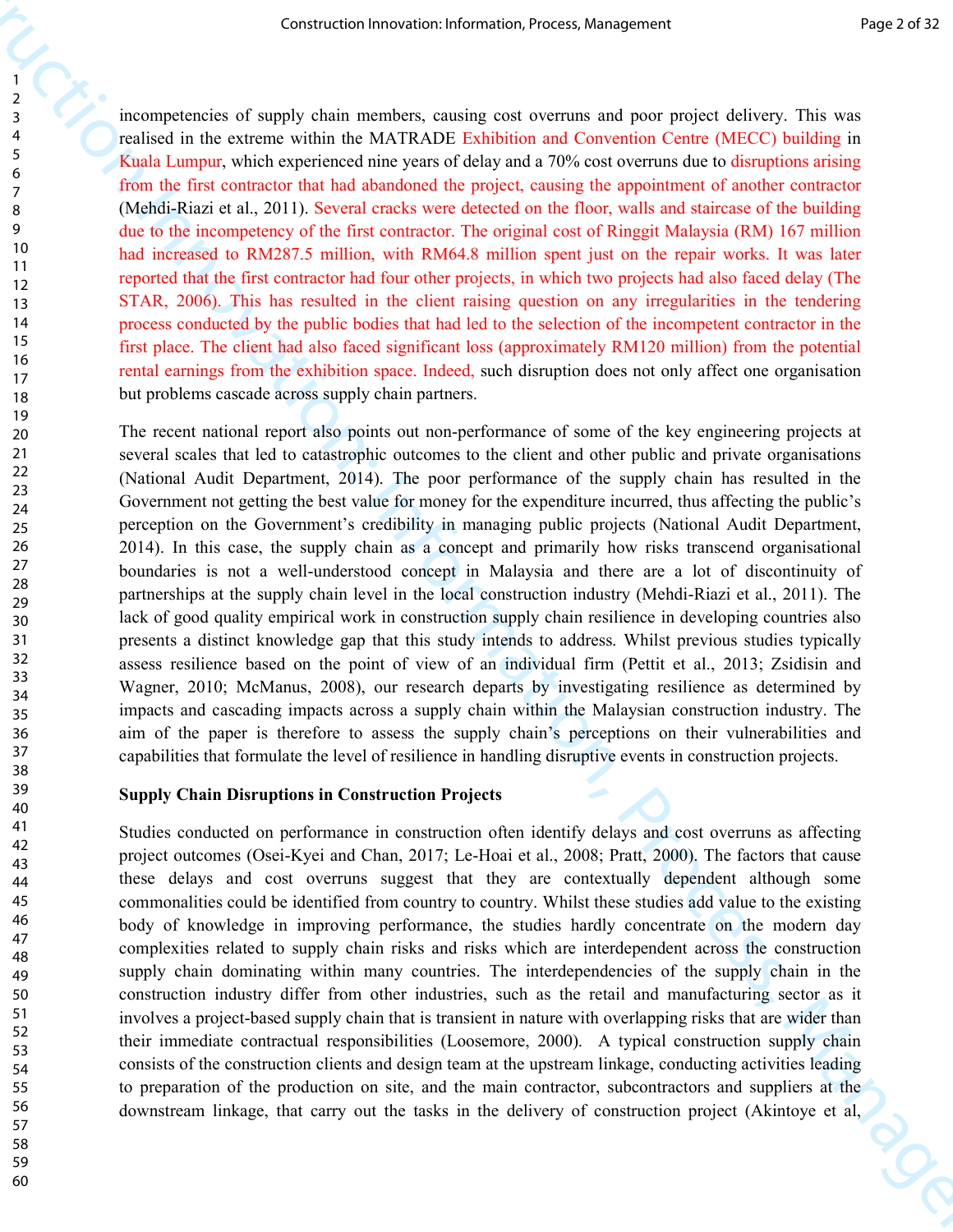2000). This fragmentation of the sequential design-construction process often results in construction organisations working in silos, reducing the organisations' visibility to detect any risk of disruptions that may occur along the supply chain network. Indeed, supply chain in the face of disturbances is a subject that, in recent years, has motivated the interest of numerous researchers and practitioners. Some researchers also refer to disturbances as "disruptions" (Ponomarov & Holcomb, 2009), while others refer to it as "risk" (Chopra & Sodhi, 2004), "errors" (Love and Smith, 2016), "uncertainty" (Mason-Jones & Towill, 1998) or even as "crisis" (Loosemore, 2000). In the context of this study, the term used to refer to such disturbances is disruption, which is defined as a foreseeable or unforeseeable event that affects the usual operation and stability of an organisation or a supply chain (Barroso et al., 2008). The interdependent nature of the supply chain partners causes these disruptive elements to transfer the impacts and consequences within the wider supply chain. From the point of view of this study, a typical supply chain network in the context of Malaysia can be represented in Figure 1.

[Insert Figure 1 here]

**Example 1982**<br> **Construction** The sequence of the sequence of the sequence of the sequence of the construction<br> **Construction**: The sequence of the sequence of the sequence of the sequence of the sequence of the sequence The public sector, indicated as supply chain A in Figure 1, includes public organisations that act as the project owner on behalf of their clients (i.e. local ministries), and are in charge of implementing the public projects funded under the Government's stipulated provisions. A majority of the contractors and consultants working in the public projects are from the private sector. In addition to the public sector work these consultants and contractors also serve private clients within the private sector supply chain, depicted as B, C and D in Figure 1. Due to the growing complexity of the structure, this research considers the public sector initiated supply chain (supply chain A) as highlighted in Figure 1 as the main focus in this study. It can be observed here how managing the complex interdependencies both within and between these several supply chains is indeed challenging as disruptions arising from any part of this chain will subsequently have a cascading impact on another, both locally and internationally. For instance, the failure of timely payment by the public organisations to the contractors in supply chain A will subsequently affect the contractors' cash flow and pre-planned programs for other private sector projects that they are involved in supply chain C. This will also lead to the contactors sacrificing time, cost and quality or in the extreme case, the abandonment of projects in order to survive financially in the business. In this case, practitioners often underestimate the interdependencies of this payment-related issue which can result in potential extreme consequences across the industry and the economy. Certainly, delayed payment and non-payment in the Malaysian construction industry had often led to disputes and financial problems for industry players (Judi and Abdul-Rashid, 2010), affecting the survival of the entire delivery chain. The interdependent nature of the supply chain has also resulted in the reported poor project delivery, including non-functional buildings due to improper execution of works (National Audit Department, 2014). This shows that managing the interdependencies of supply chain disruptions had constantly become an issue to the Government in meeting their development plans.

In managing supply chain disruptions, Sheffi (2005) find that the effects of disruption can be minimised if an organisation can foresee and prepare for disruption before it occurs. In the context of this study, this phase is equivalent to the risk management process before construction begins on site. This proactive approach of risk management is quite common in the Malaysian construction industry to handle disruptions in projects. However, despite being widely practised in Malaysia, as the nature of supply chain becomes more complex and the significant risks shift from one phase to another, it is difficult for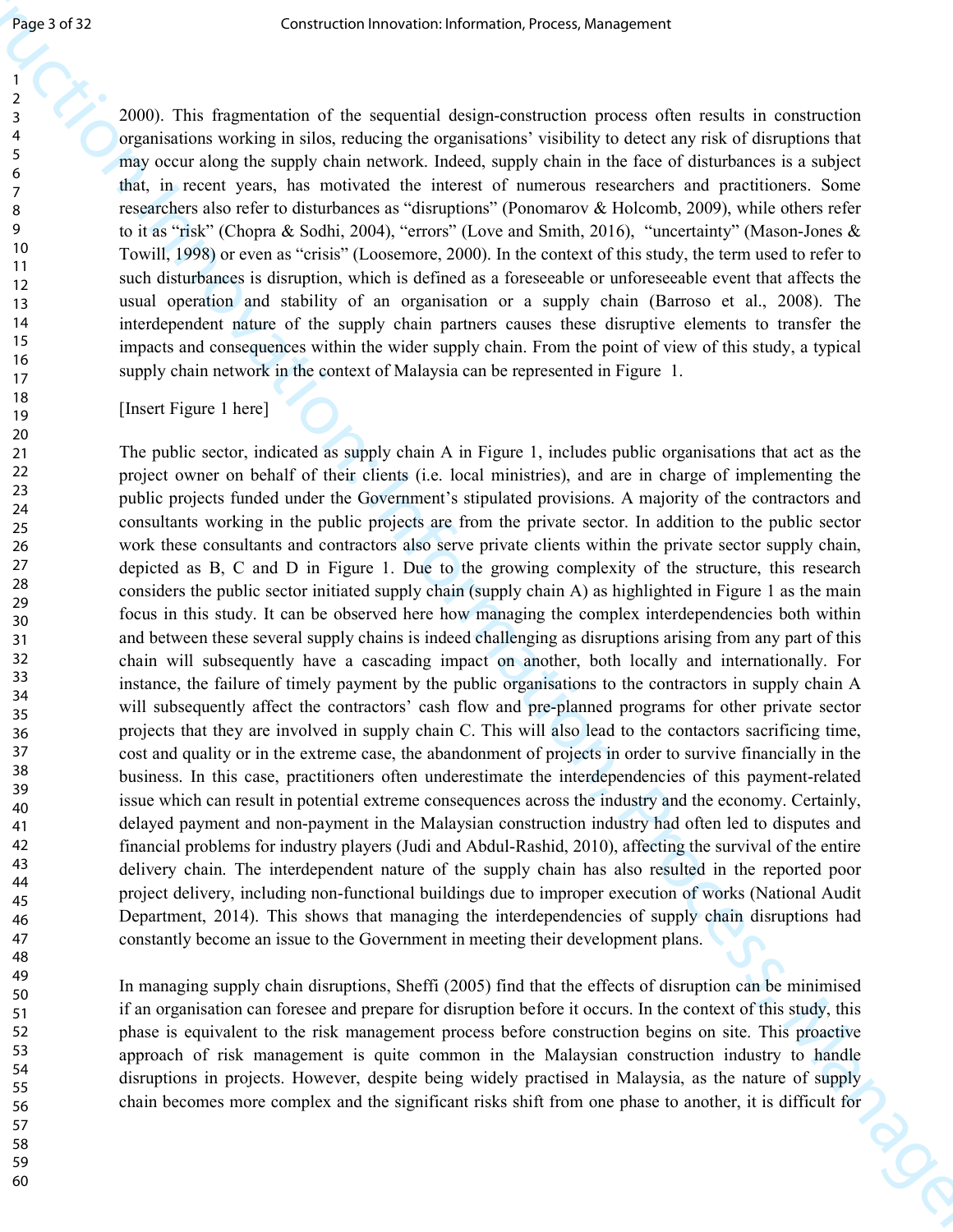the associated risks to be mitigated by individual participants in the supply chain. Most research in the Malaysian construction industry (Goh and Abdul-Rahman, 2013; Siang and Ali, 2012) seem to focus on the risk management process at the pre-disruption stage, and there seems to be a paucity of literature on the supply chain's response following 'actual disruptions' in construction. Hence the supply chain's ability to learn from existing disruptions and utilise their current capabilities to overcome such problems have not received much attention in literature, which this study intend to address. Furthermore, during disruptions, Sheffi (2005) argues that in some cases, the pre-planned contingency measures might not be able to contain the disruptions from spreading, hence alternative responses are usually required to handle such disruptions. As it is still questionable whether having a Formal Management System to Reduce Disruptions (FMSRD) can improve supply chain resilience, this study will also consider whether the current management approach adopted by the supply chain can improve their resilience to disruptions or not. In this case, the disruptions faced by both the public organisations and the respective supply chain partners (referred to as the private organisations from hereon) are included in this study to obtain a balanced perspective on their resiliency to disruptions in public projects.

#### **Supply Chain Resilience, Vulnerabilities and Capabilities**

Construction Irrespublic in the mass of the mass of the mass of the mass of the mass of the mass of the mass of the mass of the mass of the mass of the mass of the mass of the mass of the mass of the mass of the mass of t Based on Barroso et al (2008) the authors arrive at a working definition for resilience in the case of supply chains, where this paper posits resilience to mean 'supply chain's ability to react to the negative effects caused by disruptions that occur at a given moment in order to maintain the supply chain's objectives or recover to a better state'. Most supply chain resilience literature (Pettit et al., 2013; McManus, 2008) however seem to cover multi sectoral issues and the literature's coverage of construction per se is very limited. A more industry-specific research, such as in the context of the construction industry is required to address this theoretical gap. In assessing supply chain resilience, Pettit et al (2010) most importantly suggested that it can be assessed in terms of two dimensions; vulnerabilities and capabilities, which are taken forward further in this study. Supply chain vulnerability here can be defined as "the existence of random disruptions that lead to deviations in the supply chain operations from normal or planned activities, all of which cause negative consequences for the involved construction parties" (Svensson, 2000, p.732). Pettit et al. (2010) argued that a 'vulnerability' could be targeted by a set of successfully employed capabilities. Capabilities here are related to the "attributes that enable an enterprise to anticipate and overcome disruptions" (Pettit et al., 2010. p.6). These capabilities can prevent an actual disruption, mitigate the effects of a disruption or enable adaptation following a disruption.

However, despite the importance of these capabilities, past researchers (Wedawatta and Ingirige, 2016; Juttner and Maklan, 2011) argued that improving resilience against one threat might increase the vulnerability to another. For instance, improving collaboration among supply chain partners may cause additional threats due to sharing sensitive information (Jüttner and Maklan, 2011). On the other hand, increasing flexibility through sub-contracting may increase the susceptibility of the construction supply chain to severe weather conditions at different geographic regions (Wedawatta and Ingirige, 2016). Hence, the fact that the resilience strategies are interrelated suggest that it is important to understand the trade-offs between the right capabilities to mitigate particular critical areas of vulnerability. The effects of an organisation's vulnerabilities and capabilities to another organisations' resiliency to disruptions in a supply chain however are under-researched and tend to be overlooked by previous researchers (Pettit et al., 2013; Zsidisin and Wagner, 2010; McManus, 2008). It is therefore important for this study to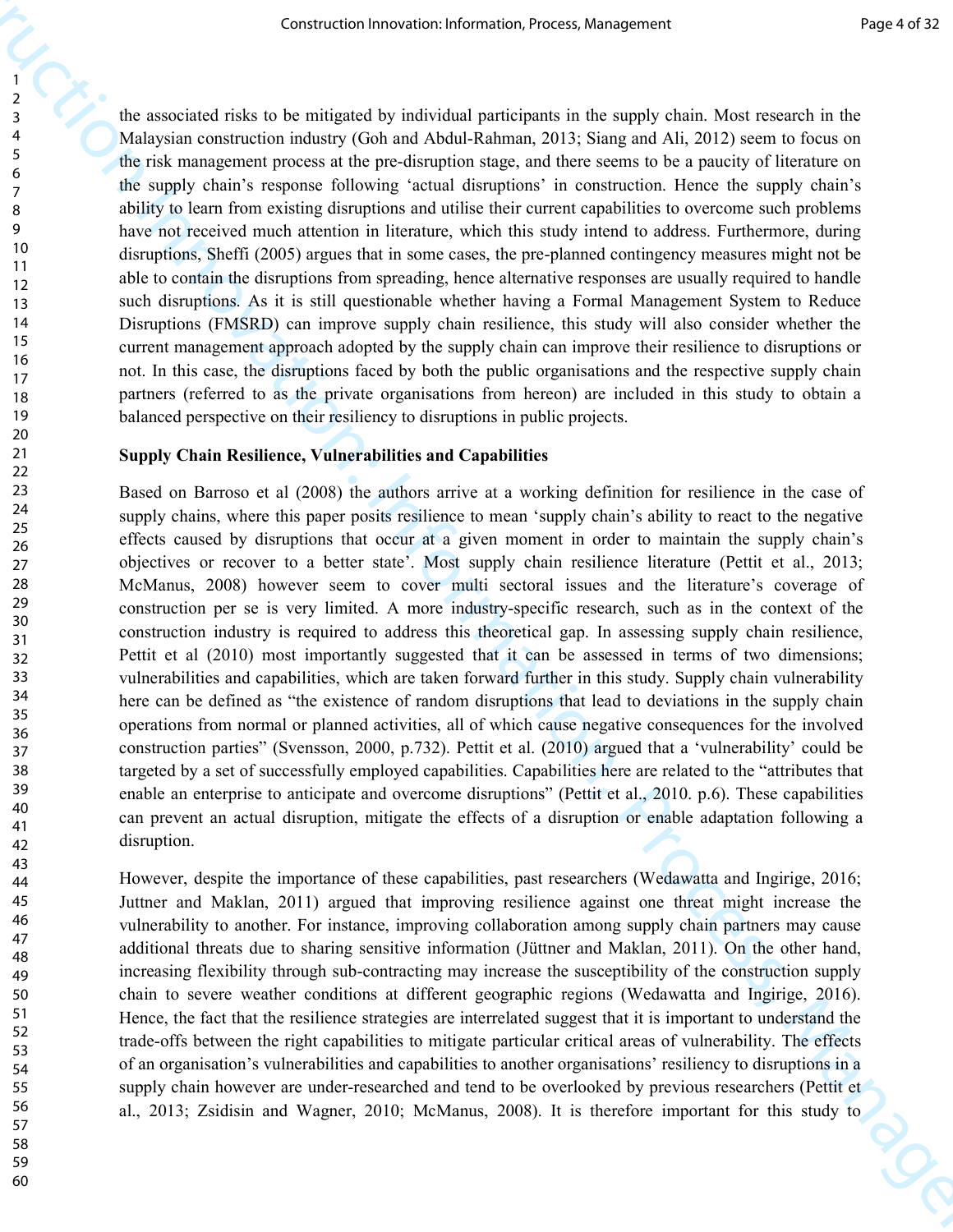60

investigate the dynamics of the effects between the Malaysian public and private organisations' vulnerabilities and capabilities to overcome disruptive events collectively in public projects.

In determining the vulnerability and capability parameters to be assessed in this study, extensive review of past research was undertaken. For instance, Christopher and Peck (2004) and Einarsson and Rausand (1998) highlighted that supply chain vulnerability may arise from factors within the organisation and its supply chain network, or from factors external to the supply chain network that are beyond their control. Further descriptions of these factors can be better understood from the synthesis in Table 1. In terms of capabilities, researchers from different disciplines (Pettit et al. 2010; Ponomarov and Hollcomb, 2009; Sheffi, 2005) had emphasised on factors such as flexibility, capacity, efficiency, visibility, adaptability and anticipation to create resilience to disruptions, as described in Table 2. Developing the concepts of how impacts cascade across a supply chain in the construction industry is investigated through the dynamism of these vulnerabilities and capabilities.

[Insert Table 1 here]

[Insert Table 2 here]

#### **Research Method**

Sensor 2012<br>
Sensor 2012<br>
Interviete the dynamics of the effects there are the Multipline public and public and public and<br>
The dynamics of the dynamics of the effects term of the multipline public and<br>  $\tau$  is the dynami The paper adopts a survey approach considering the range of project participants required which include the public and private organisations to investigate the overall supply chain's level of vulnerability and capability in dealing with disruptions in Malaysian public projects. The stratified random sampling was adopted in this paper, whereby the targeted population of construction professionals involved in Malaysian public sector projects is first separated into mutually exclusive, homogeneous groups (i.e. public and private organisations), and then a simple random sample is selected from each group (Trochim, 2005). A pilot survey was conducted beforehand to ensure the validity and clarity of the questionnaire. Subsequently, the self-administered questionnaires were distributed by hand and electronically, depending on the medium the respondents preferred. The same sets of questions were distributed to both the public and private organisations to cover the supply chain, ensuring consistency in the analysis of data later on in this study.

Overall, out of the 220 questionnaires distributed covering the targeted population, 105 responses were received (response rate 48%). This is in line with research in the construction field. For instance, useable response rates in the case of Fellows and Liu (2008) was ranging between 25% to 35%. Samples larger than 30 can also ensure the researcher the benefits of central limit theorem (see for example, Roscoe, 1975, p.163, or Abranovic, 1997, p.307-308). This is also accepted within the context of Malaysia from studies done by Sambasivan and Soon (2007), Alzan et al. (2011) and Abdul-Aziz and Ali (2004). Hence, it was established that an overall sample of 105 respondents were sufficient for the analysis of this study.

Out of the 105 respondents, 51% represented the public organisations and 49% represented the private organisations that are involved in delivering public projects. The fair distribution among these two groups enabled appropriate statistical comparisons in this study. In terms of the respondents' professions, more than half (52%) represented the engineering background. The possible reason is that more than half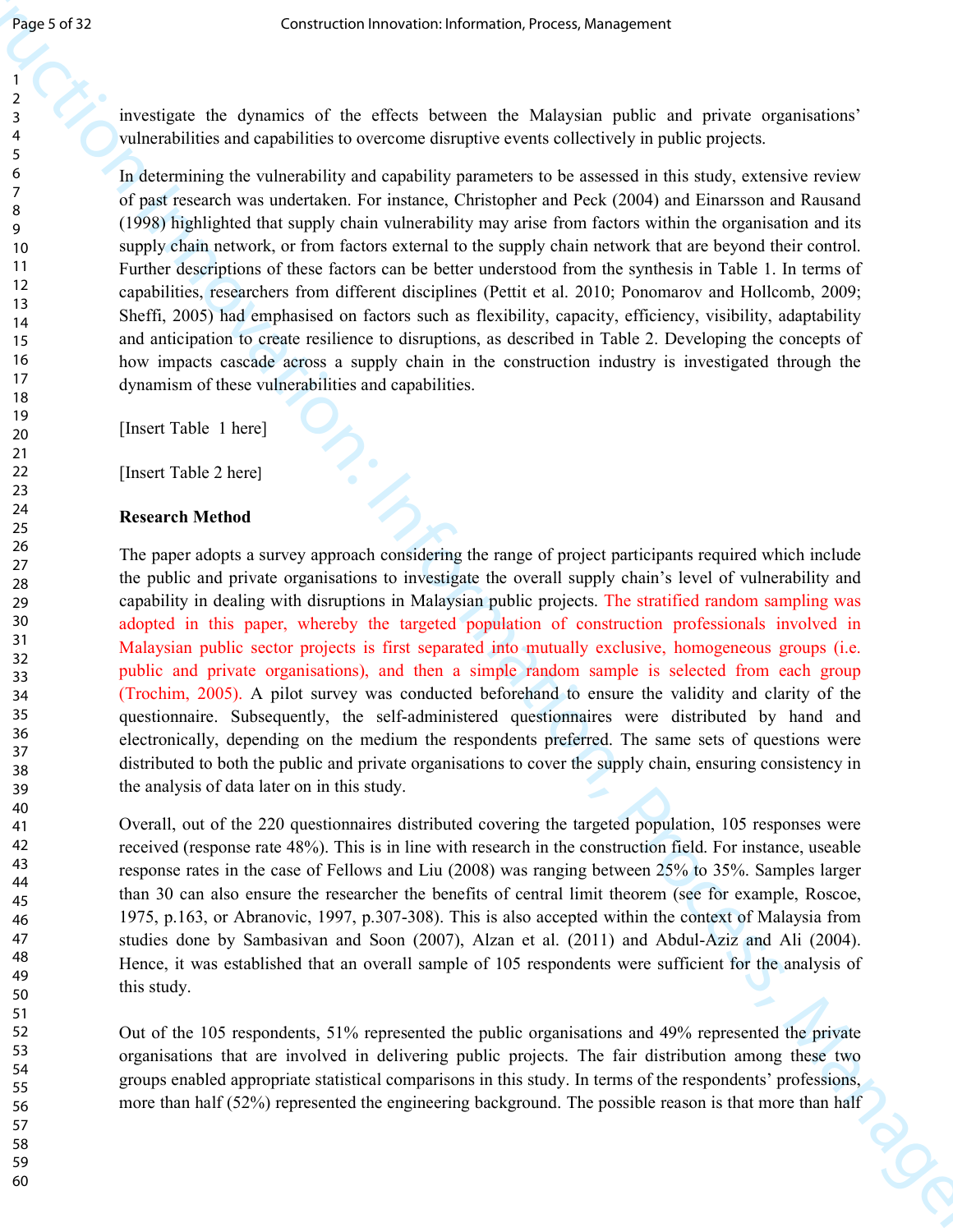civil engineers are employed by Malaysian public organisations (PWD, 2015). Some of these engineers also act as project managers who manage the supply chain during public projects delivery, making their insights valuable to this study. Further demographic statistics are given in Table 3.

### [Insert Table 3 here]

Construction Irrespondent Irrespondent Irrespondent Irrespondent Irrespondent Irrespondent Irrespondent Irrespondent Irrespondent Innovation Innovation Innovation Innovation Innovation Innovation Innovation Innovation Inn The questionnaire survey was analysed using SPSS Version 22 (IBM Corp, 2013). Descriptive statistics were used to identify the respondents' general experiences in dealing with disruptions in public projects (i.e. the current FMSRD adopted by the organisation). The mean of the composite score and standard deviations were used to analyse questions entailing Likert scales, particularly the vulnerability and capability factors. Plus, as the questionnaire response follows a nonparametric distribution, the Mann-Whitney U and Kruskal-Wallis test were used with a confidence level of 95% to make judgments of the probability that an observed difference between two or more number of groups of respondents in this study is a dependable one or one that might have happened by chance (Field, 2009). The Spearman's coefficient of rank correlation was also used to test the level of agreement or disagreement among the different groups of respondents (the public organisations, consultants and contractors) in assessing the vulnerability and capability factors. The Spearman's correlation results range between the value of 1 and −1, whereby values closer to 1 indicate a perfect positive relationship (or high degree of agreement) and - 1 implies a perfect negative relationship (or disagreement) (Assaf and Al-Hejji, 2006). The internal consistency and reliability of the survey measures were tested using Cronbach's Alpha Coefficient. For this study, an alpha value limit of 0.60 adopted by similar studies (Pettit et al., 2013; Sharma and Petosa, 2012) was used to demonstrate reliability. Table 4 presents the number of items and the Cronbach's alpha value for the vulnerability (V1 to V11) and capability (C1 to C12) factors. Overall, apart from the main factor V1 and V3, the remaining factors' reliability estimates ranges from 0.633 to 0.882, proving that the survey instrument is reliable and consistent to be further assessed.

[Insert Table 4 here]

#### **Discussion of Findings**

#### *Level of Frequency and Severity of Disruptions in Public Projects*

One of the key findings identified in the survey is the statistically significant differences in score on the perceptions of level of disruption frequency and impact among the public organisations, contractors and consultants, as shown through the Kruskal-Wallis test in Table 5. The highest ranking of frequency and severity of impact in this case was given by the contractors (mean rank = 70.08 and 70.92 respectively).

[Insert Table 5 here]

The discrepancy between the contractors' and the consultants' and public organisations' perceptions suggest that although all parties of the supply chain face disruptions in public projects, parties from the bottom tier of the supply chain, which in this case, the contractors, had faced more frequent disruptions during public projects delivery that had severely disrupted their operations. Considering the interdependencies of the design-construction process in a construction project, it might be the case that the inefficiencies earlier in the supply chain operation are realised at the construction phase, whereby the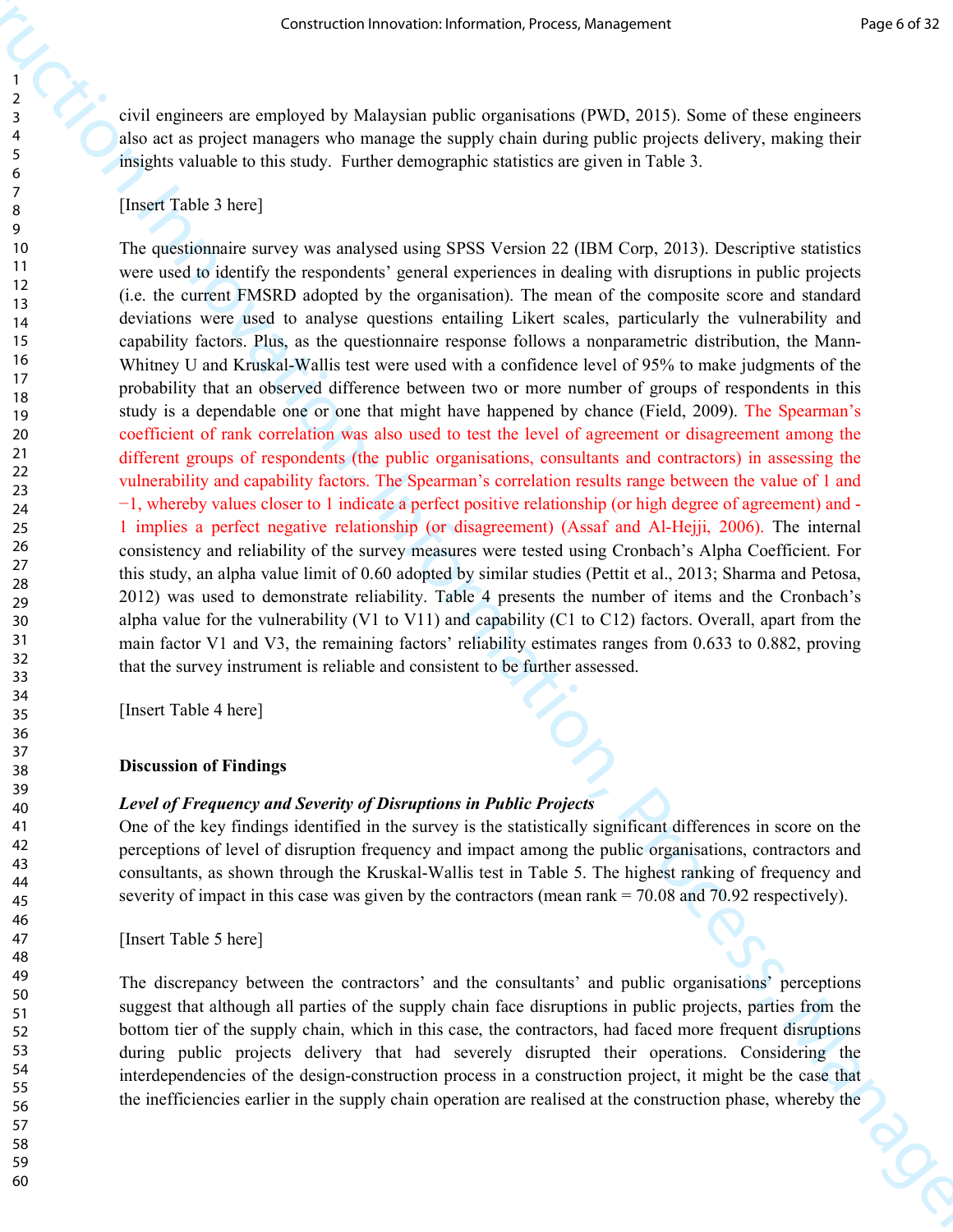contractors are mainly involved in. Hence, the fact that the consultants and public organisations do not acknowledge this suggests that the risks might have been transferred to the contractors during the subsequent construction phase. The higher repercussion of disruptions to the contractors compared to other parties in the supply chain also shows that majority of the risk of disruptions are borne by the contractors compared to the consultants and public organisations. It does not necessarily mean here that the contractors are more vulnerable to disruptions compared to other parties, in fact, this may be due to the current norms in the industry due to imbalances in risk sharing (Ahmed et al., 1999). However, it should be noted here that any disruptions affecting the contractors' work will eventually have an impact on the public organisations who will end up paying for the costs incurred from these disruptions. Hence, in building the resilience of the supply chain to disruptions, this interdependency is important to be considered as the risk of disruptions might later have a knock-on effect back to the upper tier of the supply chain (i.e. the consultants and public organisations) if it is not managed properly.

### *Current Disruption Management Approach Employed by the Organisations*

In managing disruptions, majority of the respondents (42% public and 25% private organisations) reported that risk management is adopted by the firm to manage disruptions (see Table 6).

[Insert Table 6 here]

Constraint free other into the two spaces constraints in the constraint of priori (i.e. the construction is a big construction of the extent of the extent in the construction in the extent of the extent of the extent in t This is reasonable as risk management has been widely practiced in the Malaysian construction industry. Apart from the traditional risk management approach, 16% of the public organisations also have disaster management in place to deal with disruptive events. The major concern in the result here however is the fact that most of the private organisations (28%) do not employ any of the aforementioned strategies in the organisations' operations, suggesting that majority of the organisations have no FMSRD. Similar issue arises with the public organisations, whereby 15% of the respondents claimed to have no FMSRD. Apart from that, based on further detailed analysis of the Mann-Whitney U test, the vulnerability and capability scores were identified to be significantly different at the 95% confidence level between the organisations that have FMSRD and those who do not. Table 7 shows that organisations with no FMSRD were more vulnerable to majority of the factors compared to those adopting specific FMSRD. The organisations with explicit FMSRD on the other hand had higher capability scores, suggesting that having a formal management approach could help improve the resilience of the supply chain to disruptions in construction projects.

[Insert Table 7 here]

#### *Supply Chain Vulnerability and Capability Assessment*

#### *Level of Agreement on the Vulnerability and Capability Factors*

Table 8 presents the results of the Spearman's rank correlations and the significance level between the different pairs of groups of respondents, in testing their level of agreement or disagreement on the vulnerability and capability factors. The results show a significantly high level of agreement between the consultants and contractors in ranking the vulnerability and capability factors, approximately 82% and 89% respectively. This shows that the consultants and contractors have similar views on the ranking of these factors, thus the results by both parties can be treated as an adequate representation of the private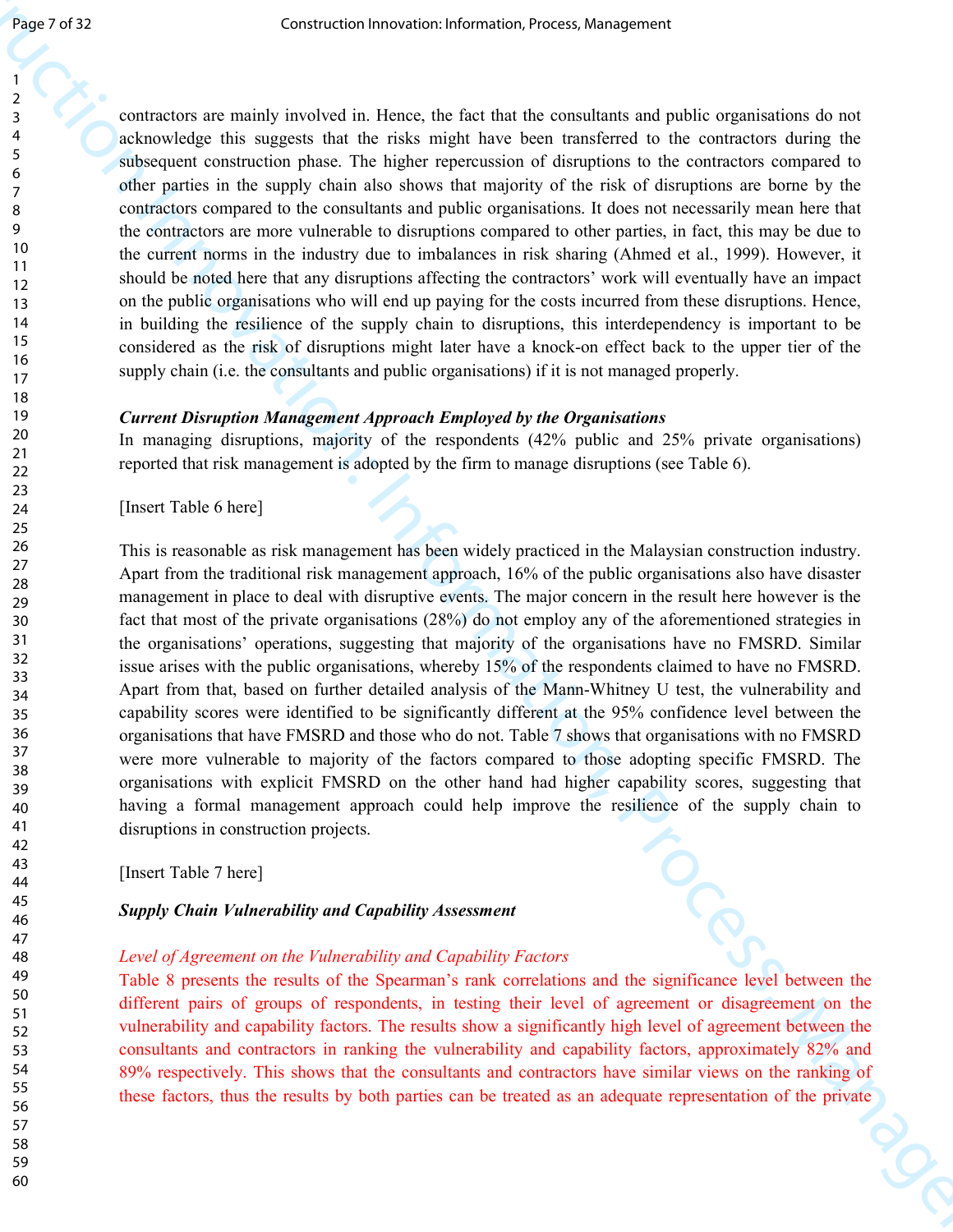organisations involved in public projects in this paper. The public organisations also seem to have relatively good agreement with the consultants and contractors in ranking the vulnerability factors, approximately 78% with the consultants and 77% with the contractors. Considering that these parties are within the same public sector supply chain, it is reasonable to have positive agreement on the supply chain vulnerability factors.

[Insert Table 8 here]

However, there seem to be conflicting views on the capability factors, with the lowest degree of agreement between the public organisations and consultants in ranking the capability factors, approximately 59%. Similarly, contrary opinions on the capability factors could also be observed in Table 8 between the public organisations and contractors, approximately 67%. The results therefore imply that there are opposing views on the level of capability between the public and private organisations.

In assessing the supply chain vulnerability and capability factors, the top five critical vulnerability factors of the public and private organisations in Table 9 are discussed along with the relevant capabilities in Table 10 that could address these critical areas of vulnerability.

[Insert Table 9 here]

[Insert Table 10 here]

#### *Political or Legal Pressures*

Survey findings identified that the public organisations are significantly more vulnerable to 'political or legal pressures' (mean rank  $= 59.81$ ) than the private organisations (mean rank  $= 45.79$ ) as per Table 11.

[Insert Table 11 here]

Constraints frequency in the system of the system of the system of the system of the system of the system of the system of the construction in the system of the system of the system of the system of the system of the syst Understandably, the public organisations have an obligation to spend the public's money properly and wisely, following a set of rules and regulations, hence making them even more vulnerable to any political disruptions or strict and changing Government rules. In this regard, the Malaysian public sector has frequently faced political interference especially during the awarding of projects to the contractors and consultants (Jaafar and Radzi, 2013), which could potentially have contributed to the higher significance of this score within the public projects. It was reported that regardless of the procurement system adopted, the strong tendency of political involvement in awarding public projects contributes to the increase in the number of contracting private firms that are only interested in winning the contracts. This has consequently led to the contracting firms sub-letting the total project to other contractors or subcontractors, which then raises the issue of payment due to the multi-layered sub-contracting (Jaafar and Radzi, 2013). Hence, although the private organisations are not as vulnerable to political pressures compared to the public organisations, political pressures could ultimately affect the the private organisations' operations. Changes in government regulations that vary from one state to another had also affected the public projects delivery. Regulatory frameworks involving multiple authorities at the federal, state and local levels that govern the construction industry in Malaysia can be very complex and difficult to navigate (CIDB, 2015). It has also been reported that certain states place restrictions in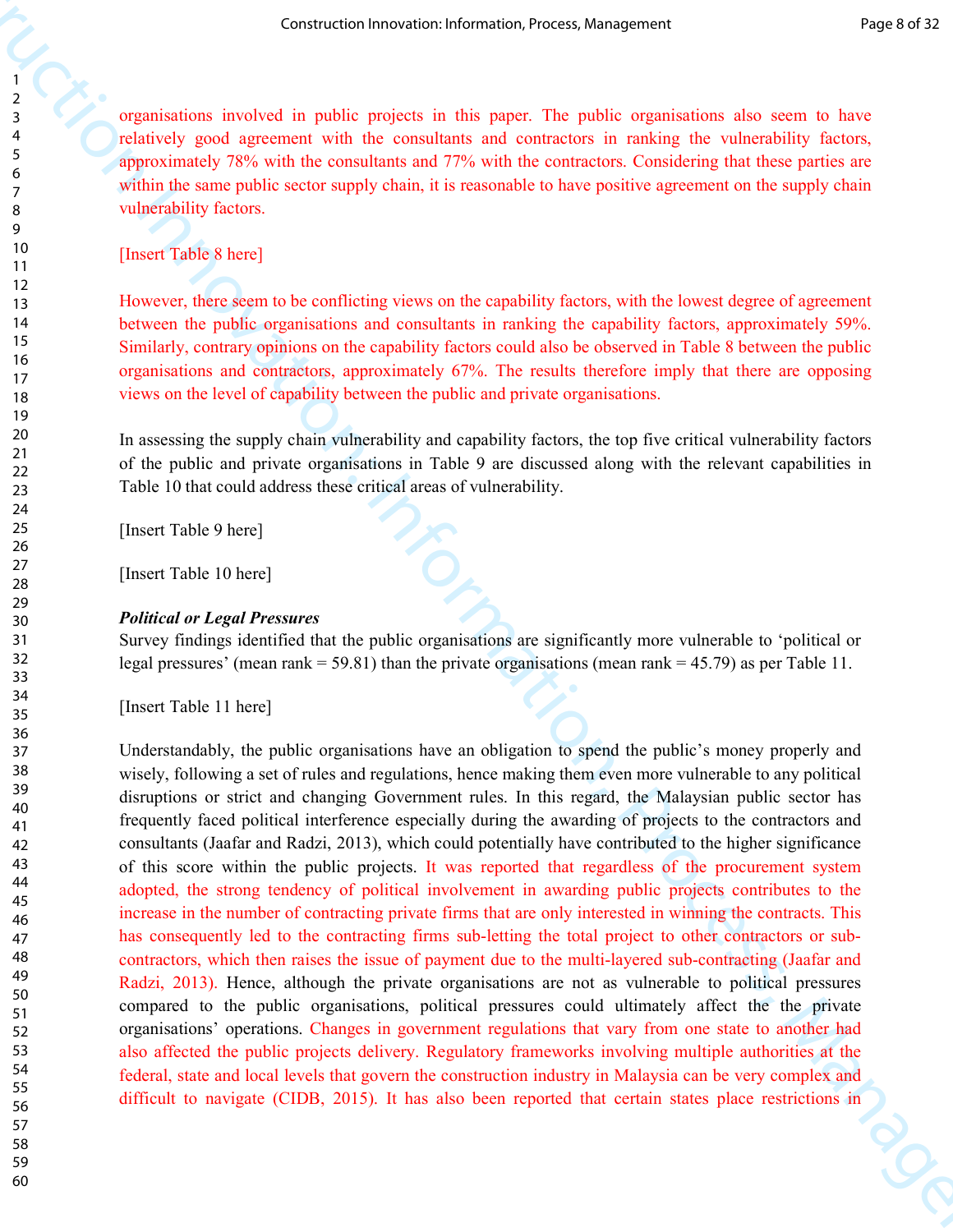gaining planning permission during the design phase of a project (CIDB, 2015), causing significant delay in delivering public projects. Abdul-Aziz and Ali (2004) argued that quite often, the lack of knowledge of government regulations and procedures of the consultants engaged by the public organisations had also resulted in confusion over the terms in the regulations. This ultimately creates disputes between the public and private organisations that can be costly in terms of time, money and effort. In this case, although the public organisations are highly adaptable (the highest capability in earlier Table 10) to potential political and legal pressures, a degree of transparency in communicating information with not just the organisations' stakeholders, but the contractors and consultants engaged are important to facilitate collaborative decision-making (rated as the lowest capability) and counteract such political interference.

#### *Market Pressures*

Sensor 2013<br>
2. Construction Internaction Internaction Internaction Internaction Internaction Internaction Internaction Internaction Internaction Internaction Internaction Internaction Internaction Internaction Internacti On the contrary, the private organisations, being more commercially motivated, gave a significantly higher vulnerability score of 'market pressures' (mean rank = 59.70) compared to the public organisations (mean rank  $= 46.68$ ), as shown in earlier Table 11. The volatility of the external environment was felt most by the private sector as expected. This includes strong price competition and severe price fluctuations caused by the construction market and economy. The result is quite surprising considering that the private organisations claimed to have good financial strength (a top three capability in Table 10) to cover such financial threats. This means that financial strength alone is not sufficient to overcome the unforeseen unfavorable economic conditions. Poor economic conditions especially in developing countries can affect a construction project in so many ways such as escalation of material prices (Sweis et al., 2008), increase in the cost of financing and lower returns on investment (Toor and Ogunlana, 2008). For instance, the knock-on effect on the falling Ringgit Malaysia (RM) during the first quarter of 2015 due to declining global oil prices had resulted in the cost of overseas materials and equipment to be more expensive. Consequently, this had led to the local suppliers raising the price of imported materials, causing the local contractors to face severe material price fluctuations in their operations. Aziz (2017) reported that building materials such as imported steel have increased up to 40% in the last two years. Indeed, the local steel suppliers are still dependent upon foreign steel players (Adnan, 2017), making the contractors highly vulnerable to severe price fluctuations. Furthermore, additional costs such as related taxes and levies had also increased the local contractors' overall operating cost (Aziz, 2017). This can ultimately have a cascading impact on the public project supply chain.

#### *Management Vulnerability*

In terms of the management vulnerability, both the public and private organisations reported to be highly susceptible to the delayed timing of making business decisions (a sub-factor of 'management vulnerability' in earlier Table 9). Delay has indeed been a significant issue generally in the construction industry worldwide (Osei-Kyei and Chan, 2017; Sweis et al., 2008) and specifically in Malaysia as one of the main factors that hamper the performances of the local construction projects (Sambasivan and Soon, 2007; Chan, 2001). Delay in decision making by the public organisations is prevalent at the preconstruction phase. Abdul-Karim (2008) reported that the public projects had faced delays associated with acquiring the list of projects from ministries, preparing resources and master plans, and inadequate design brief causing delay to the subsequent project delivery on-site. The late approvals of the scope of works and in finalising design were attributed to the ineffective bureaucracy practice and the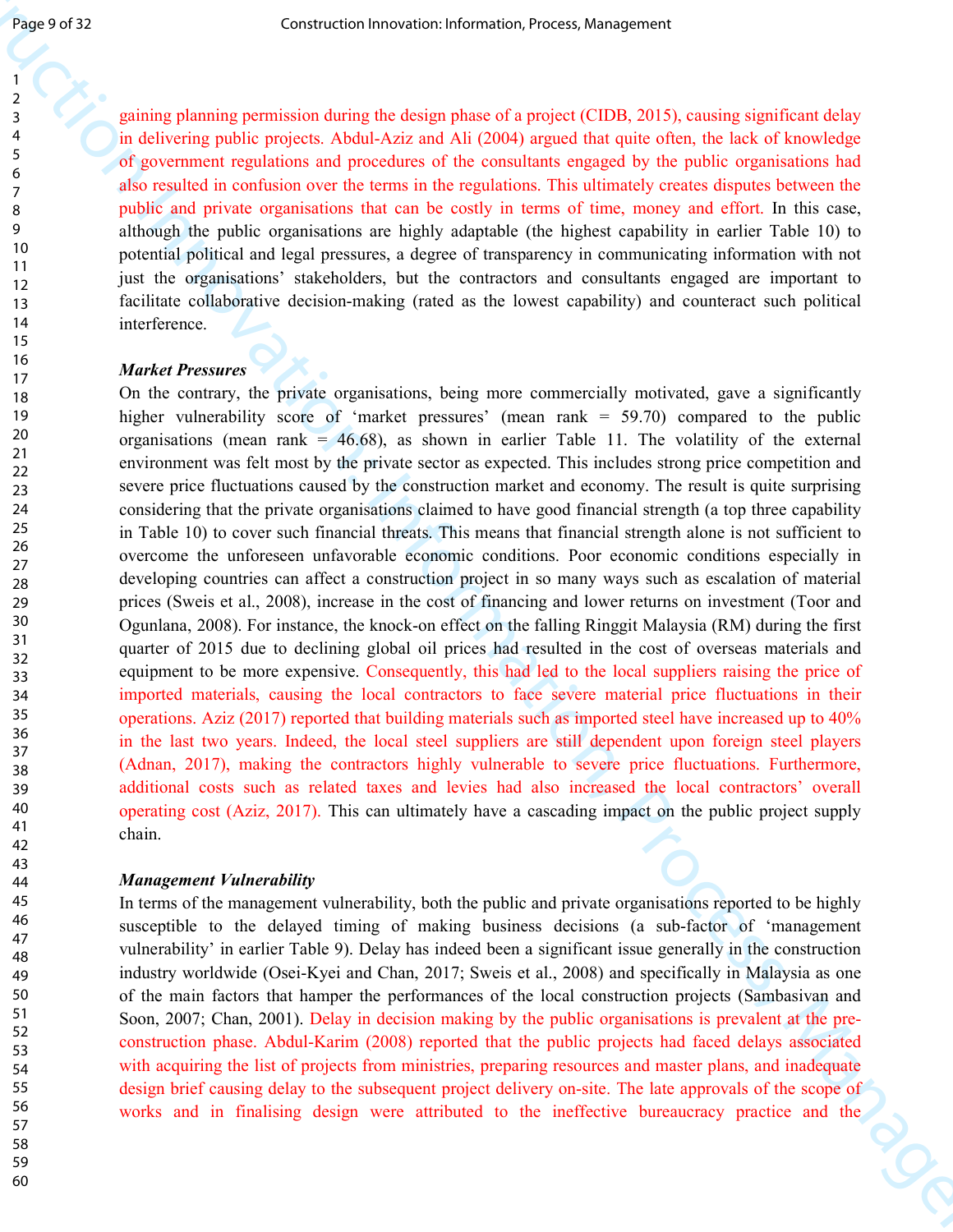involvement of multiple decision makers (Mehdi-Riazi and Lamari, 2013) in the various levels of departments of the public organisations. The unclear roles and responsibilities of these departments also contribute to the delays and errors of public sector professionals across the states and federal organisations in delivering public projects. Moreover, further detailed analysis shows that the lengthy decision-making process in the case of the public organisations is also potentially due to the organisations' low dispersion of key resources in a highly dispersed market (ranked #4 of 12 capability factors in Table 10). Chan (2001) agrees that the use of resources such as skilled labour are less plentiful in the less developed areas compared to the capital city in Malaysia, suggesting that the non-uniform distribution of resources could cause slow decision-making in public projects located across different geographic regions. The private organisations' market on the other hand is not as geographically dispersed as the public organisations (ranked #7 of 12 capability factors), but dealing with a large number of supply chain members (ranked #8 of 11 vulnerability factors) with production operations that are very complex might contribute to the late decision-making on the private organisations' part.

#### *Liquidity or Credit Vulnerability*

Financial vulnerability is also a top threat to the public organisations, based on the significantly lower score in 'financial strength' (mean rank  $=$  45.07), as per Table 12, compared to the private organisations (mean rank = 61.39). This includes vulnerability to any changes in financial and economic policies and the lack of financial resources to cover all potential needs.

[Insert Table 12 here]

Construction Irreports. The Construction Irreports are considered to the Construction II and the Construction II and the Construction II and the Construction II and the Construction II and the Construction II and the Cons The result is quite surprising considering that as a Government body, it is expected that the public organisations should have sufficient funds to deliver the public projects effectively in the interest of their stakeholders, particularly the public. Hence, it might be the case that the insufficient funds were due to the public sector clients' poor financial resources (i.e. local ministries). This is a great concern as the financial vulnerability of the public organisations could cascade as an impact towards private organisations. Abdul-Kadir et al. (2005) highlighted the detrimental effects of such late payment which had resulted in suppliers not getting paid on time by the contractors, causing frequent disruptions in material acquisition and the loss of trust by the suppliers to the contractors. Hence despite the private organisations' good financial strength, it does not guarantee that the organisations can overcome the effect of under payment or late payment by the public organisations due to this cascading impact from a different supply chain. Contractors also tend to mobilise financial resources across public and private projects to maintain some consistency in the progress of concurrent work, hence any delayed payment arising from the public projects will subsequently affect the resources the contractors have to carry out other relative private sector projects.

#### *Strategic Vulnerability*

In the Malaysian public sector, it is common that the pre-construction tasks (i.e. designing, brief preparation, tender evaluation) are outsourced to external consultants (Abdul-Aziz and Ali, 2004). Indeed, the survey results show that the public organisations have high degree of outsourcing, a subfactor of 'strategic vulnerability' in earlier Table 9 (ranked #4 of 11 vulnerability factors). Although this strategic initiative of outsourcing provides opportunity for the private organisations to be engaged in public projects, the survey shows that the public organisations are facing the risks associated with this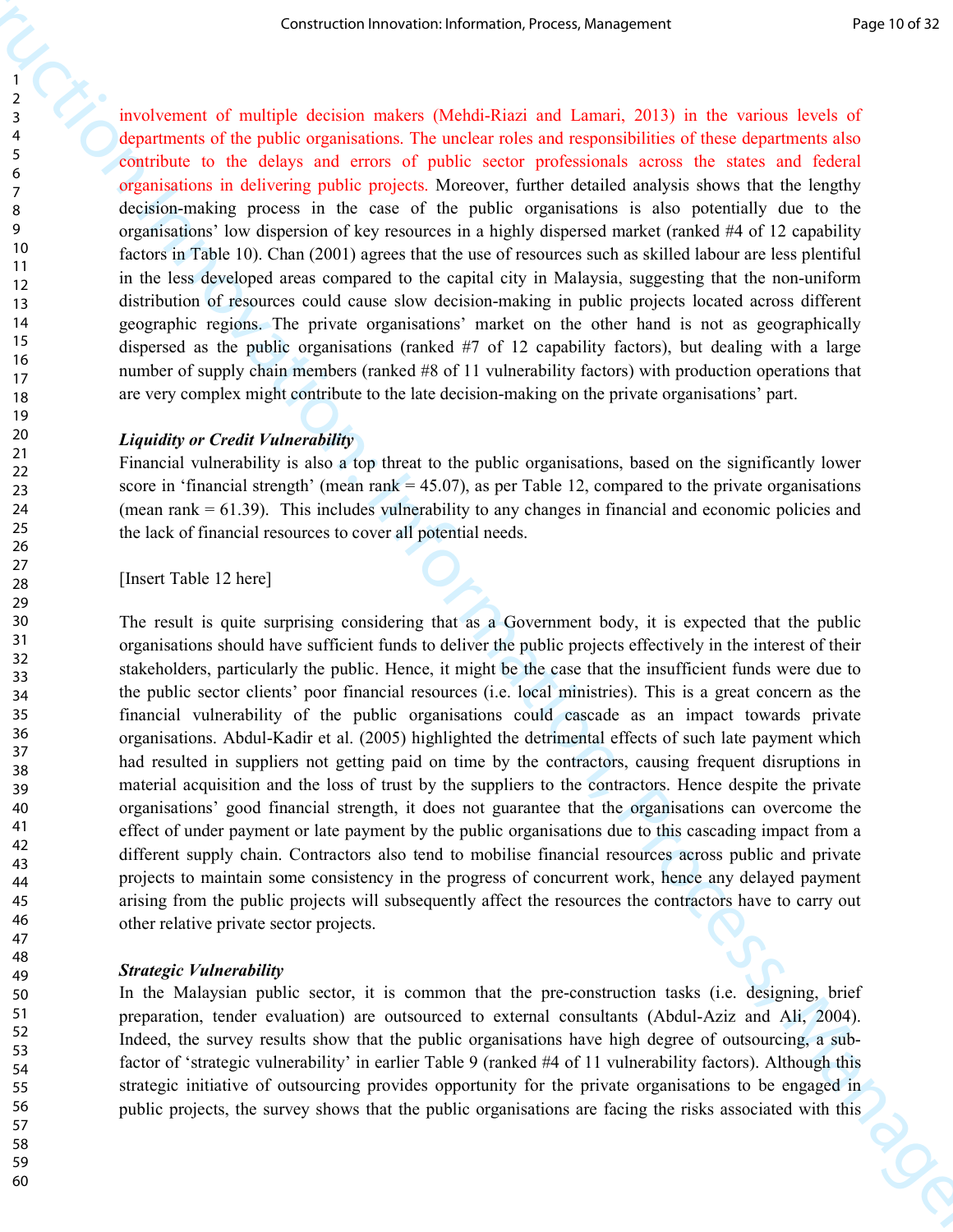Sean II of 22<br>
Search Christian charge the system is the system of the system of the system of the system of the system of the system of the system of the system of the system of the system of the system of the system of effort. Unlike the private organisations, the public organisations seem to have lost control over the visibility of the organisations' supply chain (mean rank  $=$  45.20), hindering the collection of information and collaborative data sharing among project team members (mean rank = 46.40), as shown in the earlier Table 12. The loss of control and visibility reflects the public organisations' uncertainty on the state of the public sector supply chain, making it harder for the organisations to detect any disruptions arising from their supply chain and obtain the full picture of the current situation affecting the project delivery. In this case, Sheffi (2005) pointed out that managing additional suppliers and having deep relationships with multiple suppliers are often too costly to maintain, which explains why the public organisations have inadequate management control over the supply chain members (a top three vulnerability factor in Table 9). Plus, when disruptions occur, the private organisations who serve only as an alternative source to the public organisations may not be inclined to take the risk to invest ahead of time to help the public organisations who chose not to do business with them in the first place (Sheffi, 2005). Hence, the public organisations should consider either to deepen the relationships with key suppliers or distribute the connections with multiple suppliers for the procurement strategy to be successful.

#### **Synthesis and the Layered Framework Development**

The research findings indicated that the top five critical vulnerability factors of the public and private organisations include political or regulatory changes, market pressures, management, financial and strategic vulnerability. The public organisations faced significantly higher political threats compared to the private organisations, whilst the private organisations faced significant market pressures, as depicted in Figure 2. The survey results further highlights how such vulnerability arising from any part of the chain could impact another supply chain network at a different level. As shown through the layered cascading impact (CI) channels in Figure 2, the increase of material price by the suppliers and manufacturers (CI 1) due to the identified market pressures in supply chain B and C caused the contractors and sub-contractors to face price fluctuation in their operation. This subsequently resulted in the escalation of the overall cost of both the public and private projects that the supply chain partners are involved in. This shows how poor performance in one supply chain can result in a set of organisations entering a vicious cycle of poor performance based on the organisations' vulnerability levels. Figure 2 indicates this poor performance through the cascading impact channels.

[Insert Figure 2 here]

The survey also reveals how vulnerabilities arising from one organisation could ultimately affect the capabilities of other parties in the supply chain. The result shows that despite the private organisations' high capabilities in financial strength (as per the abovementioned Table 12), the public organisations' financial vulnerability had destabilised the entire supply chain. Late payment to the contractors by the public organisations in Figure 2 (CI 2) had caused delayed payment to the suppliers by contractors, resulting in frequent stoppage of material delivery (Abdul-Kadir et al., 2005), which subsequently hinder the overall work progress. Considering the public organisations' high degree of outsourcing, the public organisations should not think in isolation and should take into account other parties engaged in their supply chain network during project delivery. This is due to the fact that some of the the public organisations' actions could have an impact on a different supply chain where there are only private sector players. Ultimately, collaboration between the public and private organisations (which are still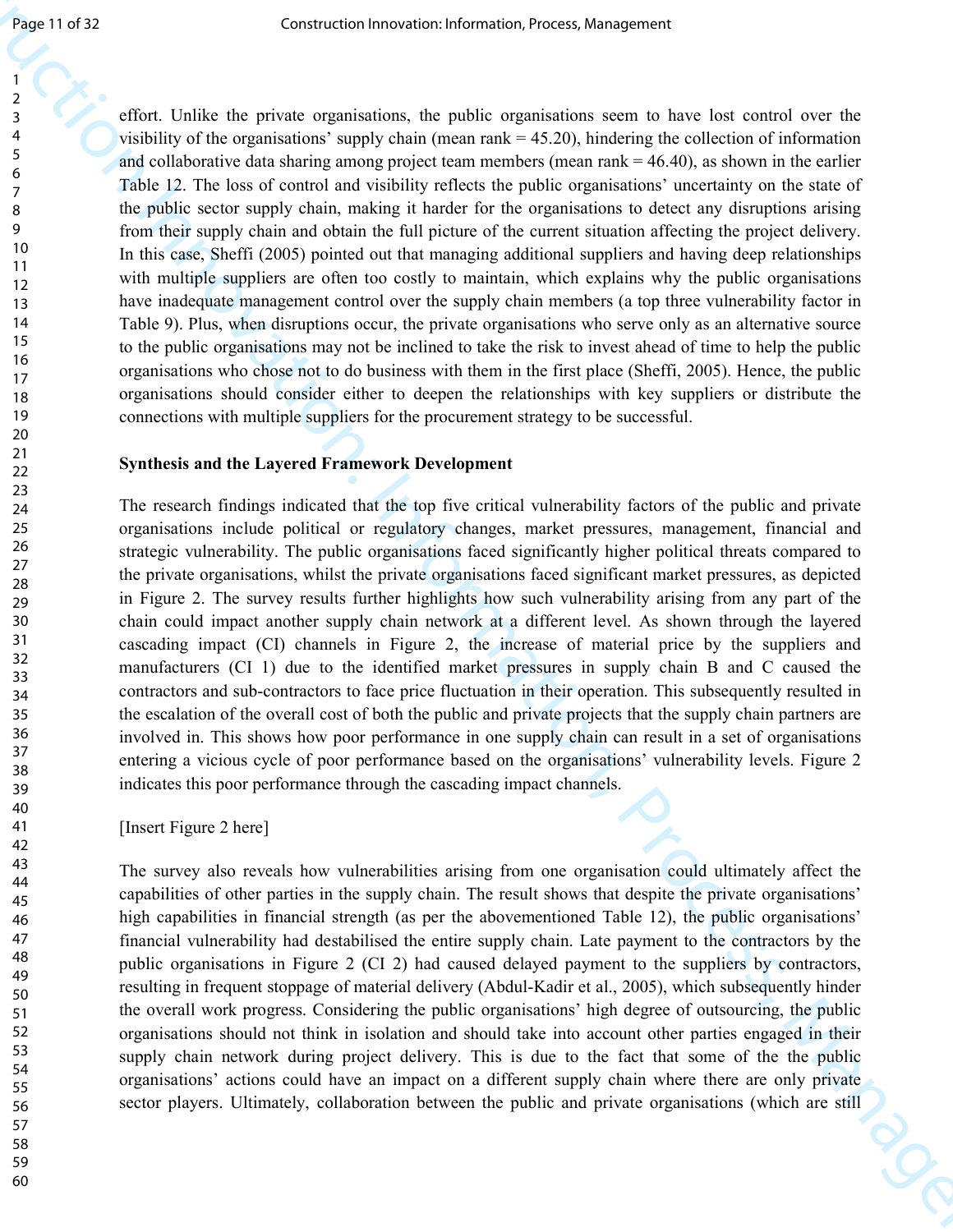poor based on the lowest ranking of this factor), are important to overcome these critical vulnerabilities that will not only impact the organisations individually but on the basis of a network of supply chains.

#### **Conclusion and The Way Forward**

This paper has shed light on the effects of interdependent supply chains within the public and private sector construction organisations in Malaysia. More critically the survey findings revealed that some of the capabilities had worked against the organisations' operations which made the organisations more vulnerable to other factors. For instance, the public organisations' strategic initiative to outsource most of their work had caused poor visibility of the organisations over their supply chain's operations. In terms of the disruption impacts, the contractors were identified to have faced higher repercussion of disruptions from public projects compared to other parties in the supply chain, suggesting that the impact of inefficiencies is sometimes not immediate and are often realised later in the project. It was also a big concern that majority of the contractors do not employ any FMSRD, suggesting that the contractors might have adopted short-term solutions to fix problems as it occurs during project delivery. The survey further revealed that organisations with no FMSRD were in fact more vulnerable to majority of the main factors assessed in the survey compared to those who employed explicit FMSRD.

Construction Irreduces a constraint resonance and the construction Irreduces and the construction Irreduces and the construction Irreduces and the construction Irreduces and the construction Irreduces and the Construction This study also identified how the critical vulnerabilities could subsequently send out cascading impacts across supply chain through the layered framework. The critical political pressures and financial vulnerability of the public organisations, along with the market pressures faced by the private organisations could ultimately affect the supply chain network's operations in both the public and private sector projects. Indeed, the framework shows that what appeared to be an impact on the supply chain is proven to be an impact that cascades down several concurrent supply chains affecting several directly and indirectly connected parties across multiple layers. Understanding the dynamics of this cascading impact is important to identify key problems that often arise in construction projects. Although this study concentrated on public projects in Malaysia, this layered framework approach of the construction supply chains may offer advantages in similar contexts in other countries in terms of understanding the dynamics of the cascading impacts of vulnerabilities when observed through several supply chains. Future studies should also consider including other supply chain members such as the private clients, subcontractors and suppliers in assessing their vulnerabilities and capabilities. Furthermore, future research can also take this study forward by considering the dynamics and interdependencies in assessing vulnerabilities across several layers of supply chains not just in the construction industry, but other industries as well.

Overall, this paper has provided managers in the Malaysian construction industry with the relevant insights into the public organisations' and their supply chain partners' critical vulnerabilities and current capabilities, where the impacts might not have been obvious to the managers before. Considering that the vulnerability of any parties of the supply chains can indeed dramatically degrade the overall supply chain's resilience, collaboration among supply chain members is important in responding to the identified critical vulnerabilities. The industry could benefit from the use of innovative Information Technology (IT) tools such as Building Information Modelling (BIM) to improve transparency in information flow and encourage collaborative decision-making. This will, in turn, increase the visibility of the status and resources of the construction supply chain and improve their productivity in the construction operations. Partnering with key players in the construction supply chain is also important to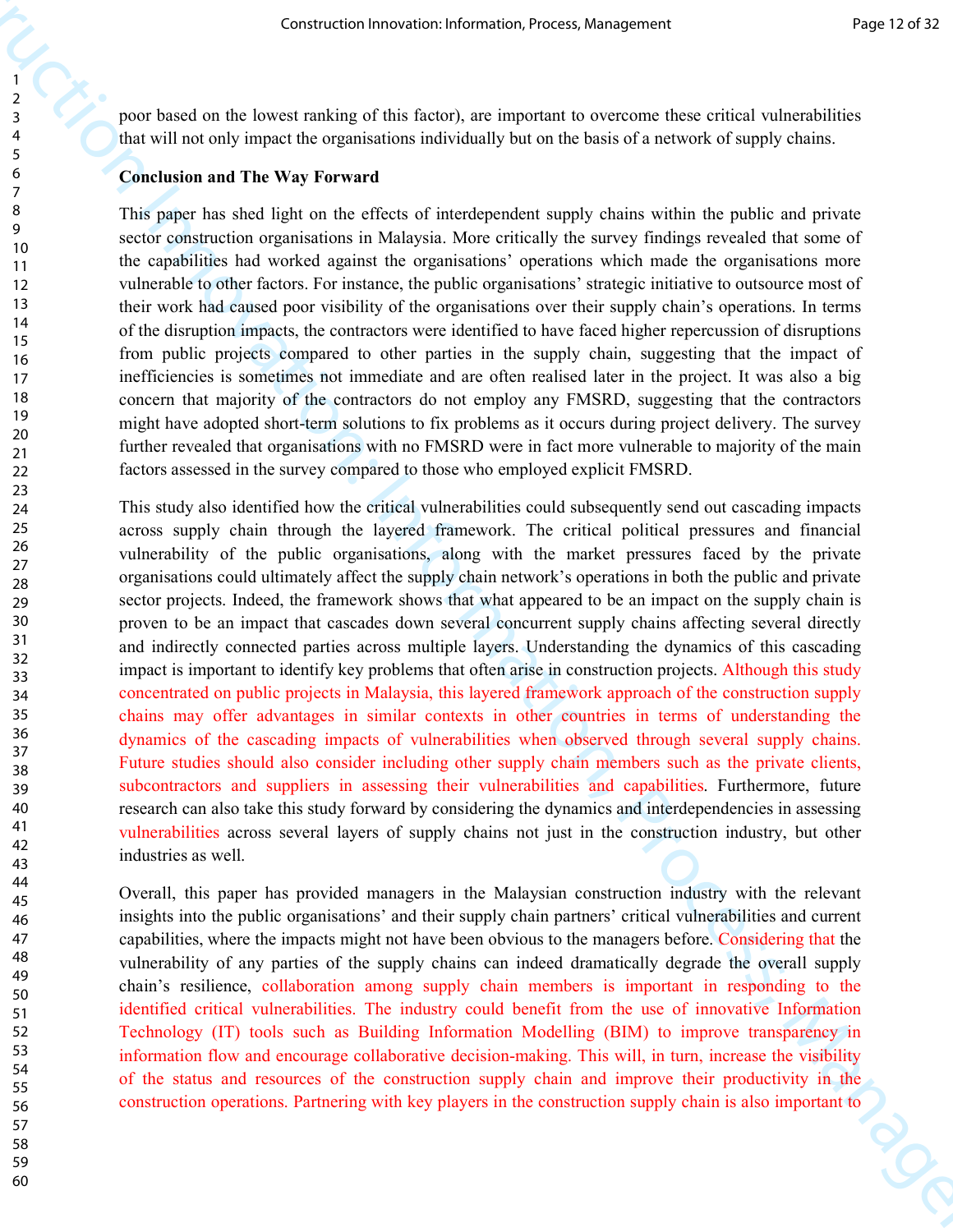**Example 21 Solution**<br>
2 Solution Construction Internation, Process, Management is construction projection<br>
2 Construction Innovation International Construction International Construction<br>
2 Solution Internation Internati foster long-term relationships and improve supply chain resilience to disruptions in construction projects. Ultimately, there should be a coherent strategy where all organisations within the supply chain all pull together in the same direction with better goal congruence.

#### **References**

- Abdul-Aziz, A. and Ali, N. (2004). "Outsourcing and quality performance: Malaysia's Public Works Department." *Structural Survey,* 22(1), 53-60.
- Abdul-Kadir, M.R. et al. (2005). "Factors affecting construction labour productivity for Malaysian residential projects." *Structural Survey*, *23*(1), 42-54.
- Abdul-Karim, J. (2008). "Strategies of effective project delivery system", Paper presented at School of Professional and Continuing Education, University Technology Malaysia.
- Abdul-Rahman, H. et al. (2007). "A study on quality management during pre-construction stage of design-andbuild projects", in *proceedings of the CME 25 Conference, Reading, UK*, *16-19 July*.

Abranovic, W.A. (1997). *Statistical Thinking and Data Analysis for Managers*, Addison-Wesley, Reading, MA.

- Adnan, H. (2017). 'Silver lining for the local steel industry?', *The STAR online*, 21 January, available at: https://www.thestar.com.my/business/business-news/2017/01/21/silver-lining-for-the-local-steel-industry/ (accessed 12 December 2017).
- Ahmed, S. M. et al. (1999). "Risk management trends in the Hong Kong construction industry: a comparison of contractors and owners perceptions." *Eng. Constr. and Architectural Manage.*, 6(3), 225-234.
- Akintoye, A., McIntosh, G. and Fitzgerald, E. (2000). "A survey of supply chain collaboration and management in the UK construction industry." *Europe. J. Purch. Supp. Manage.*, 6(1), 159–168.
- Alzan, S. A. et al. (2011). "Contractors' perception of factors contributing to project delay: case studies of commercial projects in Klang Valley, Malaysia", *J. of Design and Built Environ.*, 7(1).
- Assaf S.A. and Al Hejji S. (2006). "Causes of delay in large construction projects", *International Journal of Project Management*, 24, 349-357.
- Aziz, A. (2017). 'Rising material costs a challenge for small Bumiputera contractors', *The Malaysian Reserve*, 10 October, available at: https://themalaysianreserve.com/2017/10/10/rising-material-costs-challenge-smallbumiputera-contractors/ (accessed 12 December 2017).
- Barroso, A., Machado V., and Cruz Machado V. (2008). "A supply chain disturbances classification." *Proc., Int. Conf. on Industrial Eng. and Engineering Manage*., IEEM, Singapore, 1870-1874.
- Briggs, S. R. and Cheek, J. M. (1986). "The role of factor analysis in the development and evaluation of personality scales." *J. of Personality,* 54(1), 106-148.
- Chan A.P.C. (2001). "Time-cost relationship of public projects in Malaysia." *Int. J. of Proj. Manage.,* 19, 223-229.
- Chopra, S. and Sodhi, M.S. (2004). "Managing Risk to Avoid Supply-Chain Breakdown." *Sloan Management Review,* 46(1), 53-61.
- Chowdhury, M.M.H. et al (2012). "Supply chain resilience to mitigate disruptions: A QFD approach." *PACIS 2012 Proc*., Paper 66.
- Christopher, M. and Peck, H. (2004). "Building the Resilient Supply Chain." *Int. J. of Logistics Manage.,* 15(2), 1- 14.
- CIDB (2015). "Construction Industry Transformation Programme 2016-2020", Project Management Office, Construction Industry Development Board Malaysia.
- Einarsson, S., and Rausand, M. (1998). "An approach to vulnerability analysis of complex industrial systems." *Risk analysis*, 18(5), 535-546.
- Fellows, R. and Liu, A. (2008*). Research Methods for Construction*, 3rd ed., Blackwell Publish., U.K.
- Field, A.P. (2009). *Discovering statistics using SPSS: and sex and drugs and rock 'n' roll*, 3<sup>rd</sup> ed., Sage Publications, London, U.K.
- Goh, C.S. and Abdul-Rahman, H. (2013). "The Identification and Management of Major Risks in the Malaysian Construction Industry." *J. of Constr. in Developing Countries,* 18(1), 19–32*.*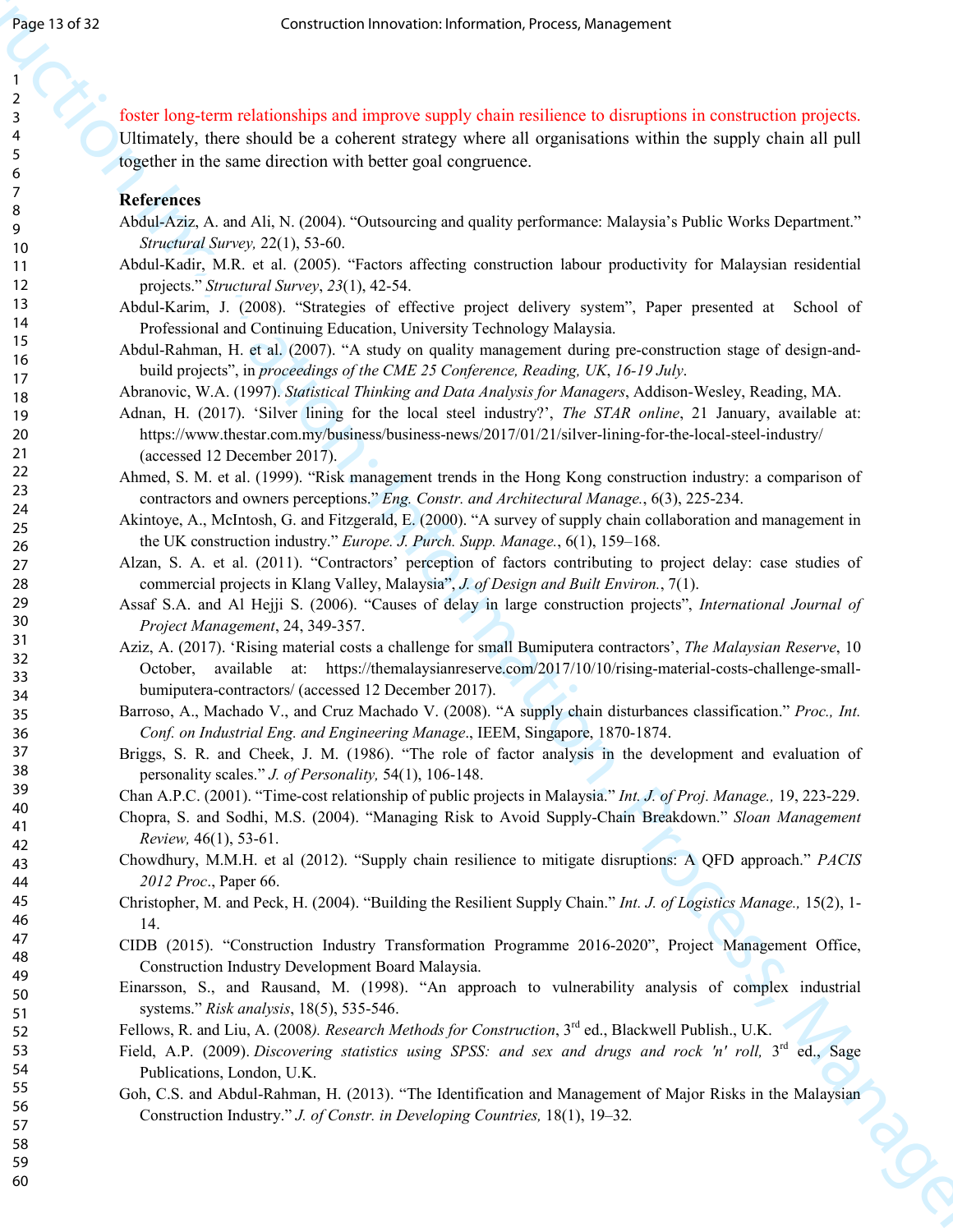IBM Corp. (2013). IBM SPSS Statistics for Windows, Version 22.0. Armonk, NY: IBM Corp.

- Jaafar, M., and Radzi, N.M. (2013). "Level of satisfaction and issues with procurement systems used in the Malaysian public sector." *Australasian J. of Constr. Econ. and Building*, 13(1), 50-65
- Judi, S.S. and Abdul-Rashid R. (2010). "Contractor's right of action for late or non-payment by the employer." *J. of Surveying, Constr. & Property,* 1(1), 65-95.
- Jüttner, U. and Maklan, S. (2011). "Supply chain resilience in the global financial crisis: an empirical study." *Supply Chain Manage.: An Int. J.,* 16 (4), 246–259.
- Kosansky, A. and Taus, M. (2014). "Managing for Catastrophes: Building a Resilient Supply Chain." *Supply Chain Management Review.* <http://www.scmr.com/article/managing\_for\_catastrophes\_ building a resilient supply chain> (Dec. 2, 2015).
- Le-Hoai, L., Dai Lee, Y. and Lee, J.Y. (2008)."Delay and cost overruns in Vietnam large construction projects: A comparison with other selected countries." *KSCE J. of Civil Eng.*, 12(6), 367-377.
- Loosemore, M. (2000). *Crisis management in construction projects,* ASCE Press, USA.
- Love, P.E.D. and Smith, J. (2016). "Error management: implications for construction", *Construction Innovation*, 16(4), 418-424.
- Mason-Jones, R. & Towill, D. (1998). "Shrinking the supply chain uncertainty circle." *Institute of Operations Manage. Control J.*, 24(7), 17-23.
- McManus, S.T. (2008). Organisational Resilience in New Zealand. PhD Thesis, University of Canterbury.
- Mehdi Riazi, S.R. and Lamari, F. (2013). "Public sector project delay: the Malaysian perspective and the way forward.", *Proc. of the 19th CIB World Building Congress, Brisbane 2013 : Construction and Society, Queensland University of Technology, Brisbane Convention & Exhibition Centre, QLD, Australia*.
- Construction Innovation: Information, Process, Management Mehdi-Riazi, S.R., Skitmore, M. and Cheung, Y.K.F. (2011). "The use of supply chain management to reduce delays : Malaysian public sector construction projects.", *Proc. 6th Nordic Conf. on Constr. Econ. and Org. in Society,* Vol. 2, 403-414.
	- National Audit Department (2014). Auditor General Report Year 2013: Activities of the Federal Ministries/Departments and Management of the Government Companies. National Audit Department Malaysia.
	- Ofori, G. (2012). *New Perspectives on Construction on Developing Countries*, Routledge, London.
	- Osei-Kyei, R. and Chan, A.P.C. (2017). "Risk assessment in public-private partnership infrastructure projects: Empirical comparison between Ghana and Hong Kong." *Construction Innovation*, 17(2), 204-223.
	- Pettit, T.J., Croxton, K.L. and Fiksel, J. (2013). "Ensuring supply chain resilience: development and implementation of an assessment tool." *J. Business Log.*, 34(1), 46–76.
	- Pettit, T.J., Fiksel, J., and Croxton, K.L. (2010). "Ensuring Supply Chain Resilience: Development of a Conceptual Framework." *J. of Business Logistics*, 31(1), 1-21.
	- Ponomarov, S. Y., and Holcomb, M. C. (2009). "Understanding the Concept of Supply Chain Resilience". *Int. J. of Logistics Manage.*, Vol. 20 No. 1, pp. 124-143.
	- Pratt, R. (2000). "Project management in Malaysia, some ideas on the way ahead." *Asia Pacific Diligence Sdn Bhd seminar, Proj. manage.: strategies, techniques, operations and control*, Kuala Lumpur, Malaysia.
	- PWD (2015). "Statistics of current professionals working in the Malaysia Public Works Department".  $\langle \frac{\text{https://www.jkr.gov.my/}}{\text{Noww.jkr.gov.my/}} \rangle$  (Nov. 14, 2015)
	- Roscoe, J.T. (1975). *Fundamental Research Statistics for the Behavioural Sciences*, 2<sup>nd</sup> ed.. Holt Rinehart & Winston, New York.
	- Sambasivan, M. and Soon, Y.W. (2007). "Causes and effect of delay in Malaysian construction industry." *Int. J. of Proj. Manage.,* 25 (5), 517-526.
	- Sharma, M., and Petosa, R.L. (2012). *Measurement and evaluation for health educators*, Jones & Bartlett Publishers.
	- Sheffi, Y. (2005). *The resilient enterprise: Overcoming vulnerability for competitive advantage*, MIT Press, Cambridge, MA.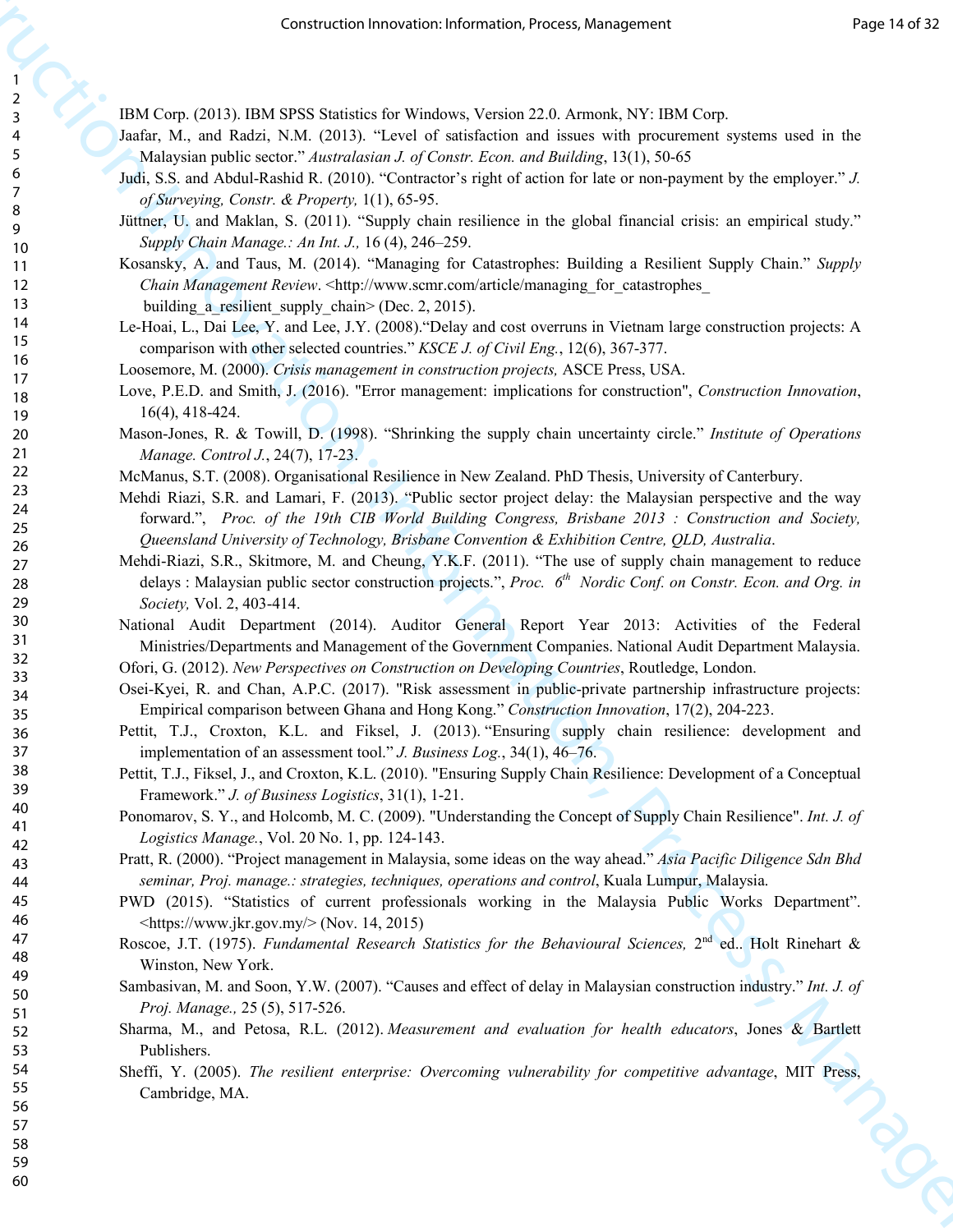- Siang, L.C. and Ali, S.A. (2012). "Implementation of risk management in the Malaysian construction industry." *J. of Surveying, Constr. & Property,* 3(1), 1-15.
- Svensson, G. (2000). "A conceptual framework for the analysis of vulnerability in supply chains." *Int. J. of Physical Distribution & Logistics Manage.,* 30(9), 731-750.
- Sweis, G. et al. (2008). "Delays in construction projects: The case of Jordan." *Int. J.of Proj. Manage.*, 26, 665– 674.
- Figure 13 d as a construction Innovation Internation Process, Management<br>
2. The state 1.1, and A.B. A. (2011). Implementation of risk measurement in the Malaysian controllation indices<br>
2. The state 12 does not be proven The STAR (2006). "Matrade building controversy: Going after directors", 24 May, available at: https://www.thestar.com.my/news/nation/2006/05/24/matrade-building-controversy-going-after-directors/ (accessed 12 December 2017).
	- Toor, S.U.R. and Ogunlana, S.O. (2008). "Problems causing delays in major construction projects in Thailand." *Constr. Manage. and Econ.*, 26(4), 395-408.
	- Trochim, W.M.K. (2005). *Research Methods: The Concise Knowledge Base*, Atomic Dog Publication.
	- Wedawatta, G. and Ingirige, B. (2016). "A conceptual framework for understanding resilience of construction SMEs to extreme weather events." *Built Env. Proj. Asset Manage.,* 6 (4), 428-443.
	- Zurich (2014). "Building supply chain resilience: The practicalities for the construction industry." <http://www.commercialriskeurope.com/uploads/files/whitepapers/Supply-Chain-Zurich-Jan-2015.pdf> (March 21, 2016).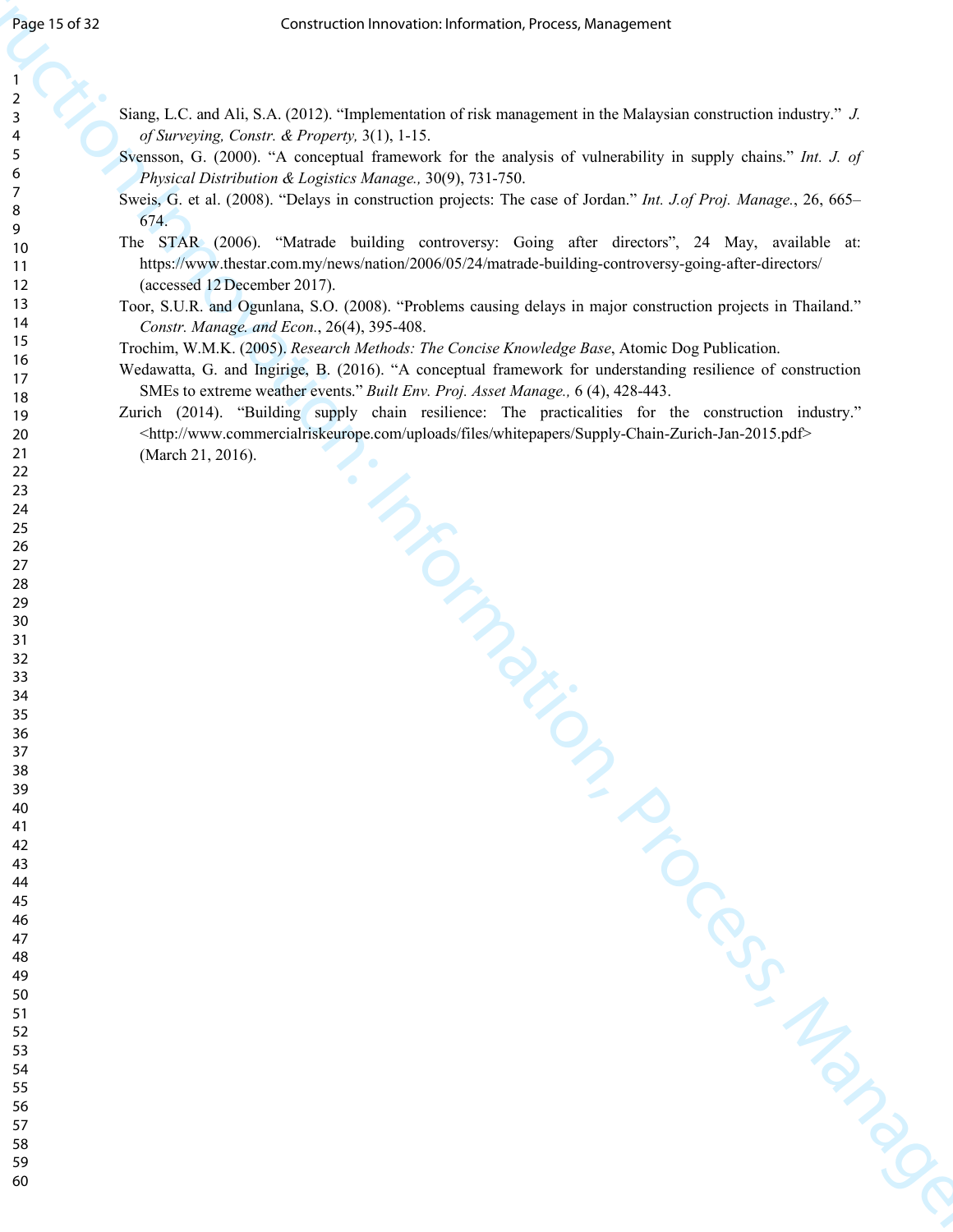## **List of Figures**



**Fig. 1.** Superimposing of the public and private supply chains in the Malaysian construction sector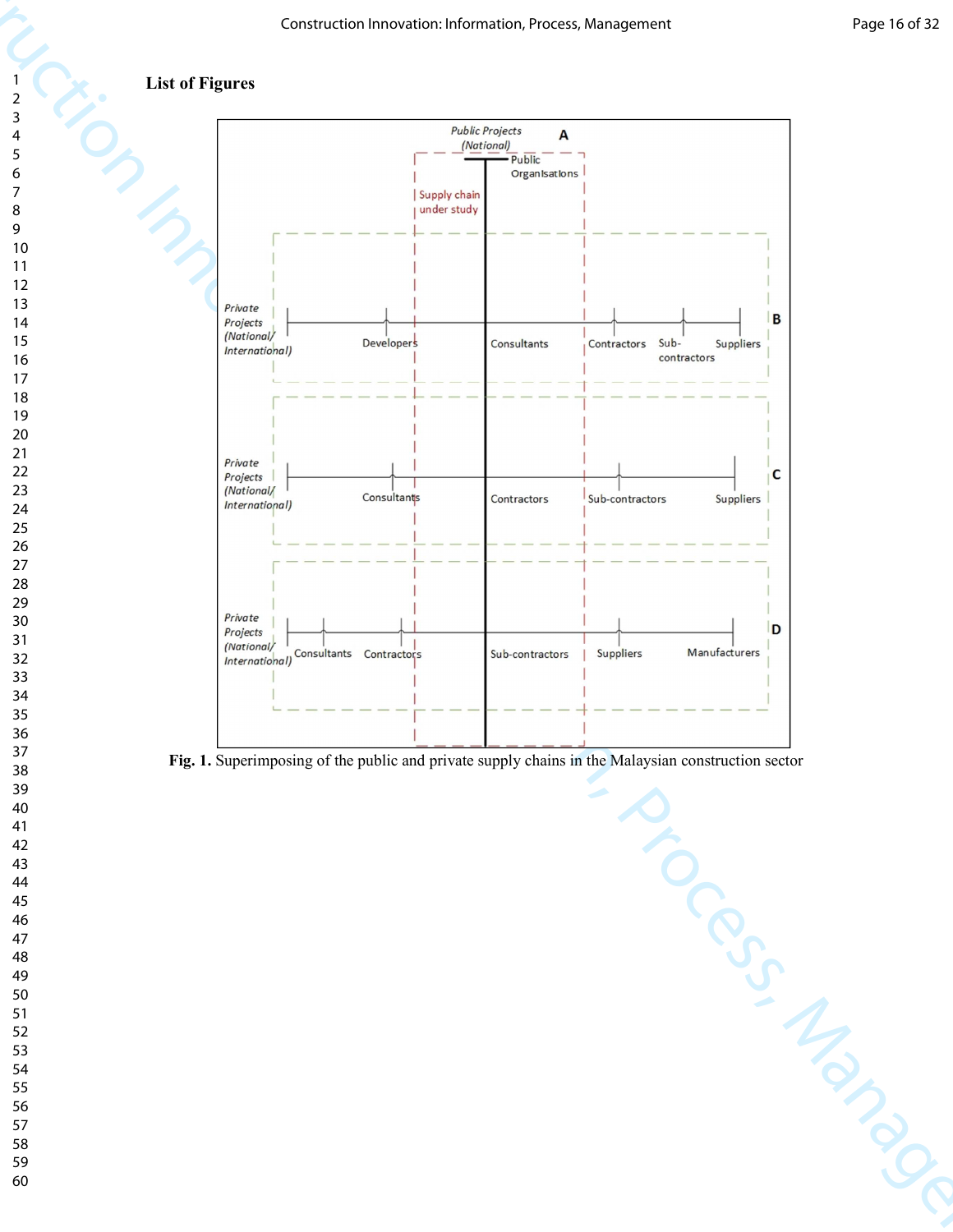

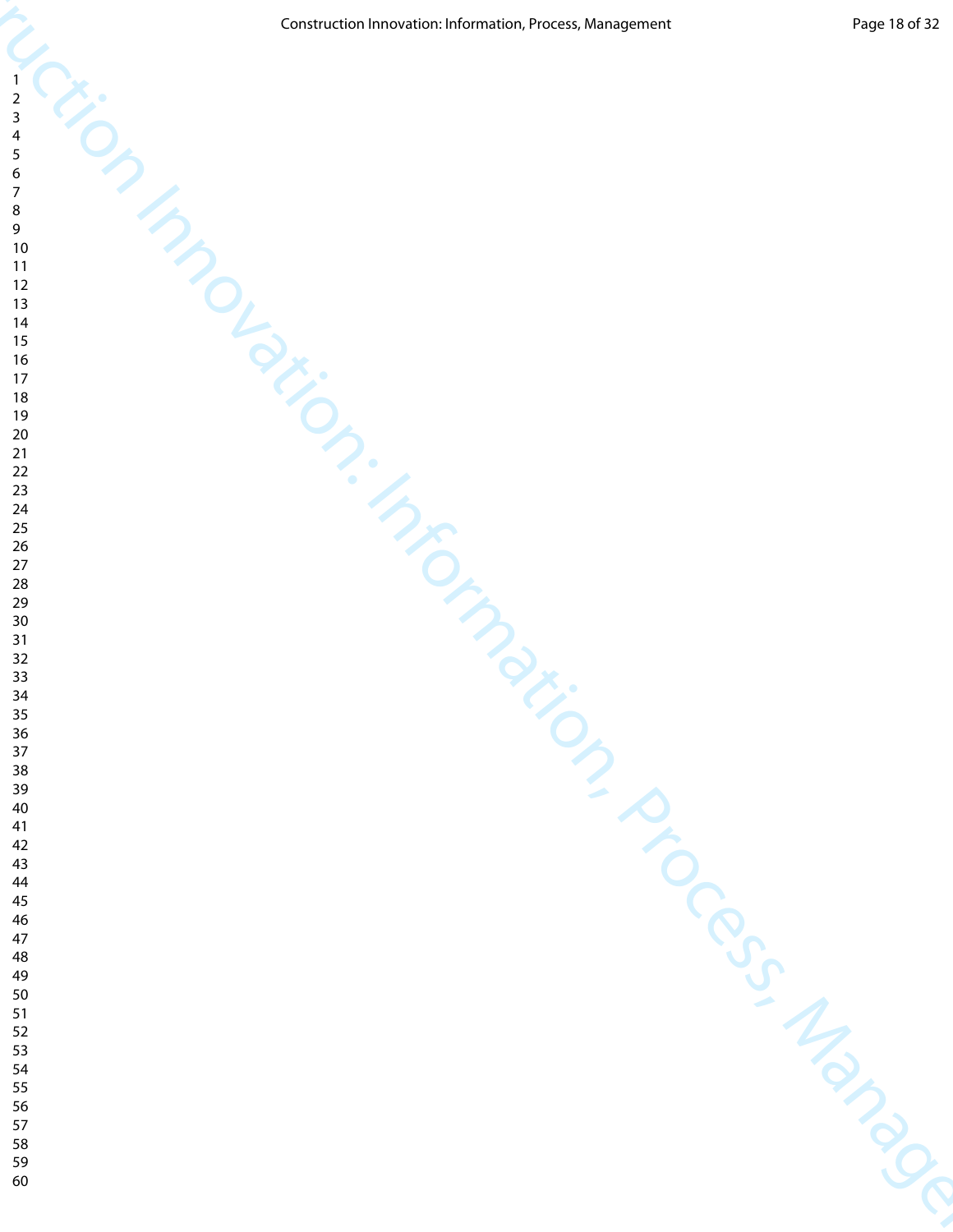# 

#### **Table 1.** Definition of Main Vulnerability Factors

| Page 19 of 32                                | Construction Innovation: Information, Process, Management                                                                                                   |                            |                           |                                    |                         |                                 |                                  |
|----------------------------------------------|-------------------------------------------------------------------------------------------------------------------------------------------------------------|----------------------------|---------------------------|------------------------------------|-------------------------|---------------------------------|----------------------------------|
| <b>List of Tables</b>                        |                                                                                                                                                             |                            |                           |                                    |                         |                                 |                                  |
|                                              | Table 1. Definition of Main Vulnerability Factors                                                                                                           |                            |                           |                                    |                         |                                 |                                  |
| <b>Main Vulnerability</b><br><b>Factors</b>  | <b>Definition</b>                                                                                                                                           | Chowdhury<br>et al. (2012) | Pettit et al.<br>(2010)   | <b>Blackhurst</b><br>et al. (2008) | <b>Sheffi</b><br>(2005) | Christopher<br>& Peck<br>(2004) | Einarsson &<br>Rausand<br>(1998) |
| <b>Strategic</b>                             | The inadequate strategic business decisions undertake by                                                                                                    |                            | $\mathbf X$               |                                    |                         | $\mathbf X$                     |                                  |
| vulnerability<br>Management<br>vulnerability | the firm on the products/services that the firm supplies.<br>Vulnerability arising from poor management of the firm<br>in executing the business decisions. |                            |                           |                                    | $\mathbf X$             | $\mathbf X$                     |                                  |
| Personnel<br>vulnerability                   | Vulnerability arising from staff within the firm and<br>human resources availability.                                                                       |                            | $\mathbf X$               |                                    |                         |                                 | $\mathbf X$                      |
| <b>Process vulnerability</b>                 | Vulnerability arising from the operation at any link of<br>the supply-production-distribution chain.                                                        | X                          | X                         |                                    | $\mathbf X$             | $\mathbf X$                     |                                  |
| <b>Supplier or customer</b><br>disruptions   | The susceptibility of suppliers and customers to<br>disruptions.                                                                                            | X                          | X                         |                                    | X                       |                                 |                                  |
| <b>Technology</b><br>disruptions             | Disruption arising from technology changes in the<br>industry.                                                                                              | $\boldsymbol{\mathrm{X}}$  | X                         |                                    | $\mathbf X$             |                                 |                                  |
| <b>Political or legal</b><br>pressures       | Disruption arising from political or legal issues.                                                                                                          |                            | X                         |                                    |                         |                                 | X                                |
| Environmental<br>factors                     | Disruption due to external factors beyond the supply<br>chain's control such as natural disaster.                                                           |                            | $\mathbf X$               |                                    | $\mathbf X$             |                                 | $\mathbf X$                      |
| <b>Physical damage</b><br>disruptions        | Disruptions causing harm to the physical products,<br>facilities or workers.                                                                                |                            | $\boldsymbol{\mathrm{X}}$ | $\mathbf X$                        | $\mathbf X$             |                                 |                                  |
| <b>Market pressures</b>                      | Market influences that create business constraints or<br>barriers.                                                                                          |                            |                           |                                    |                         |                                 | $\mathbf X$                      |
| <b>Liquidity or credit</b><br>vulnerability  | Issues relating to money and poor management of<br>monitory assets.                                                                                         |                            |                           |                                    | $\mathbf X$             |                                 | $\mathbf X$                      |
|                                              |                                                                                                                                                             |                            |                           |                                    |                         |                                 | Manage                           |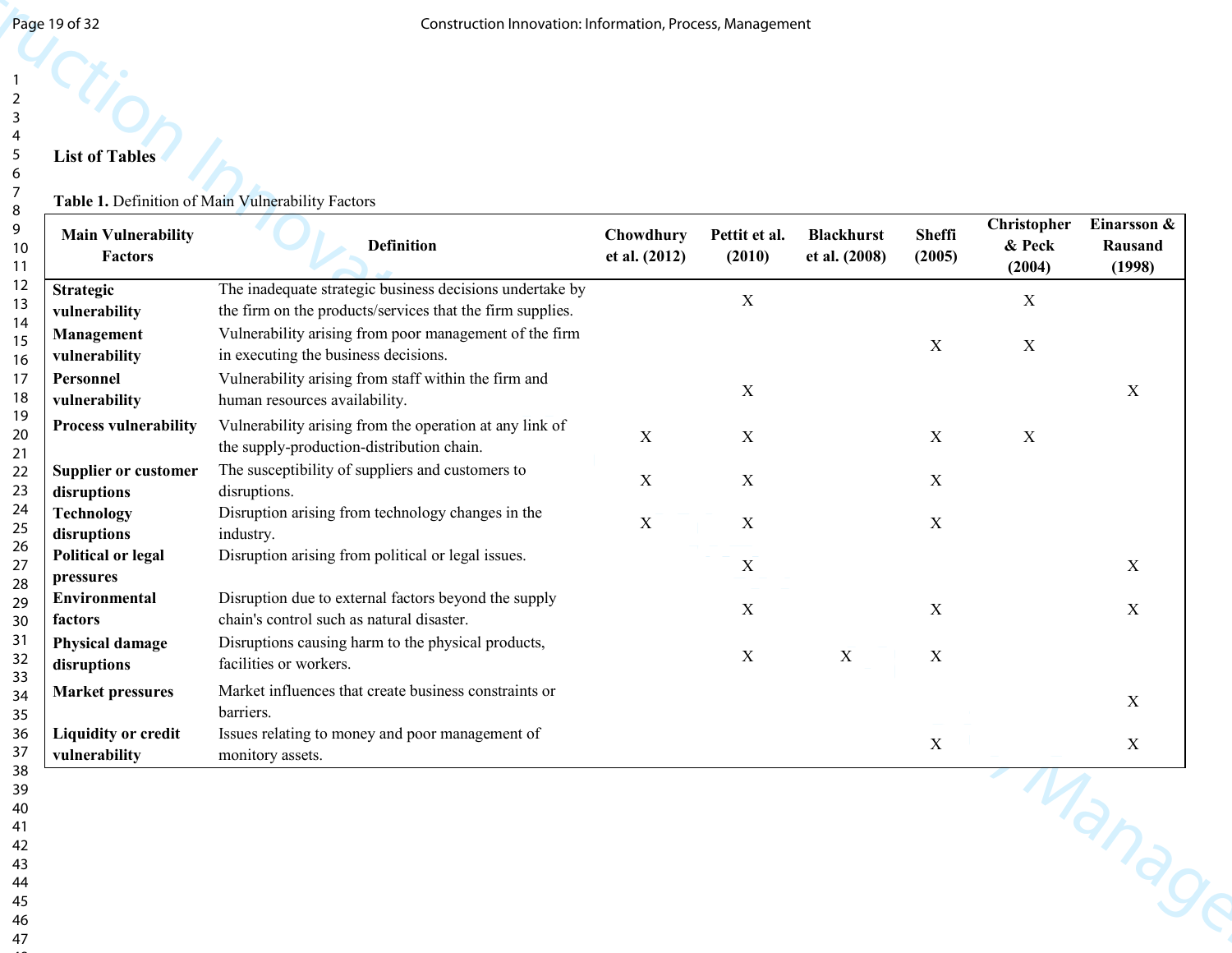**le 2. Definition of Main Capability Factors** 

|                                          | Table 2. Definition of Main Capability Factors                                         | Construction Innovation: Information, Process, Management |                           |                                  |                                    |                  |                                 |
|------------------------------------------|----------------------------------------------------------------------------------------|-----------------------------------------------------------|---------------------------|----------------------------------|------------------------------------|------------------|---------------------------------|
| <b>Main Capability</b><br><b>Factors</b> | <b>Definition</b><br>(adapted from Pettit et al., 2010)                                | Chowdhury<br>et al. (2012)                                | Pettit et<br>al. $(2010)$ | Ponomarov<br>& Holcomb<br>(2009) | <b>Blackhurst</b><br>et al. (2008) | Sheffi<br>(2005) | Christopher<br>& Peck<br>(2004) |
| Flexibility                              | Ability to quickly mobilise resources                                                  | $\mathbf X$                                               | X                         | X                                | $\boldsymbol{\mathrm{X}}$          | $\mathbf X$      |                                 |
| Capacity                                 | when required.<br>Availability of resources to enable<br>continuous production levels. | $\mathbf X$                                               | $\boldsymbol{\mathrm{X}}$ | $\mathbf X$                      |                                    | X                | $\mathbf X$                     |
| <b>Efficiency</b>                        | Capability to produce outputs with<br>minimum resources.                               | $\mathbf X$                                               | $\mathbf X$               | $\mathbf X$                      |                                    | X                |                                 |
| <b>Visibility</b>                        | Knowledge of the status of current<br>operating resources and the<br>environment       | X                                                         | $\mathbf X$               | $\mathbf X$                      | $\mathbf X$                        | $\mathbf X$      |                                 |
| Adaptability                             | Ability to modify operations in<br>response to disruptions or<br>opportunities.        | $\mathbf X$                                               |                           | $\mathbf X$                      |                                    | $\mathbf X$      | $\mathbf X$                     |
| Anticipation                             | Ability to detect potential future<br>disruptive events.                               | $\mathbf X$                                               | $\mathbf X$               | X                                | $\mathbf X$                        | X                |                                 |
| Recovery                                 | Ability to return to normal<br>operational state promptly.                             | $\mathbf X$                                               | $\mathbf X$               |                                  |                                    | $\mathbf X$      |                                 |
| <b>Dispersion</b>                        | Decentralisation of resources and<br>customers.                                        |                                                           | X                         |                                  |                                    | $\mathbf X$      |                                 |
| Collaboration                            | Ability to work effectively with other<br>parties for mutual benefit.                  | $\mathbf X$                                               | $\mathbf X$               | $\mathbf X$                      |                                    | X                |                                 |
| <b>Market Position</b>                   | Status of an organisation or its<br>services/products in specific markets.             | $\mathbf X$                                               | $\mathbf X$               | $\mathbf X$                      |                                    |                  |                                 |
| <b>Security</b>                          | Defence against deliberate intrusions.                                                 | $\mathbf X$                                               | $\mathbf X$               |                                  |                                    |                  |                                 |
| Financial<br>Strength                    | Capacity to absorb fluctuations in<br>cash flow.                                       |                                                           | $\mathbf X$               |                                  |                                    |                  |                                 |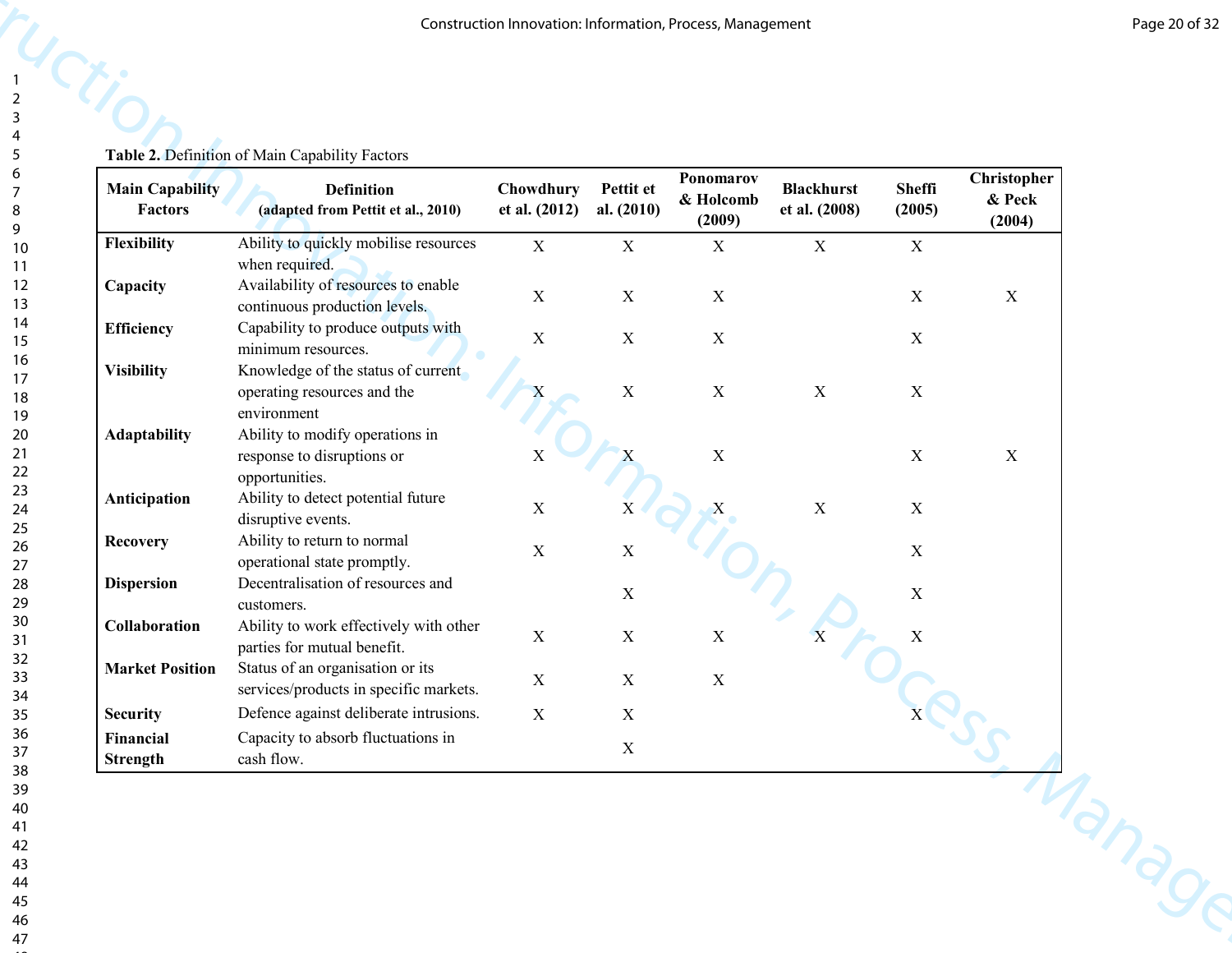#### Table 3. Respondents' Demographic Characteristics

|                                                                                                                                                                                                                                                                                                                                                                                                                                   |                                         |                                                                                                                                           | Table 3. Respondents' Demographic Characteristics                                            |                                                                                                                                              |                                                           |                                                                                                                                                      |                                                    |                                  |
|-----------------------------------------------------------------------------------------------------------------------------------------------------------------------------------------------------------------------------------------------------------------------------------------------------------------------------------------------------------------------------------------------------------------------------------|-----------------------------------------|-------------------------------------------------------------------------------------------------------------------------------------------|----------------------------------------------------------------------------------------------|----------------------------------------------------------------------------------------------------------------------------------------------|-----------------------------------------------------------|------------------------------------------------------------------------------------------------------------------------------------------------------|----------------------------------------------------|----------------------------------|
|                                                                                                                                                                                                                                                                                                                                                                                                                                   |                                         |                                                                                                                                           | <b>Respondents' Demographic Characteristics</b>                                              |                                                                                                                                              | Number of respondents                                     |                                                                                                                                                      | Percent                                            |                                  |
| 1. Company                                                                                                                                                                                                                                                                                                                                                                                                                        | Public Organisations                    |                                                                                                                                           | Consultants (i.e. contract, engineering and                                                  |                                                                                                                                              | $\overline{54}$<br>26                                     |                                                                                                                                                      | 51%<br>25%                                         |                                  |
|                                                                                                                                                                                                                                                                                                                                                                                                                                   | architecture consultants)<br>Contractor |                                                                                                                                           |                                                                                              |                                                                                                                                              | 25                                                        |                                                                                                                                                      | 24%                                                |                                  |
|                                                                                                                                                                                                                                                                                                                                                                                                                                   | Total                                   |                                                                                                                                           |                                                                                              |                                                                                                                                              | 105                                                       |                                                                                                                                                      | 100%                                               |                                  |
| 2. Profession                                                                                                                                                                                                                                                                                                                                                                                                                     | Project Manager                         |                                                                                                                                           |                                                                                              |                                                                                                                                              | $8\,$                                                     |                                                                                                                                                      | $8\%$                                              |                                  |
|                                                                                                                                                                                                                                                                                                                                                                                                                                   | Engineer                                |                                                                                                                                           |                                                                                              |                                                                                                                                              | 55                                                        |                                                                                                                                                      | 52%                                                |                                  |
|                                                                                                                                                                                                                                                                                                                                                                                                                                   | Architect                               |                                                                                                                                           |                                                                                              |                                                                                                                                              |                                                           |                                                                                                                                                      | 7%                                                 |                                  |
|                                                                                                                                                                                                                                                                                                                                                                                                                                   | Quantity Surveyor                       |                                                                                                                                           |                                                                                              |                                                                                                                                              | 5                                                         |                                                                                                                                                      | $5\%$                                              |                                  |
|                                                                                                                                                                                                                                                                                                                                                                                                                                   | Contractor                              |                                                                                                                                           |                                                                                              |                                                                                                                                              | 21                                                        |                                                                                                                                                      | 20%                                                |                                  |
|                                                                                                                                                                                                                                                                                                                                                                                                                                   | Other                                   |                                                                                                                                           |                                                                                              |                                                                                                                                              | 9                                                         |                                                                                                                                                      | 8%                                                 |                                  |
|                                                                                                                                                                                                                                                                                                                                                                                                                                   | Total                                   |                                                                                                                                           |                                                                                              |                                                                                                                                              | 105                                                       |                                                                                                                                                      | 100%                                               |                                  |
| V2. Management<br>Vulnerability<br>V3. Personnel<br>Vulnerability<br>V4. Process Vulnerability<br>V5. Supplier/ Customer<br>Disruptions<br>V6. Technology<br>Disruptions<br>V7. Political or Legal<br>Pressures<br>V8. Environmental<br>Factors<br>V9. Physical Damage<br>Disruptions<br>V10. Market Pressures<br>V11. Liquidity/ Credit<br>Vulnerability<br><sup>a</sup> The mean inter-item correlation for V1 is 0.2 and V3 is |                                         | 4<br>$\mathfrak{Z}$<br>8<br>5<br>$\overline{2}$<br>$\overline{2}$<br>$\overline{4}$<br>$\overline{3}$<br>$\overline{2}$<br>$\overline{2}$ | 0.649<br>$0.586^{a}$<br>0.872<br>0.819<br>0.734<br>0.683<br>0.645<br>0.785<br>0.737<br>0.699 | C3. Efficiency<br>C4. Visibility<br>C7. Recovery<br>C8. Dispersion<br>C10. Market<br>Position<br>C11. Security<br>C12. Financial<br>Strength | C5. Adaptability<br>C6. Anticipation<br>C9. Collaboration | 4<br>$\overline{3}$<br>$\overline{4}$<br>5<br>$\mathfrak{Z}$<br>$\overline{4}$<br>3 <sup>1</sup><br>$\overline{4}$<br>$\mathbf{3}$<br>$\mathfrak{Z}$ | 0.816<br>0.825<br>0.829<br>0.861<br>0.770<br>0.804 | 0.882<br>0.747<br>0.633<br>0.777 |
| 0.3 indicating that each item has good correlation with<br>the domain (Briggs and Cheek, 1986)<br>Table 5. Level of Frequency and Impact of Disruptions in Public Projects Perceived Differently by<br>Public Organisations, Consultants and Contractors using Kruskal-Wallis Test                                                                                                                                                |                                         |                                                                                                                                           | Public                                                                                       | Mean Rank<br>Consultants                                                                                                                     | Contractors                                               | Chi-                                                                                                                                                 | <b>Test Statistics</b><br>df                       | $P$ -value                       |
|                                                                                                                                                                                                                                                                                                                                                                                                                                   |                                         |                                                                                                                                           | Organisations                                                                                |                                                                                                                                              |                                                           | Square                                                                                                                                               |                                                    |                                  |
| Frequency of Disruptions                                                                                                                                                                                                                                                                                                                                                                                                          | Severity of Impact of Disruptions       |                                                                                                                                           | 47.68                                                                                        | 47.63                                                                                                                                        | 70.08                                                     | 11.213                                                                                                                                               | 2                                                  | 0.004                            |

#### Table 4. Internal Reliability of Vulnerability and Capability Factors

| Main Factors              | Number         | Cronbach's      |
|---------------------------|----------------|-----------------|
| (as per Table 1)          | of Items       | Alpha           |
| V1. Strategic             |                | $0.520^{\rm a}$ |
| Vulnerability             | 6              |                 |
| V2. Management            |                |                 |
| Vulnerability             | 4              | 0.649           |
| V3. Personnel             | 3              | $0.586^{a}$     |
| Vulnerability             |                |                 |
| V4. Process Vulnerability | 8              | 0.872           |
| V5. Supplier/ Customer    | 5              |                 |
| Disruptions               |                | 0.819           |
| V6. Technology            | $\overline{2}$ | 0.734           |
| Disruptions               |                |                 |
| V7. Political or Legal    | $\overline{2}$ | 0.683           |
| Pressures                 |                |                 |
| V8. Environmental         | 4              | 0.645           |
| Factors                   |                |                 |
| V9. Physical Damage       | 3              | 0.785           |
| Disruptions               |                |                 |
| V10. Market Pressures     | $\overline{2}$ | 0.737           |
| V11. Liquidity/ Credit    | $\overline{2}$ | 0.699           |
| Vulnerability             |                |                 |

| Main Factors<br>(as per Table 2) | Number<br>of Items | Cronbach's<br>Alpha |
|----------------------------------|--------------------|---------------------|
| C1. Flexibility                  | 5                  | 0.829               |
| C <sub>2</sub> . Capacity        | 3                  | 0.715               |
| C3. Efficiency                   | 4                  | 0.882               |
| C4. Visibility                   | 3                  | 0.816               |
| C5. Adaptability                 | 4                  | 0.825               |
| C6. Anticipation                 | 5                  | 0.829               |
| C7. Recovery                     | 3                  | 0.861               |
| C8. Dispersion                   | 4                  | 0.747               |
| C9. Collaboration                | 3                  | 0.633               |
| C10. Market<br>Position          | 4                  | 0.770               |
| C11. Security                    | 3                  | 0.777               |
| C12. Financial<br>Strength       | 3                  | 0.804               |

|  |  | <b>Table 5.</b> Level of Frequency and Impact of Disruptions in Public Projects Perceived Differently by |  |  |  |
|--|--|----------------------------------------------------------------------------------------------------------|--|--|--|
|  |  | Public Organisations, Consultants and Contractors using Kruskal-Wallis Test                              |  |  |  |

|                                   |                         | Mean Rank   |             |                |    | <b>Test Statistics</b> |  |  |  |
|-----------------------------------|-------------------------|-------------|-------------|----------------|----|------------------------|--|--|--|
|                                   | Public<br>Organisations | Consultants | Contractors | Chi-<br>Square | df | $P$ -value             |  |  |  |
| Frequency of Disruptions          | 47.68                   | 47.63       | 70.08       | 11.213         |    | 0.004                  |  |  |  |
| Severity of Impact of Disruptions | 47.22                   | 47.77       | 70.92       | 13.419         |    | 0.001                  |  |  |  |
|                                   |                         |             |             |                |    |                        |  |  |  |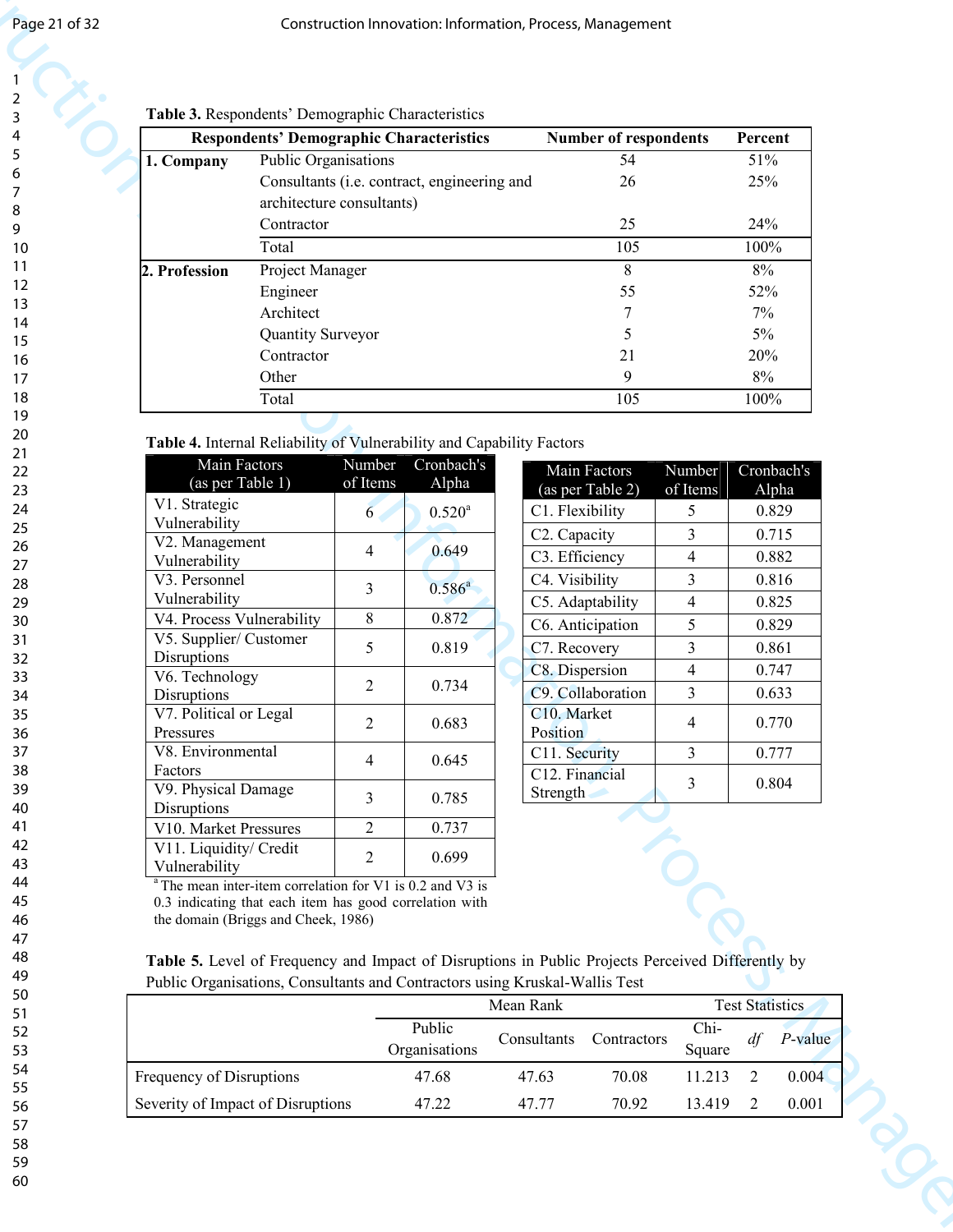| Table 6. Current management of disruptive events |               |               |  |  |  |  |  |  |
|--------------------------------------------------|---------------|---------------|--|--|--|--|--|--|
| <b>Current Disruption Management</b>             | Public        | Private       |  |  |  |  |  |  |
| Approach                                         | Organisations | Organisations |  |  |  |  |  |  |
| Risk management                                  | 42%           | 25%           |  |  |  |  |  |  |
| Crisis management                                | 11%           | 13%           |  |  |  |  |  |  |
| Emergency management                             | 14%           | 21%           |  |  |  |  |  |  |
| Business continuity management                   | 3%            | 8%            |  |  |  |  |  |  |
| Disaster management                              | 16%           | 6%            |  |  |  |  |  |  |
| None of the above                                | 15%           | 28%           |  |  |  |  |  |  |
|                                                  |               |               |  |  |  |  |  |  |

|                    | <b>Current Disruption Management</b>                                                                 |                                                | Table 6. Current management of disruptive events<br>Public | Private                            |                        |                |
|--------------------|------------------------------------------------------------------------------------------------------|------------------------------------------------|------------------------------------------------------------|------------------------------------|------------------------|----------------|
|                    | Approach                                                                                             |                                                | Organisations                                              | Organisations                      |                        |                |
|                    | Risk management                                                                                      |                                                | 42%                                                        | 25%                                |                        |                |
|                    | Crisis management                                                                                    |                                                | 11%                                                        | 13%                                |                        |                |
|                    | Emergency management                                                                                 |                                                | 14%                                                        | 21%                                |                        |                |
|                    | Business continuity management                                                                       |                                                | 3%                                                         | 8%                                 |                        |                |
|                    | Disaster management                                                                                  |                                                | 16%                                                        | 6%                                 |                        |                |
|                    | None of the above                                                                                    |                                                | 15%                                                        | 28%                                |                        |                |
|                    |                                                                                                      |                                                |                                                            |                                    |                        |                |
|                    |                                                                                                      |                                                |                                                            |                                    |                        |                |
|                    | Table 7. Results of Vulnerability and Capability Factors Perceived Differently between Organisations |                                                |                                                            |                                    |                        |                |
|                    | with FMSRD and organisations without FMSRD using Mann-Whitney U Test                                 |                                                |                                                            |                                    |                        |                |
|                    |                                                                                                      | Mean Rank                                      |                                                            |                                    | <b>Test Statistics</b> |                |
|                    | Vulnerability and                                                                                    | Organisations                                  | Organisations                                              | Mann-                              | Z                      | $P$ -value     |
|                    | <b>Capability Factors</b>                                                                            | with FMSRD                                     | without FMSRD                                              | Whitney U                          |                        |                |
|                    | <b>Vulnerability Factors</b>                                                                         |                                                |                                                            |                                    |                        |                |
|                    | Personnel Vulnerability<br>Process Vulnerability                                                     | 48.64<br>48.90                                 | 62.52<br>61.94                                             | 874.00<br>893.00                   | $-2.193$<br>$-2.041$   | 0.028<br>0.041 |
|                    | Supplier/Customer Disruptions                                                                        | 47.97                                          | 63.97                                                      | 826.00                             | $-2.514$               | 0.012          |
|                    | Technology Vulnerability                                                                             | 48.88                                          | 61.98                                                      | 891.50                             | $-2.104$               | 0.035          |
|                    | Political/Legal Pressures                                                                            | 48.99                                          | 61.74                                                      | 899.50                             | $-2.050$               | 0.040          |
|                    | <b>Environmental Factors</b>                                                                         | 47.01                                          | 66.06                                                      | 757.00                             | $-3.000$               | 0.003          |
|                    | <b>Physical Damage Disruptions</b>                                                                   | 48.07                                          | 63.76                                                      | 833.00                             | $-2.487$               | 0.013          |
| Capability Factors | Liquidity/Credit Vulnerability                                                                       | 48.74                                          | 62.29                                                      | 881.50                             | $-2.212$               | 0.027          |
| Labor productivity |                                                                                                      | 57.26                                          | 43.70                                                      | 881.00                             | $-2.290$               | 0.022          |
|                    | Contingency planning                                                                                 | 57.39                                          | 43.42                                                      | 872.00                             | $-2.419$               | 0.016          |
|                    | Distributed decision-making                                                                          | 57.30                                          | 43.62                                                      | 878.50                             | $-2.292$               | 0.022          |
| Cyber-security     |                                                                                                      | 57.09                                          | 44.08                                                      | 893.50                             | $-2.250$               | 0.024          |
|                    | Table 8: Spearman Rank Correlation                                                                   |                                                | Vulnerability                                              | Spearman                           | Capability             |                |
|                    | <b>Groups of Respondents</b>                                                                         | Spearman<br>rank<br>correlation<br>coefficient | Significance<br>level                                      | rank<br>correlation<br>coefficient | Significance<br>level  |                |
|                    | <b>Consultants - Contractors</b>                                                                     | 0.818                                          | 0.01                                                       | 0.891                              | 0.01                   |                |
|                    | <b>Public Organisations - Consultants</b>                                                            | 0.782<br>0.773                                 | 0.01<br>0.01                                               | 0.595<br>0.670                     | 0.05<br>0.05           |                |
|                    | <b>Public Organisations - Contractors</b>                                                            |                                                |                                                            |                                    |                        | TON DOC        |

#### Table 8: Spearman Rank Correlation

|                                           |                                                | Vulnerability         | Capability                                     |                       |  |
|-------------------------------------------|------------------------------------------------|-----------------------|------------------------------------------------|-----------------------|--|
| <b>Groups of Respondents</b>              | Spearman<br>rank<br>correlation<br>coefficient | Significance<br>level | Spearman<br>rank<br>correlation<br>coefficient | Significance<br>level |  |
| <b>Consultants - Contractors</b>          | 0.818                                          | 0.01                  | 0.891                                          | 0.01                  |  |
| <b>Public Organisations - Consultants</b> | 0.782                                          | 0.01                  | 0.595                                          | 0.05                  |  |
| <b>Public Organisations - Contractors</b> | 0.773                                          | 0.01                  | 0.670                                          | 0.05                  |  |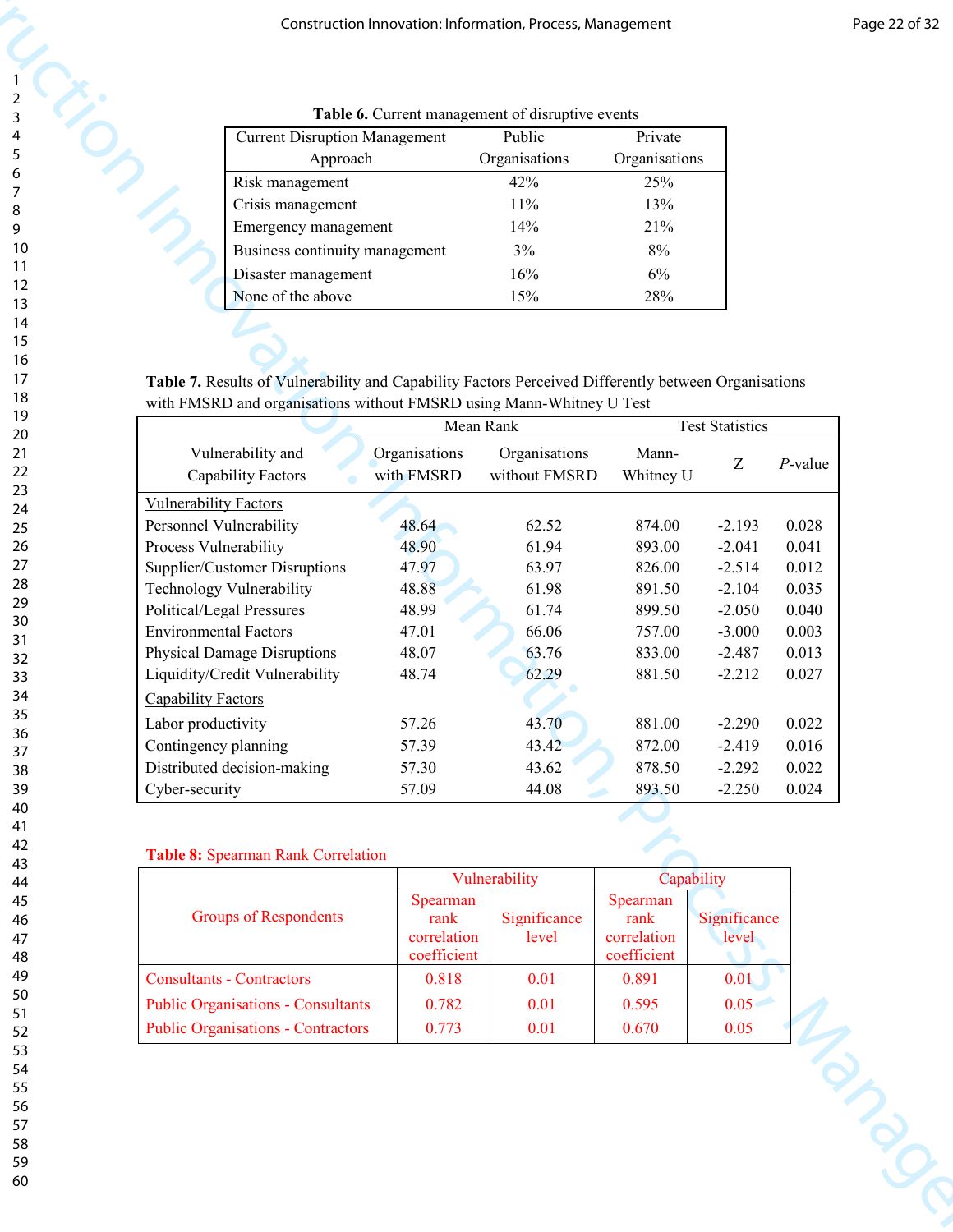| Factor         |                                    |                | <b>Public Organisations</b> |                       | Private Organisations |                  |                       |  |
|----------------|------------------------------------|----------------|-----------------------------|-----------------------|-----------------------|------------------|-----------------------|--|
| Label          | Main Vulnerability Factors         | Rank           | Average<br>Score            | Standard<br>Deviation | Rank                  | Average<br>Score | Standard<br>Deviation |  |
| V <sub>7</sub> | Political/Legal Pressures          |                | 3.66                        | 0.78                  | 4                     | 3.33             | 0.66                  |  |
| V2             | Management Vulnerability           | $\overline{2}$ | 3.58                        | 0.48                  | 2                     | 3.44             | 0.74                  |  |
| V11            | Liquidity/Credit Vulnerability     | 3              | 3.40                        | 0.69                  | 3                     | 3.36             | 0.76                  |  |
| V1             | Strategic Vulnerability            | 4              | 3.36                        | 0.42                  | 5                     | 3.29             | 0.46                  |  |
| V10            | <b>Market Pressures</b>            | 5              | 3.24                        | 0.69                  |                       | 3.59             | 0.78                  |  |
| V6             | <b>Technology Disruptions</b>      | 6              | 3.05                        | 0.80                  |                       | 3.01             | 0.73                  |  |
| V4             | Process Vulnerability              | 7              | 2.98                        | 0.67                  | 9                     | 2.88             | 0.56                  |  |
| V8             | <b>Environmental Factors</b>       | 8              | 2.96                        | 0.63                  | 6                     | 3.11             | 0.63                  |  |
| V5             | Supplier/Customer Disruptions      | 9              | 2.87                        | 0.65                  | 8                     | 2.91             | 0.64                  |  |
| V <sub>3</sub> | <b>Personnel Vulnerability</b>     | 10             | 2.81                        | 0.63                  | 10                    | 2.79             | 0.77                  |  |
| V9             | <b>Physical Damage Disruptions</b> | 11             | 2.62                        | 0.65                  | 11                    | 2.63             | 0.77                  |  |

#### **Table 9. Main Vulnerability Ranking and Scores of the Public and Private Organisations**

#### Table 10. Main Capability Ranking and Scores of the Public and Private Organisations

| Factor<br>Main Vulnerability Factors<br>Standard<br>Standard<br>Average<br>Average<br>Label<br>Rank<br>Rank<br>Deviation<br>Deviation<br>Score<br>Score<br>3.66<br>3.33<br>V7<br>Political/Legal Pressures<br>0.78<br>0.66<br>$\overline{4}$<br>1<br>V <sub>2</sub><br>Management Vulnerability<br>0.74<br>$\overline{2}$<br>3.58<br>0.48<br>3.44<br>$\overline{2}$<br>Liquidity/Credit Vulnerability<br>0.76<br>$\mathfrak{Z}$<br>0.69<br>3<br>3.36<br>V11<br>3.40<br>Strategic Vulnerability<br>V <sub>1</sub><br>0.42<br>5<br>3.29<br>0.46<br>$\overline{4}$<br>3.36<br>5<br>0.78<br>V10<br><b>Market Pressures</b><br>3.24<br>0.69<br>3.59<br><b>Technology Disruptions</b><br>0.73<br>V <sub>6</sub><br>0.80<br>3.01<br>3.05<br>7<br>6<br>V <sub>4</sub><br>Process Vulnerability<br>7<br>2.98<br>0.67<br>2.88<br>0.56<br>9<br><b>Environmental Factors</b><br>V8<br>8<br>0.63<br>2.96<br>0.63<br>3.11<br>6<br>V <sub>5</sub><br>9<br>Supplier/Customer Disruptions<br>2.87<br>0.65<br>2.91<br>0.64<br>8<br>Personnel Vulnerability<br>V <sub>3</sub><br>10<br>2.81<br>2.79<br>0.77<br>0.63<br>10<br>V <sub>9</sub><br><b>Physical Damage Disruptions</b><br>11<br>2.62<br>0.65<br>2.63<br>0.77<br>11<br>Table 10. Main Capability Ranking and Scores of the Public and Private Organisations<br>Public Organisations<br>Private Organisations<br>Factor<br>Main Capability Factors<br>Standard<br>Average<br>Average<br>Label<br>Rank<br>Rank<br>Score<br>Deviation<br>Score<br>C <sub>5</sub><br>Adaptability in Responding to<br>3.52<br>0.49<br>3.84<br>0.58<br>$\mathbf{1}$<br>Challenges<br>Security against Deliberate Threats<br>3.47<br>0.58<br>0.51<br>C11<br>$\overline{2}$<br>3.62<br>$\overline{4}$<br>3 <sup>1</sup><br>Market Position<br>C10<br>3.44<br>0.58<br>3.60<br>0.50<br>6<br>$\rm C8$<br>Dispersion of Resources & Customers<br>3.43<br>0.52<br>0.57<br>$\overline{4}$<br>$\tau$<br>3.55<br>3.42<br>Visibility of Supply Chain Operation<br>0.69<br>C4<br>5<br>$\overline{2}$<br>3.80<br>0.60<br>C7<br>Recovery from Disruptions<br>3.42<br>0.59<br>9<br>0.56<br>6<br>3.54<br>C6<br>Anticipation/Ability to Detect<br>$\tau$<br>3.38<br>0.56<br>8<br>3.54<br>0.52<br><b>Potential Disruptions</b><br><b>Financial Strength</b><br>C12<br>8<br>3.36<br>0.55<br>3<br>3.72<br>0.52<br><b>Efficiency</b> in Operation<br>9<br>5<br>3.61<br>C <sub>3</sub><br>3.27<br>0.62<br>0.64<br>Flexibility in Sourcing & Order<br>C1<br>10<br>3.20<br>0.57<br>3.43<br>0.62<br>11<br>Fulfillment<br>Capacity of Resources<br>C2<br>3.14<br>0.57<br>10<br>3.46<br>0.57<br>11<br>C9<br>3.12<br>3.27<br>Collaboration with Supply Chain<br>12<br>0.55<br>0.53<br>12 | Partners |  |  |  | US Manus |  |  |  |  |                       |  |  |  |  |  |  |  |  |  |  |  |  |  |  |  |  |  |  |  |  |
|--------------------------------------------------------------------------------------------------------------------------------------------------------------------------------------------------------------------------------------------------------------------------------------------------------------------------------------------------------------------------------------------------------------------------------------------------------------------------------------------------------------------------------------------------------------------------------------------------------------------------------------------------------------------------------------------------------------------------------------------------------------------------------------------------------------------------------------------------------------------------------------------------------------------------------------------------------------------------------------------------------------------------------------------------------------------------------------------------------------------------------------------------------------------------------------------------------------------------------------------------------------------------------------------------------------------------------------------------------------------------------------------------------------------------------------------------------------------------------------------------------------------------------------------------------------------------------------------------------------------------------------------------------------------------------------------------------------------------------------------------------------------------------------------------------------------------------------------------------------------------------------------------------------------------------------------------------------------------------------------------------------------------------------------------------------------------------------------------------------------------------------------------------------------------------------------------------------------------------------------------------------------------------------------------------------------------------------------------------------------------------------------------------------------------------------------------------------------------------------------------------------------------------------------------------------------------------------------------------------------------------------------------------------------------------|----------|--|--|--|----------|--|--|--|--|-----------------------|--|--|--|--|--|--|--|--|--|--|--|--|--|--|--|--|--|--|--|--|
|                                                                                                                                                                                                                                                                                                                                                                                                                                                                                                                                                                                                                                                                                                                                                                                                                                                                                                                                                                                                                                                                                                                                                                                                                                                                                                                                                                                                                                                                                                                                                                                                                                                                                                                                                                                                                                                                                                                                                                                                                                                                                                                                                                                                                                                                                                                                                                                                                                                                                                                                                                                                                                                                                |          |  |  |  |          |  |  |  |  |                       |  |  |  |  |  |  |  |  |  |  |  |  |  |  |  |  |  |  |  |  |
|                                                                                                                                                                                                                                                                                                                                                                                                                                                                                                                                                                                                                                                                                                                                                                                                                                                                                                                                                                                                                                                                                                                                                                                                                                                                                                                                                                                                                                                                                                                                                                                                                                                                                                                                                                                                                                                                                                                                                                                                                                                                                                                                                                                                                                                                                                                                                                                                                                                                                                                                                                                                                                                                                |          |  |  |  |          |  |  |  |  |                       |  |  |  |  |  |  |  |  |  |  |  |  |  |  |  |  |  |  |  |  |
|                                                                                                                                                                                                                                                                                                                                                                                                                                                                                                                                                                                                                                                                                                                                                                                                                                                                                                                                                                                                                                                                                                                                                                                                                                                                                                                                                                                                                                                                                                                                                                                                                                                                                                                                                                                                                                                                                                                                                                                                                                                                                                                                                                                                                                                                                                                                                                                                                                                                                                                                                                                                                                                                                |          |  |  |  |          |  |  |  |  |                       |  |  |  |  |  |  |  |  |  |  |  |  |  |  |  |  |  |  |  |  |
|                                                                                                                                                                                                                                                                                                                                                                                                                                                                                                                                                                                                                                                                                                                                                                                                                                                                                                                                                                                                                                                                                                                                                                                                                                                                                                                                                                                                                                                                                                                                                                                                                                                                                                                                                                                                                                                                                                                                                                                                                                                                                                                                                                                                                                                                                                                                                                                                                                                                                                                                                                                                                                                                                |          |  |  |  |          |  |  |  |  |                       |  |  |  |  |  |  |  |  |  |  |  |  |  |  |  |  |  |  |  |  |
|                                                                                                                                                                                                                                                                                                                                                                                                                                                                                                                                                                                                                                                                                                                                                                                                                                                                                                                                                                                                                                                                                                                                                                                                                                                                                                                                                                                                                                                                                                                                                                                                                                                                                                                                                                                                                                                                                                                                                                                                                                                                                                                                                                                                                                                                                                                                                                                                                                                                                                                                                                                                                                                                                |          |  |  |  |          |  |  |  |  |                       |  |  |  |  |  |  |  |  |  |  |  |  |  |  |  |  |  |  |  |  |
|                                                                                                                                                                                                                                                                                                                                                                                                                                                                                                                                                                                                                                                                                                                                                                                                                                                                                                                                                                                                                                                                                                                                                                                                                                                                                                                                                                                                                                                                                                                                                                                                                                                                                                                                                                                                                                                                                                                                                                                                                                                                                                                                                                                                                                                                                                                                                                                                                                                                                                                                                                                                                                                                                |          |  |  |  |          |  |  |  |  |                       |  |  |  |  |  |  |  |  |  |  |  |  |  |  |  |  |  |  |  |  |
|                                                                                                                                                                                                                                                                                                                                                                                                                                                                                                                                                                                                                                                                                                                                                                                                                                                                                                                                                                                                                                                                                                                                                                                                                                                                                                                                                                                                                                                                                                                                                                                                                                                                                                                                                                                                                                                                                                                                                                                                                                                                                                                                                                                                                                                                                                                                                                                                                                                                                                                                                                                                                                                                                |          |  |  |  |          |  |  |  |  |                       |  |  |  |  |  |  |  |  |  |  |  |  |  |  |  |  |  |  |  |  |
|                                                                                                                                                                                                                                                                                                                                                                                                                                                                                                                                                                                                                                                                                                                                                                                                                                                                                                                                                                                                                                                                                                                                                                                                                                                                                                                                                                                                                                                                                                                                                                                                                                                                                                                                                                                                                                                                                                                                                                                                                                                                                                                                                                                                                                                                                                                                                                                                                                                                                                                                                                                                                                                                                |          |  |  |  |          |  |  |  |  |                       |  |  |  |  |  |  |  |  |  |  |  |  |  |  |  |  |  |  |  |  |
|                                                                                                                                                                                                                                                                                                                                                                                                                                                                                                                                                                                                                                                                                                                                                                                                                                                                                                                                                                                                                                                                                                                                                                                                                                                                                                                                                                                                                                                                                                                                                                                                                                                                                                                                                                                                                                                                                                                                                                                                                                                                                                                                                                                                                                                                                                                                                                                                                                                                                                                                                                                                                                                                                |          |  |  |  |          |  |  |  |  |                       |  |  |  |  |  |  |  |  |  |  |  |  |  |  |  |  |  |  |  |  |
|                                                                                                                                                                                                                                                                                                                                                                                                                                                                                                                                                                                                                                                                                                                                                                                                                                                                                                                                                                                                                                                                                                                                                                                                                                                                                                                                                                                                                                                                                                                                                                                                                                                                                                                                                                                                                                                                                                                                                                                                                                                                                                                                                                                                                                                                                                                                                                                                                                                                                                                                                                                                                                                                                |          |  |  |  |          |  |  |  |  |                       |  |  |  |  |  |  |  |  |  |  |  |  |  |  |  |  |  |  |  |  |
|                                                                                                                                                                                                                                                                                                                                                                                                                                                                                                                                                                                                                                                                                                                                                                                                                                                                                                                                                                                                                                                                                                                                                                                                                                                                                                                                                                                                                                                                                                                                                                                                                                                                                                                                                                                                                                                                                                                                                                                                                                                                                                                                                                                                                                                                                                                                                                                                                                                                                                                                                                                                                                                                                |          |  |  |  |          |  |  |  |  |                       |  |  |  |  |  |  |  |  |  |  |  |  |  |  |  |  |  |  |  |  |
|                                                                                                                                                                                                                                                                                                                                                                                                                                                                                                                                                                                                                                                                                                                                                                                                                                                                                                                                                                                                                                                                                                                                                                                                                                                                                                                                                                                                                                                                                                                                                                                                                                                                                                                                                                                                                                                                                                                                                                                                                                                                                                                                                                                                                                                                                                                                                                                                                                                                                                                                                                                                                                                                                |          |  |  |  |          |  |  |  |  | Standard<br>Deviation |  |  |  |  |  |  |  |  |  |  |  |  |  |  |  |  |  |  |  |  |
|                                                                                                                                                                                                                                                                                                                                                                                                                                                                                                                                                                                                                                                                                                                                                                                                                                                                                                                                                                                                                                                                                                                                                                                                                                                                                                                                                                                                                                                                                                                                                                                                                                                                                                                                                                                                                                                                                                                                                                                                                                                                                                                                                                                                                                                                                                                                                                                                                                                                                                                                                                                                                                                                                |          |  |  |  |          |  |  |  |  |                       |  |  |  |  |  |  |  |  |  |  |  |  |  |  |  |  |  |  |  |  |
|                                                                                                                                                                                                                                                                                                                                                                                                                                                                                                                                                                                                                                                                                                                                                                                                                                                                                                                                                                                                                                                                                                                                                                                                                                                                                                                                                                                                                                                                                                                                                                                                                                                                                                                                                                                                                                                                                                                                                                                                                                                                                                                                                                                                                                                                                                                                                                                                                                                                                                                                                                                                                                                                                |          |  |  |  |          |  |  |  |  |                       |  |  |  |  |  |  |  |  |  |  |  |  |  |  |  |  |  |  |  |  |
|                                                                                                                                                                                                                                                                                                                                                                                                                                                                                                                                                                                                                                                                                                                                                                                                                                                                                                                                                                                                                                                                                                                                                                                                                                                                                                                                                                                                                                                                                                                                                                                                                                                                                                                                                                                                                                                                                                                                                                                                                                                                                                                                                                                                                                                                                                                                                                                                                                                                                                                                                                                                                                                                                |          |  |  |  |          |  |  |  |  |                       |  |  |  |  |  |  |  |  |  |  |  |  |  |  |  |  |  |  |  |  |
|                                                                                                                                                                                                                                                                                                                                                                                                                                                                                                                                                                                                                                                                                                                                                                                                                                                                                                                                                                                                                                                                                                                                                                                                                                                                                                                                                                                                                                                                                                                                                                                                                                                                                                                                                                                                                                                                                                                                                                                                                                                                                                                                                                                                                                                                                                                                                                                                                                                                                                                                                                                                                                                                                |          |  |  |  |          |  |  |  |  |                       |  |  |  |  |  |  |  |  |  |  |  |  |  |  |  |  |  |  |  |  |
|                                                                                                                                                                                                                                                                                                                                                                                                                                                                                                                                                                                                                                                                                                                                                                                                                                                                                                                                                                                                                                                                                                                                                                                                                                                                                                                                                                                                                                                                                                                                                                                                                                                                                                                                                                                                                                                                                                                                                                                                                                                                                                                                                                                                                                                                                                                                                                                                                                                                                                                                                                                                                                                                                |          |  |  |  |          |  |  |  |  |                       |  |  |  |  |  |  |  |  |  |  |  |  |  |  |  |  |  |  |  |  |
|                                                                                                                                                                                                                                                                                                                                                                                                                                                                                                                                                                                                                                                                                                                                                                                                                                                                                                                                                                                                                                                                                                                                                                                                                                                                                                                                                                                                                                                                                                                                                                                                                                                                                                                                                                                                                                                                                                                                                                                                                                                                                                                                                                                                                                                                                                                                                                                                                                                                                                                                                                                                                                                                                |          |  |  |  |          |  |  |  |  |                       |  |  |  |  |  |  |  |  |  |  |  |  |  |  |  |  |  |  |  |  |
|                                                                                                                                                                                                                                                                                                                                                                                                                                                                                                                                                                                                                                                                                                                                                                                                                                                                                                                                                                                                                                                                                                                                                                                                                                                                                                                                                                                                                                                                                                                                                                                                                                                                                                                                                                                                                                                                                                                                                                                                                                                                                                                                                                                                                                                                                                                                                                                                                                                                                                                                                                                                                                                                                |          |  |  |  |          |  |  |  |  |                       |  |  |  |  |  |  |  |  |  |  |  |  |  |  |  |  |  |  |  |  |
|                                                                                                                                                                                                                                                                                                                                                                                                                                                                                                                                                                                                                                                                                                                                                                                                                                                                                                                                                                                                                                                                                                                                                                                                                                                                                                                                                                                                                                                                                                                                                                                                                                                                                                                                                                                                                                                                                                                                                                                                                                                                                                                                                                                                                                                                                                                                                                                                                                                                                                                                                                                                                                                                                |          |  |  |  |          |  |  |  |  |                       |  |  |  |  |  |  |  |  |  |  |  |  |  |  |  |  |  |  |  |  |
|                                                                                                                                                                                                                                                                                                                                                                                                                                                                                                                                                                                                                                                                                                                                                                                                                                                                                                                                                                                                                                                                                                                                                                                                                                                                                                                                                                                                                                                                                                                                                                                                                                                                                                                                                                                                                                                                                                                                                                                                                                                                                                                                                                                                                                                                                                                                                                                                                                                                                                                                                                                                                                                                                |          |  |  |  |          |  |  |  |  |                       |  |  |  |  |  |  |  |  |  |  |  |  |  |  |  |  |  |  |  |  |
|                                                                                                                                                                                                                                                                                                                                                                                                                                                                                                                                                                                                                                                                                                                                                                                                                                                                                                                                                                                                                                                                                                                                                                                                                                                                                                                                                                                                                                                                                                                                                                                                                                                                                                                                                                                                                                                                                                                                                                                                                                                                                                                                                                                                                                                                                                                                                                                                                                                                                                                                                                                                                                                                                |          |  |  |  |          |  |  |  |  |                       |  |  |  |  |  |  |  |  |  |  |  |  |  |  |  |  |  |  |  |  |
|                                                                                                                                                                                                                                                                                                                                                                                                                                                                                                                                                                                                                                                                                                                                                                                                                                                                                                                                                                                                                                                                                                                                                                                                                                                                                                                                                                                                                                                                                                                                                                                                                                                                                                                                                                                                                                                                                                                                                                                                                                                                                                                                                                                                                                                                                                                                                                                                                                                                                                                                                                                                                                                                                |          |  |  |  |          |  |  |  |  |                       |  |  |  |  |  |  |  |  |  |  |  |  |  |  |  |  |  |  |  |  |
|                                                                                                                                                                                                                                                                                                                                                                                                                                                                                                                                                                                                                                                                                                                                                                                                                                                                                                                                                                                                                                                                                                                                                                                                                                                                                                                                                                                                                                                                                                                                                                                                                                                                                                                                                                                                                                                                                                                                                                                                                                                                                                                                                                                                                                                                                                                                                                                                                                                                                                                                                                                                                                                                                |          |  |  |  |          |  |  |  |  |                       |  |  |  |  |  |  |  |  |  |  |  |  |  |  |  |  |  |  |  |  |
|                                                                                                                                                                                                                                                                                                                                                                                                                                                                                                                                                                                                                                                                                                                                                                                                                                                                                                                                                                                                                                                                                                                                                                                                                                                                                                                                                                                                                                                                                                                                                                                                                                                                                                                                                                                                                                                                                                                                                                                                                                                                                                                                                                                                                                                                                                                                                                                                                                                                                                                                                                                                                                                                                |          |  |  |  |          |  |  |  |  |                       |  |  |  |  |  |  |  |  |  |  |  |  |  |  |  |  |  |  |  |  |
|                                                                                                                                                                                                                                                                                                                                                                                                                                                                                                                                                                                                                                                                                                                                                                                                                                                                                                                                                                                                                                                                                                                                                                                                                                                                                                                                                                                                                                                                                                                                                                                                                                                                                                                                                                                                                                                                                                                                                                                                                                                                                                                                                                                                                                                                                                                                                                                                                                                                                                                                                                                                                                                                                |          |  |  |  |          |  |  |  |  |                       |  |  |  |  |  |  |  |  |  |  |  |  |  |  |  |  |  |  |  |  |
|                                                                                                                                                                                                                                                                                                                                                                                                                                                                                                                                                                                                                                                                                                                                                                                                                                                                                                                                                                                                                                                                                                                                                                                                                                                                                                                                                                                                                                                                                                                                                                                                                                                                                                                                                                                                                                                                                                                                                                                                                                                                                                                                                                                                                                                                                                                                                                                                                                                                                                                                                                                                                                                                                |          |  |  |  |          |  |  |  |  |                       |  |  |  |  |  |  |  |  |  |  |  |  |  |  |  |  |  |  |  |  |
|                                                                                                                                                                                                                                                                                                                                                                                                                                                                                                                                                                                                                                                                                                                                                                                                                                                                                                                                                                                                                                                                                                                                                                                                                                                                                                                                                                                                                                                                                                                                                                                                                                                                                                                                                                                                                                                                                                                                                                                                                                                                                                                                                                                                                                                                                                                                                                                                                                                                                                                                                                                                                                                                                |          |  |  |  |          |  |  |  |  |                       |  |  |  |  |  |  |  |  |  |  |  |  |  |  |  |  |  |  |  |  |
|                                                                                                                                                                                                                                                                                                                                                                                                                                                                                                                                                                                                                                                                                                                                                                                                                                                                                                                                                                                                                                                                                                                                                                                                                                                                                                                                                                                                                                                                                                                                                                                                                                                                                                                                                                                                                                                                                                                                                                                                                                                                                                                                                                                                                                                                                                                                                                                                                                                                                                                                                                                                                                                                                |          |  |  |  |          |  |  |  |  |                       |  |  |  |  |  |  |  |  |  |  |  |  |  |  |  |  |  |  |  |  |
|                                                                                                                                                                                                                                                                                                                                                                                                                                                                                                                                                                                                                                                                                                                                                                                                                                                                                                                                                                                                                                                                                                                                                                                                                                                                                                                                                                                                                                                                                                                                                                                                                                                                                                                                                                                                                                                                                                                                                                                                                                                                                                                                                                                                                                                                                                                                                                                                                                                                                                                                                                                                                                                                                |          |  |  |  |          |  |  |  |  |                       |  |  |  |  |  |  |  |  |  |  |  |  |  |  |  |  |  |  |  |  |
|                                                                                                                                                                                                                                                                                                                                                                                                                                                                                                                                                                                                                                                                                                                                                                                                                                                                                                                                                                                                                                                                                                                                                                                                                                                                                                                                                                                                                                                                                                                                                                                                                                                                                                                                                                                                                                                                                                                                                                                                                                                                                                                                                                                                                                                                                                                                                                                                                                                                                                                                                                                                                                                                                |          |  |  |  |          |  |  |  |  |                       |  |  |  |  |  |  |  |  |  |  |  |  |  |  |  |  |  |  |  |  |
|                                                                                                                                                                                                                                                                                                                                                                                                                                                                                                                                                                                                                                                                                                                                                                                                                                                                                                                                                                                                                                                                                                                                                                                                                                                                                                                                                                                                                                                                                                                                                                                                                                                                                                                                                                                                                                                                                                                                                                                                                                                                                                                                                                                                                                                                                                                                                                                                                                                                                                                                                                                                                                                                                |          |  |  |  |          |  |  |  |  |                       |  |  |  |  |  |  |  |  |  |  |  |  |  |  |  |  |  |  |  |  |
|                                                                                                                                                                                                                                                                                                                                                                                                                                                                                                                                                                                                                                                                                                                                                                                                                                                                                                                                                                                                                                                                                                                                                                                                                                                                                                                                                                                                                                                                                                                                                                                                                                                                                                                                                                                                                                                                                                                                                                                                                                                                                                                                                                                                                                                                                                                                                                                                                                                                                                                                                                                                                                                                                |          |  |  |  |          |  |  |  |  |                       |  |  |  |  |  |  |  |  |  |  |  |  |  |  |  |  |  |  |  |  |
|                                                                                                                                                                                                                                                                                                                                                                                                                                                                                                                                                                                                                                                                                                                                                                                                                                                                                                                                                                                                                                                                                                                                                                                                                                                                                                                                                                                                                                                                                                                                                                                                                                                                                                                                                                                                                                                                                                                                                                                                                                                                                                                                                                                                                                                                                                                                                                                                                                                                                                                                                                                                                                                                                |          |  |  |  |          |  |  |  |  |                       |  |  |  |  |  |  |  |  |  |  |  |  |  |  |  |  |  |  |  |  |
|                                                                                                                                                                                                                                                                                                                                                                                                                                                                                                                                                                                                                                                                                                                                                                                                                                                                                                                                                                                                                                                                                                                                                                                                                                                                                                                                                                                                                                                                                                                                                                                                                                                                                                                                                                                                                                                                                                                                                                                                                                                                                                                                                                                                                                                                                                                                                                                                                                                                                                                                                                                                                                                                                |          |  |  |  |          |  |  |  |  |                       |  |  |  |  |  |  |  |  |  |  |  |  |  |  |  |  |  |  |  |  |
|                                                                                                                                                                                                                                                                                                                                                                                                                                                                                                                                                                                                                                                                                                                                                                                                                                                                                                                                                                                                                                                                                                                                                                                                                                                                                                                                                                                                                                                                                                                                                                                                                                                                                                                                                                                                                                                                                                                                                                                                                                                                                                                                                                                                                                                                                                                                                                                                                                                                                                                                                                                                                                                                                |          |  |  |  |          |  |  |  |  |                       |  |  |  |  |  |  |  |  |  |  |  |  |  |  |  |  |  |  |  |  |
|                                                                                                                                                                                                                                                                                                                                                                                                                                                                                                                                                                                                                                                                                                                                                                                                                                                                                                                                                                                                                                                                                                                                                                                                                                                                                                                                                                                                                                                                                                                                                                                                                                                                                                                                                                                                                                                                                                                                                                                                                                                                                                                                                                                                                                                                                                                                                                                                                                                                                                                                                                                                                                                                                |          |  |  |  |          |  |  |  |  |                       |  |  |  |  |  |  |  |  |  |  |  |  |  |  |  |  |  |  |  |  |
|                                                                                                                                                                                                                                                                                                                                                                                                                                                                                                                                                                                                                                                                                                                                                                                                                                                                                                                                                                                                                                                                                                                                                                                                                                                                                                                                                                                                                                                                                                                                                                                                                                                                                                                                                                                                                                                                                                                                                                                                                                                                                                                                                                                                                                                                                                                                                                                                                                                                                                                                                                                                                                                                                |          |  |  |  |          |  |  |  |  |                       |  |  |  |  |  |  |  |  |  |  |  |  |  |  |  |  |  |  |  |  |
|                                                                                                                                                                                                                                                                                                                                                                                                                                                                                                                                                                                                                                                                                                                                                                                                                                                                                                                                                                                                                                                                                                                                                                                                                                                                                                                                                                                                                                                                                                                                                                                                                                                                                                                                                                                                                                                                                                                                                                                                                                                                                                                                                                                                                                                                                                                                                                                                                                                                                                                                                                                                                                                                                |          |  |  |  |          |  |  |  |  |                       |  |  |  |  |  |  |  |  |  |  |  |  |  |  |  |  |  |  |  |  |
|                                                                                                                                                                                                                                                                                                                                                                                                                                                                                                                                                                                                                                                                                                                                                                                                                                                                                                                                                                                                                                                                                                                                                                                                                                                                                                                                                                                                                                                                                                                                                                                                                                                                                                                                                                                                                                                                                                                                                                                                                                                                                                                                                                                                                                                                                                                                                                                                                                                                                                                                                                                                                                                                                |          |  |  |  |          |  |  |  |  |                       |  |  |  |  |  |  |  |  |  |  |  |  |  |  |  |  |  |  |  |  |
|                                                                                                                                                                                                                                                                                                                                                                                                                                                                                                                                                                                                                                                                                                                                                                                                                                                                                                                                                                                                                                                                                                                                                                                                                                                                                                                                                                                                                                                                                                                                                                                                                                                                                                                                                                                                                                                                                                                                                                                                                                                                                                                                                                                                                                                                                                                                                                                                                                                                                                                                                                                                                                                                                |          |  |  |  |          |  |  |  |  |                       |  |  |  |  |  |  |  |  |  |  |  |  |  |  |  |  |  |  |  |  |
|                                                                                                                                                                                                                                                                                                                                                                                                                                                                                                                                                                                                                                                                                                                                                                                                                                                                                                                                                                                                                                                                                                                                                                                                                                                                                                                                                                                                                                                                                                                                                                                                                                                                                                                                                                                                                                                                                                                                                                                                                                                                                                                                                                                                                                                                                                                                                                                                                                                                                                                                                                                                                                                                                |          |  |  |  |          |  |  |  |  |                       |  |  |  |  |  |  |  |  |  |  |  |  |  |  |  |  |  |  |  |  |
|                                                                                                                                                                                                                                                                                                                                                                                                                                                                                                                                                                                                                                                                                                                                                                                                                                                                                                                                                                                                                                                                                                                                                                                                                                                                                                                                                                                                                                                                                                                                                                                                                                                                                                                                                                                                                                                                                                                                                                                                                                                                                                                                                                                                                                                                                                                                                                                                                                                                                                                                                                                                                                                                                |          |  |  |  |          |  |  |  |  |                       |  |  |  |  |  |  |  |  |  |  |  |  |  |  |  |  |  |  |  |  |
|                                                                                                                                                                                                                                                                                                                                                                                                                                                                                                                                                                                                                                                                                                                                                                                                                                                                                                                                                                                                                                                                                                                                                                                                                                                                                                                                                                                                                                                                                                                                                                                                                                                                                                                                                                                                                                                                                                                                                                                                                                                                                                                                                                                                                                                                                                                                                                                                                                                                                                                                                                                                                                                                                |          |  |  |  |          |  |  |  |  |                       |  |  |  |  |  |  |  |  |  |  |  |  |  |  |  |  |  |  |  |  |
|                                                                                                                                                                                                                                                                                                                                                                                                                                                                                                                                                                                                                                                                                                                                                                                                                                                                                                                                                                                                                                                                                                                                                                                                                                                                                                                                                                                                                                                                                                                                                                                                                                                                                                                                                                                                                                                                                                                                                                                                                                                                                                                                                                                                                                                                                                                                                                                                                                                                                                                                                                                                                                                                                |          |  |  |  |          |  |  |  |  |                       |  |  |  |  |  |  |  |  |  |  |  |  |  |  |  |  |  |  |  |  |
|                                                                                                                                                                                                                                                                                                                                                                                                                                                                                                                                                                                                                                                                                                                                                                                                                                                                                                                                                                                                                                                                                                                                                                                                                                                                                                                                                                                                                                                                                                                                                                                                                                                                                                                                                                                                                                                                                                                                                                                                                                                                                                                                                                                                                                                                                                                                                                                                                                                                                                                                                                                                                                                                                |          |  |  |  |          |  |  |  |  |                       |  |  |  |  |  |  |  |  |  |  |  |  |  |  |  |  |  |  |  |  |
|                                                                                                                                                                                                                                                                                                                                                                                                                                                                                                                                                                                                                                                                                                                                                                                                                                                                                                                                                                                                                                                                                                                                                                                                                                                                                                                                                                                                                                                                                                                                                                                                                                                                                                                                                                                                                                                                                                                                                                                                                                                                                                                                                                                                                                                                                                                                                                                                                                                                                                                                                                                                                                                                                |          |  |  |  |          |  |  |  |  |                       |  |  |  |  |  |  |  |  |  |  |  |  |  |  |  |  |  |  |  |  |
|                                                                                                                                                                                                                                                                                                                                                                                                                                                                                                                                                                                                                                                                                                                                                                                                                                                                                                                                                                                                                                                                                                                                                                                                                                                                                                                                                                                                                                                                                                                                                                                                                                                                                                                                                                                                                                                                                                                                                                                                                                                                                                                                                                                                                                                                                                                                                                                                                                                                                                                                                                                                                                                                                |          |  |  |  |          |  |  |  |  |                       |  |  |  |  |  |  |  |  |  |  |  |  |  |  |  |  |  |  |  |  |
|                                                                                                                                                                                                                                                                                                                                                                                                                                                                                                                                                                                                                                                                                                                                                                                                                                                                                                                                                                                                                                                                                                                                                                                                                                                                                                                                                                                                                                                                                                                                                                                                                                                                                                                                                                                                                                                                                                                                                                                                                                                                                                                                                                                                                                                                                                                                                                                                                                                                                                                                                                                                                                                                                |          |  |  |  |          |  |  |  |  |                       |  |  |  |  |  |  |  |  |  |  |  |  |  |  |  |  |  |  |  |  |
|                                                                                                                                                                                                                                                                                                                                                                                                                                                                                                                                                                                                                                                                                                                                                                                                                                                                                                                                                                                                                                                                                                                                                                                                                                                                                                                                                                                                                                                                                                                                                                                                                                                                                                                                                                                                                                                                                                                                                                                                                                                                                                                                                                                                                                                                                                                                                                                                                                                                                                                                                                                                                                                                                |          |  |  |  |          |  |  |  |  |                       |  |  |  |  |  |  |  |  |  |  |  |  |  |  |  |  |  |  |  |  |
|                                                                                                                                                                                                                                                                                                                                                                                                                                                                                                                                                                                                                                                                                                                                                                                                                                                                                                                                                                                                                                                                                                                                                                                                                                                                                                                                                                                                                                                                                                                                                                                                                                                                                                                                                                                                                                                                                                                                                                                                                                                                                                                                                                                                                                                                                                                                                                                                                                                                                                                                                                                                                                                                                |          |  |  |  |          |  |  |  |  |                       |  |  |  |  |  |  |  |  |  |  |  |  |  |  |  |  |  |  |  |  |
|                                                                                                                                                                                                                                                                                                                                                                                                                                                                                                                                                                                                                                                                                                                                                                                                                                                                                                                                                                                                                                                                                                                                                                                                                                                                                                                                                                                                                                                                                                                                                                                                                                                                                                                                                                                                                                                                                                                                                                                                                                                                                                                                                                                                                                                                                                                                                                                                                                                                                                                                                                                                                                                                                |          |  |  |  |          |  |  |  |  |                       |  |  |  |  |  |  |  |  |  |  |  |  |  |  |  |  |  |  |  |  |
|                                                                                                                                                                                                                                                                                                                                                                                                                                                                                                                                                                                                                                                                                                                                                                                                                                                                                                                                                                                                                                                                                                                                                                                                                                                                                                                                                                                                                                                                                                                                                                                                                                                                                                                                                                                                                                                                                                                                                                                                                                                                                                                                                                                                                                                                                                                                                                                                                                                                                                                                                                                                                                                                                |          |  |  |  |          |  |  |  |  |                       |  |  |  |  |  |  |  |  |  |  |  |  |  |  |  |  |  |  |  |  |
|                                                                                                                                                                                                                                                                                                                                                                                                                                                                                                                                                                                                                                                                                                                                                                                                                                                                                                                                                                                                                                                                                                                                                                                                                                                                                                                                                                                                                                                                                                                                                                                                                                                                                                                                                                                                                                                                                                                                                                                                                                                                                                                                                                                                                                                                                                                                                                                                                                                                                                                                                                                                                                                                                |          |  |  |  |          |  |  |  |  |                       |  |  |  |  |  |  |  |  |  |  |  |  |  |  |  |  |  |  |  |  |
|                                                                                                                                                                                                                                                                                                                                                                                                                                                                                                                                                                                                                                                                                                                                                                                                                                                                                                                                                                                                                                                                                                                                                                                                                                                                                                                                                                                                                                                                                                                                                                                                                                                                                                                                                                                                                                                                                                                                                                                                                                                                                                                                                                                                                                                                                                                                                                                                                                                                                                                                                                                                                                                                                |          |  |  |  |          |  |  |  |  |                       |  |  |  |  |  |  |  |  |  |  |  |  |  |  |  |  |  |  |  |  |
|                                                                                                                                                                                                                                                                                                                                                                                                                                                                                                                                                                                                                                                                                                                                                                                                                                                                                                                                                                                                                                                                                                                                                                                                                                                                                                                                                                                                                                                                                                                                                                                                                                                                                                                                                                                                                                                                                                                                                                                                                                                                                                                                                                                                                                                                                                                                                                                                                                                                                                                                                                                                                                                                                |          |  |  |  |          |  |  |  |  |                       |  |  |  |  |  |  |  |  |  |  |  |  |  |  |  |  |  |  |  |  |
|                                                                                                                                                                                                                                                                                                                                                                                                                                                                                                                                                                                                                                                                                                                                                                                                                                                                                                                                                                                                                                                                                                                                                                                                                                                                                                                                                                                                                                                                                                                                                                                                                                                                                                                                                                                                                                                                                                                                                                                                                                                                                                                                                                                                                                                                                                                                                                                                                                                                                                                                                                                                                                                                                |          |  |  |  |          |  |  |  |  |                       |  |  |  |  |  |  |  |  |  |  |  |  |  |  |  |  |  |  |  |  |
|                                                                                                                                                                                                                                                                                                                                                                                                                                                                                                                                                                                                                                                                                                                                                                                                                                                                                                                                                                                                                                                                                                                                                                                                                                                                                                                                                                                                                                                                                                                                                                                                                                                                                                                                                                                                                                                                                                                                                                                                                                                                                                                                                                                                                                                                                                                                                                                                                                                                                                                                                                                                                                                                                |          |  |  |  |          |  |  |  |  |                       |  |  |  |  |  |  |  |  |  |  |  |  |  |  |  |  |  |  |  |  |
|                                                                                                                                                                                                                                                                                                                                                                                                                                                                                                                                                                                                                                                                                                                                                                                                                                                                                                                                                                                                                                                                                                                                                                                                                                                                                                                                                                                                                                                                                                                                                                                                                                                                                                                                                                                                                                                                                                                                                                                                                                                                                                                                                                                                                                                                                                                                                                                                                                                                                                                                                                                                                                                                                |          |  |  |  |          |  |  |  |  |                       |  |  |  |  |  |  |  |  |  |  |  |  |  |  |  |  |  |  |  |  |
|                                                                                                                                                                                                                                                                                                                                                                                                                                                                                                                                                                                                                                                                                                                                                                                                                                                                                                                                                                                                                                                                                                                                                                                                                                                                                                                                                                                                                                                                                                                                                                                                                                                                                                                                                                                                                                                                                                                                                                                                                                                                                                                                                                                                                                                                                                                                                                                                                                                                                                                                                                                                                                                                                |          |  |  |  |          |  |  |  |  |                       |  |  |  |  |  |  |  |  |  |  |  |  |  |  |  |  |  |  |  |  |
|                                                                                                                                                                                                                                                                                                                                                                                                                                                                                                                                                                                                                                                                                                                                                                                                                                                                                                                                                                                                                                                                                                                                                                                                                                                                                                                                                                                                                                                                                                                                                                                                                                                                                                                                                                                                                                                                                                                                                                                                                                                                                                                                                                                                                                                                                                                                                                                                                                                                                                                                                                                                                                                                                |          |  |  |  |          |  |  |  |  |                       |  |  |  |  |  |  |  |  |  |  |  |  |  |  |  |  |  |  |  |  |
|                                                                                                                                                                                                                                                                                                                                                                                                                                                                                                                                                                                                                                                                                                                                                                                                                                                                                                                                                                                                                                                                                                                                                                                                                                                                                                                                                                                                                                                                                                                                                                                                                                                                                                                                                                                                                                                                                                                                                                                                                                                                                                                                                                                                                                                                                                                                                                                                                                                                                                                                                                                                                                                                                |          |  |  |  |          |  |  |  |  |                       |  |  |  |  |  |  |  |  |  |  |  |  |  |  |  |  |  |  |  |  |
|                                                                                                                                                                                                                                                                                                                                                                                                                                                                                                                                                                                                                                                                                                                                                                                                                                                                                                                                                                                                                                                                                                                                                                                                                                                                                                                                                                                                                                                                                                                                                                                                                                                                                                                                                                                                                                                                                                                                                                                                                                                                                                                                                                                                                                                                                                                                                                                                                                                                                                                                                                                                                                                                                |          |  |  |  |          |  |  |  |  |                       |  |  |  |  |  |  |  |  |  |  |  |  |  |  |  |  |  |  |  |  |
|                                                                                                                                                                                                                                                                                                                                                                                                                                                                                                                                                                                                                                                                                                                                                                                                                                                                                                                                                                                                                                                                                                                                                                                                                                                                                                                                                                                                                                                                                                                                                                                                                                                                                                                                                                                                                                                                                                                                                                                                                                                                                                                                                                                                                                                                                                                                                                                                                                                                                                                                                                                                                                                                                |          |  |  |  |          |  |  |  |  |                       |  |  |  |  |  |  |  |  |  |  |  |  |  |  |  |  |  |  |  |  |
|                                                                                                                                                                                                                                                                                                                                                                                                                                                                                                                                                                                                                                                                                                                                                                                                                                                                                                                                                                                                                                                                                                                                                                                                                                                                                                                                                                                                                                                                                                                                                                                                                                                                                                                                                                                                                                                                                                                                                                                                                                                                                                                                                                                                                                                                                                                                                                                                                                                                                                                                                                                                                                                                                |          |  |  |  |          |  |  |  |  |                       |  |  |  |  |  |  |  |  |  |  |  |  |  |  |  |  |  |  |  |  |
|                                                                                                                                                                                                                                                                                                                                                                                                                                                                                                                                                                                                                                                                                                                                                                                                                                                                                                                                                                                                                                                                                                                                                                                                                                                                                                                                                                                                                                                                                                                                                                                                                                                                                                                                                                                                                                                                                                                                                                                                                                                                                                                                                                                                                                                                                                                                                                                                                                                                                                                                                                                                                                                                                |          |  |  |  |          |  |  |  |  |                       |  |  |  |  |  |  |  |  |  |  |  |  |  |  |  |  |  |  |  |  |
|                                                                                                                                                                                                                                                                                                                                                                                                                                                                                                                                                                                                                                                                                                                                                                                                                                                                                                                                                                                                                                                                                                                                                                                                                                                                                                                                                                                                                                                                                                                                                                                                                                                                                                                                                                                                                                                                                                                                                                                                                                                                                                                                                                                                                                                                                                                                                                                                                                                                                                                                                                                                                                                                                |          |  |  |  |          |  |  |  |  |                       |  |  |  |  |  |  |  |  |  |  |  |  |  |  |  |  |  |  |  |  |
|                                                                                                                                                                                                                                                                                                                                                                                                                                                                                                                                                                                                                                                                                                                                                                                                                                                                                                                                                                                                                                                                                                                                                                                                                                                                                                                                                                                                                                                                                                                                                                                                                                                                                                                                                                                                                                                                                                                                                                                                                                                                                                                                                                                                                                                                                                                                                                                                                                                                                                                                                                                                                                                                                |          |  |  |  |          |  |  |  |  |                       |  |  |  |  |  |  |  |  |  |  |  |  |  |  |  |  |  |  |  |  |
|                                                                                                                                                                                                                                                                                                                                                                                                                                                                                                                                                                                                                                                                                                                                                                                                                                                                                                                                                                                                                                                                                                                                                                                                                                                                                                                                                                                                                                                                                                                                                                                                                                                                                                                                                                                                                                                                                                                                                                                                                                                                                                                                                                                                                                                                                                                                                                                                                                                                                                                                                                                                                                                                                |          |  |  |  |          |  |  |  |  |                       |  |  |  |  |  |  |  |  |  |  |  |  |  |  |  |  |  |  |  |  |
|                                                                                                                                                                                                                                                                                                                                                                                                                                                                                                                                                                                                                                                                                                                                                                                                                                                                                                                                                                                                                                                                                                                                                                                                                                                                                                                                                                                                                                                                                                                                                                                                                                                                                                                                                                                                                                                                                                                                                                                                                                                                                                                                                                                                                                                                                                                                                                                                                                                                                                                                                                                                                                                                                |          |  |  |  |          |  |  |  |  |                       |  |  |  |  |  |  |  |  |  |  |  |  |  |  |  |  |  |  |  |  |
|                                                                                                                                                                                                                                                                                                                                                                                                                                                                                                                                                                                                                                                                                                                                                                                                                                                                                                                                                                                                                                                                                                                                                                                                                                                                                                                                                                                                                                                                                                                                                                                                                                                                                                                                                                                                                                                                                                                                                                                                                                                                                                                                                                                                                                                                                                                                                                                                                                                                                                                                                                                                                                                                                |          |  |  |  |          |  |  |  |  |                       |  |  |  |  |  |  |  |  |  |  |  |  |  |  |  |  |  |  |  |  |
|                                                                                                                                                                                                                                                                                                                                                                                                                                                                                                                                                                                                                                                                                                                                                                                                                                                                                                                                                                                                                                                                                                                                                                                                                                                                                                                                                                                                                                                                                                                                                                                                                                                                                                                                                                                                                                                                                                                                                                                                                                                                                                                                                                                                                                                                                                                                                                                                                                                                                                                                                                                                                                                                                |          |  |  |  |          |  |  |  |  |                       |  |  |  |  |  |  |  |  |  |  |  |  |  |  |  |  |  |  |  |  |
|                                                                                                                                                                                                                                                                                                                                                                                                                                                                                                                                                                                                                                                                                                                                                                                                                                                                                                                                                                                                                                                                                                                                                                                                                                                                                                                                                                                                                                                                                                                                                                                                                                                                                                                                                                                                                                                                                                                                                                                                                                                                                                                                                                                                                                                                                                                                                                                                                                                                                                                                                                                                                                                                                |          |  |  |  |          |  |  |  |  |                       |  |  |  |  |  |  |  |  |  |  |  |  |  |  |  |  |  |  |  |  |
|                                                                                                                                                                                                                                                                                                                                                                                                                                                                                                                                                                                                                                                                                                                                                                                                                                                                                                                                                                                                                                                                                                                                                                                                                                                                                                                                                                                                                                                                                                                                                                                                                                                                                                                                                                                                                                                                                                                                                                                                                                                                                                                                                                                                                                                                                                                                                                                                                                                                                                                                                                                                                                                                                |          |  |  |  |          |  |  |  |  |                       |  |  |  |  |  |  |  |  |  |  |  |  |  |  |  |  |  |  |  |  |
|                                                                                                                                                                                                                                                                                                                                                                                                                                                                                                                                                                                                                                                                                                                                                                                                                                                                                                                                                                                                                                                                                                                                                                                                                                                                                                                                                                                                                                                                                                                                                                                                                                                                                                                                                                                                                                                                                                                                                                                                                                                                                                                                                                                                                                                                                                                                                                                                                                                                                                                                                                                                                                                                                |          |  |  |  |          |  |  |  |  |                       |  |  |  |  |  |  |  |  |  |  |  |  |  |  |  |  |  |  |  |  |
|                                                                                                                                                                                                                                                                                                                                                                                                                                                                                                                                                                                                                                                                                                                                                                                                                                                                                                                                                                                                                                                                                                                                                                                                                                                                                                                                                                                                                                                                                                                                                                                                                                                                                                                                                                                                                                                                                                                                                                                                                                                                                                                                                                                                                                                                                                                                                                                                                                                                                                                                                                                                                                                                                |          |  |  |  |          |  |  |  |  |                       |  |  |  |  |  |  |  |  |  |  |  |  |  |  |  |  |  |  |  |  |
|                                                                                                                                                                                                                                                                                                                                                                                                                                                                                                                                                                                                                                                                                                                                                                                                                                                                                                                                                                                                                                                                                                                                                                                                                                                                                                                                                                                                                                                                                                                                                                                                                                                                                                                                                                                                                                                                                                                                                                                                                                                                                                                                                                                                                                                                                                                                                                                                                                                                                                                                                                                                                                                                                |          |  |  |  |          |  |  |  |  |                       |  |  |  |  |  |  |  |  |  |  |  |  |  |  |  |  |  |  |  |  |
|                                                                                                                                                                                                                                                                                                                                                                                                                                                                                                                                                                                                                                                                                                                                                                                                                                                                                                                                                                                                                                                                                                                                                                                                                                                                                                                                                                                                                                                                                                                                                                                                                                                                                                                                                                                                                                                                                                                                                                                                                                                                                                                                                                                                                                                                                                                                                                                                                                                                                                                                                                                                                                                                                |          |  |  |  |          |  |  |  |  |                       |  |  |  |  |  |  |  |  |  |  |  |  |  |  |  |  |  |  |  |  |
|                                                                                                                                                                                                                                                                                                                                                                                                                                                                                                                                                                                                                                                                                                                                                                                                                                                                                                                                                                                                                                                                                                                                                                                                                                                                                                                                                                                                                                                                                                                                                                                                                                                                                                                                                                                                                                                                                                                                                                                                                                                                                                                                                                                                                                                                                                                                                                                                                                                                                                                                                                                                                                                                                |          |  |  |  |          |  |  |  |  |                       |  |  |  |  |  |  |  |  |  |  |  |  |  |  |  |  |  |  |  |  |
|                                                                                                                                                                                                                                                                                                                                                                                                                                                                                                                                                                                                                                                                                                                                                                                                                                                                                                                                                                                                                                                                                                                                                                                                                                                                                                                                                                                                                                                                                                                                                                                                                                                                                                                                                                                                                                                                                                                                                                                                                                                                                                                                                                                                                                                                                                                                                                                                                                                                                                                                                                                                                                                                                |          |  |  |  |          |  |  |  |  |                       |  |  |  |  |  |  |  |  |  |  |  |  |  |  |  |  |  |  |  |  |
|                                                                                                                                                                                                                                                                                                                                                                                                                                                                                                                                                                                                                                                                                                                                                                                                                                                                                                                                                                                                                                                                                                                                                                                                                                                                                                                                                                                                                                                                                                                                                                                                                                                                                                                                                                                                                                                                                                                                                                                                                                                                                                                                                                                                                                                                                                                                                                                                                                                                                                                                                                                                                                                                                |          |  |  |  |          |  |  |  |  |                       |  |  |  |  |  |  |  |  |  |  |  |  |  |  |  |  |  |  |  |  |
|                                                                                                                                                                                                                                                                                                                                                                                                                                                                                                                                                                                                                                                                                                                                                                                                                                                                                                                                                                                                                                                                                                                                                                                                                                                                                                                                                                                                                                                                                                                                                                                                                                                                                                                                                                                                                                                                                                                                                                                                                                                                                                                                                                                                                                                                                                                                                                                                                                                                                                                                                                                                                                                                                |          |  |  |  |          |  |  |  |  |                       |  |  |  |  |  |  |  |  |  |  |  |  |  |  |  |  |  |  |  |  |
|                                                                                                                                                                                                                                                                                                                                                                                                                                                                                                                                                                                                                                                                                                                                                                                                                                                                                                                                                                                                                                                                                                                                                                                                                                                                                                                                                                                                                                                                                                                                                                                                                                                                                                                                                                                                                                                                                                                                                                                                                                                                                                                                                                                                                                                                                                                                                                                                                                                                                                                                                                                                                                                                                |          |  |  |  |          |  |  |  |  |                       |  |  |  |  |  |  |  |  |  |  |  |  |  |  |  |  |  |  |  |  |
|                                                                                                                                                                                                                                                                                                                                                                                                                                                                                                                                                                                                                                                                                                                                                                                                                                                                                                                                                                                                                                                                                                                                                                                                                                                                                                                                                                                                                                                                                                                                                                                                                                                                                                                                                                                                                                                                                                                                                                                                                                                                                                                                                                                                                                                                                                                                                                                                                                                                                                                                                                                                                                                                                |          |  |  |  |          |  |  |  |  |                       |  |  |  |  |  |  |  |  |  |  |  |  |  |  |  |  |  |  |  |  |
|                                                                                                                                                                                                                                                                                                                                                                                                                                                                                                                                                                                                                                                                                                                                                                                                                                                                                                                                                                                                                                                                                                                                                                                                                                                                                                                                                                                                                                                                                                                                                                                                                                                                                                                                                                                                                                                                                                                                                                                                                                                                                                                                                                                                                                                                                                                                                                                                                                                                                                                                                                                                                                                                                |          |  |  |  |          |  |  |  |  |                       |  |  |  |  |  |  |  |  |  |  |  |  |  |  |  |  |  |  |  |  |
|                                                                                                                                                                                                                                                                                                                                                                                                                                                                                                                                                                                                                                                                                                                                                                                                                                                                                                                                                                                                                                                                                                                                                                                                                                                                                                                                                                                                                                                                                                                                                                                                                                                                                                                                                                                                                                                                                                                                                                                                                                                                                                                                                                                                                                                                                                                                                                                                                                                                                                                                                                                                                                                                                |          |  |  |  |          |  |  |  |  |                       |  |  |  |  |  |  |  |  |  |  |  |  |  |  |  |  |  |  |  |  |
|                                                                                                                                                                                                                                                                                                                                                                                                                                                                                                                                                                                                                                                                                                                                                                                                                                                                                                                                                                                                                                                                                                                                                                                                                                                                                                                                                                                                                                                                                                                                                                                                                                                                                                                                                                                                                                                                                                                                                                                                                                                                                                                                                                                                                                                                                                                                                                                                                                                                                                                                                                                                                                                                                |          |  |  |  |          |  |  |  |  |                       |  |  |  |  |  |  |  |  |  |  |  |  |  |  |  |  |  |  |  |  |
|                                                                                                                                                                                                                                                                                                                                                                                                                                                                                                                                                                                                                                                                                                                                                                                                                                                                                                                                                                                                                                                                                                                                                                                                                                                                                                                                                                                                                                                                                                                                                                                                                                                                                                                                                                                                                                                                                                                                                                                                                                                                                                                                                                                                                                                                                                                                                                                                                                                                                                                                                                                                                                                                                |          |  |  |  |          |  |  |  |  |                       |  |  |  |  |  |  |  |  |  |  |  |  |  |  |  |  |  |  |  |  |
|                                                                                                                                                                                                                                                                                                                                                                                                                                                                                                                                                                                                                                                                                                                                                                                                                                                                                                                                                                                                                                                                                                                                                                                                                                                                                                                                                                                                                                                                                                                                                                                                                                                                                                                                                                                                                                                                                                                                                                                                                                                                                                                                                                                                                                                                                                                                                                                                                                                                                                                                                                                                                                                                                |          |  |  |  |          |  |  |  |  |                       |  |  |  |  |  |  |  |  |  |  |  |  |  |  |  |  |  |  |  |  |
|                                                                                                                                                                                                                                                                                                                                                                                                                                                                                                                                                                                                                                                                                                                                                                                                                                                                                                                                                                                                                                                                                                                                                                                                                                                                                                                                                                                                                                                                                                                                                                                                                                                                                                                                                                                                                                                                                                                                                                                                                                                                                                                                                                                                                                                                                                                                                                                                                                                                                                                                                                                                                                                                                |          |  |  |  |          |  |  |  |  |                       |  |  |  |  |  |  |  |  |  |  |  |  |  |  |  |  |  |  |  |  |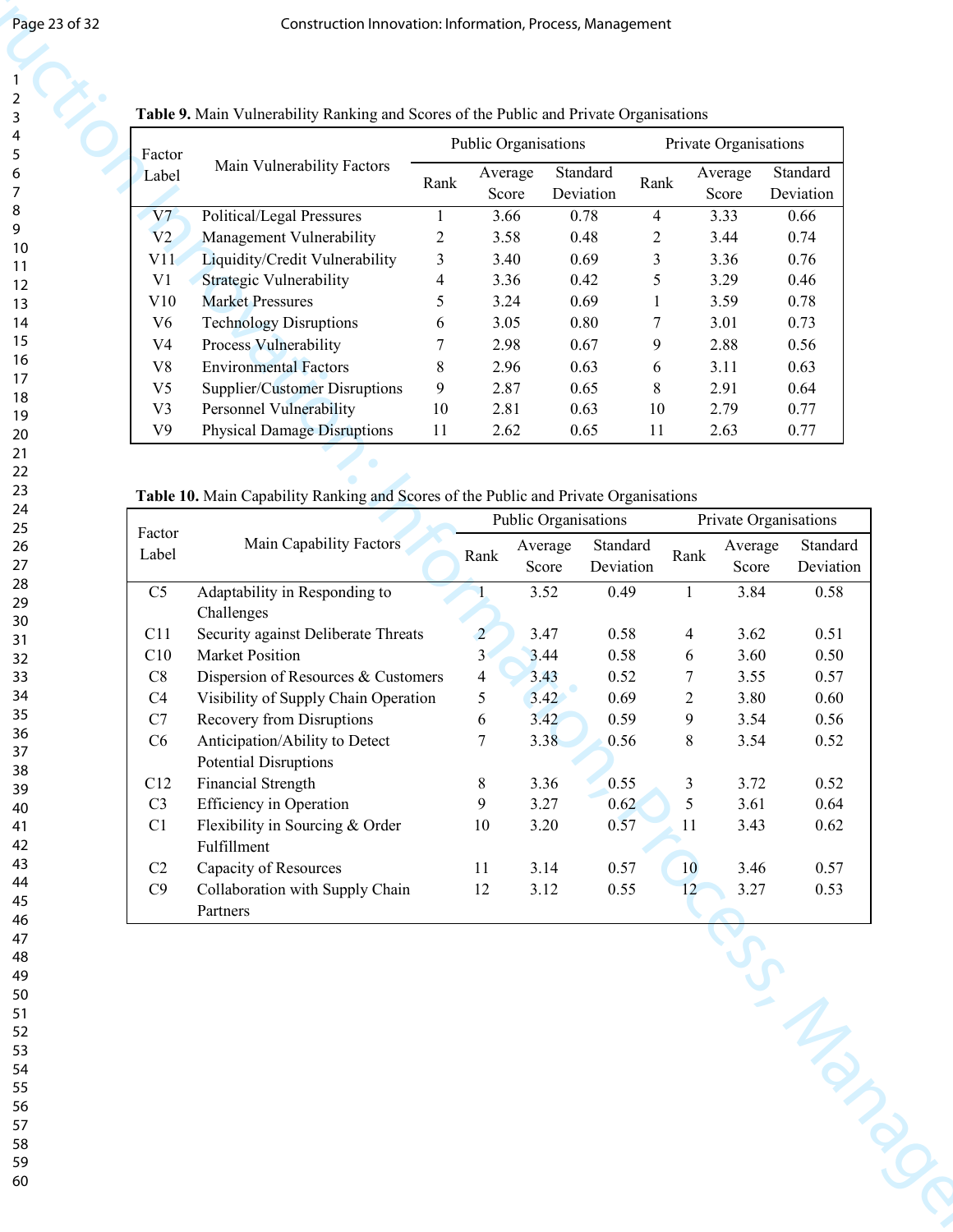|                                   |                         | Mean Rank                |                    | <b>Test Statistics</b> |            |
|-----------------------------------|-------------------------|--------------------------|--------------------|------------------------|------------|
| <b>Vulnerability Factors</b>      | Public<br>Organisations | Private<br>Organisations | Mann-<br>Whitney U | Z                      | $P$ -value |
| <b>Main Factors</b>               |                         |                          |                    |                        |            |
| Political/Legal Pressures         | 59.81                   | 45.79                    | 1009.50            | $-2.425$               | 0.015      |
| <b>Market Pressures</b>           | 46.68                   | 59.70                    | 1035.50            | $-2.275$               | 0.023      |
| Sub-Factors                       |                         |                          |                    |                        |            |
| Exposure to political disruptions | 60.29                   | 45.28                    | 983.50             | $-2.692$               | 0.007      |
| Price pressures                   | 47.17                   | 59.18                    | 1062.00            | $-2.165$               | 0.030      |

| Mean Rank<br><b>Test Statistics</b><br>Public<br>Private<br>Mann-<br>$Z_{\rm}$<br><b>Vulnerability Factors</b><br>$P$ -value<br>Organisations<br>Organisations<br>Whitney U<br><b>Main Factors</b><br>Political/Legal Pressures<br>1009.50<br>59.81<br>45.79<br>$-2.425$<br>0.015<br><b>Market Pressures</b><br>46.68<br>59.70<br>1035.50<br>$-2.275$<br>0.023<br>Sub-Factors<br>Exposure to political disruptions<br>60.29<br>45.28<br>983.50<br>$-2.692$<br>0.007<br>47.17<br>59.18<br>1062.00<br>$-2.165$<br>0.030<br>Price pressures<br>Table 12. Results of Capability Factors Perceived Differently between Public and Private<br>Organisations using Mann-Whitney U Test<br>Mean Rank<br><b>Test Statistics</b><br>Public<br>Private<br>$P-$<br>Mann-<br>$\ensuremath{\textnormal{Z}}$<br>Capability Factors<br>Organisations<br>Organisations<br>Whitney U<br>value<br>Main Factors<br>0.006<br>Visibility of Supply Chain Operation<br>45.20<br>61.25<br>956.00<br>$-2.775$<br>61.39<br>Financial Strength<br>$-2.818$<br>0.005<br>45.07<br>949.00<br>Sub-Factors<br>Products, assets, people visibility<br>$0.017\,$<br>1034.00<br>$-2.381$<br>46.65<br>59.73<br>Collaborative information exchange<br>46.40<br>59.99<br>$-2.530$<br>$0.011\,$<br>1020.50<br>Financial reserves<br>46.17<br>60.24<br>1008.00<br>$-2.632$<br>0.008 | MISCRIPTION OF | Table 11. Results of Vulnerability Factors Perceived Differently between Public and Private<br>Organisations using Mann-Whitney U Test |  |  |  |
|---------------------------------------------------------------------------------------------------------------------------------------------------------------------------------------------------------------------------------------------------------------------------------------------------------------------------------------------------------------------------------------------------------------------------------------------------------------------------------------------------------------------------------------------------------------------------------------------------------------------------------------------------------------------------------------------------------------------------------------------------------------------------------------------------------------------------------------------------------------------------------------------------------------------------------------------------------------------------------------------------------------------------------------------------------------------------------------------------------------------------------------------------------------------------------------------------------------------------------------------------------------------------------------------------------------------------------------------|----------------|----------------------------------------------------------------------------------------------------------------------------------------|--|--|--|
|                                                                                                                                                                                                                                                                                                                                                                                                                                                                                                                                                                                                                                                                                                                                                                                                                                                                                                                                                                                                                                                                                                                                                                                                                                                                                                                                             |                |                                                                                                                                        |  |  |  |
|                                                                                                                                                                                                                                                                                                                                                                                                                                                                                                                                                                                                                                                                                                                                                                                                                                                                                                                                                                                                                                                                                                                                                                                                                                                                                                                                             |                |                                                                                                                                        |  |  |  |
|                                                                                                                                                                                                                                                                                                                                                                                                                                                                                                                                                                                                                                                                                                                                                                                                                                                                                                                                                                                                                                                                                                                                                                                                                                                                                                                                             |                |                                                                                                                                        |  |  |  |
|                                                                                                                                                                                                                                                                                                                                                                                                                                                                                                                                                                                                                                                                                                                                                                                                                                                                                                                                                                                                                                                                                                                                                                                                                                                                                                                                             |                |                                                                                                                                        |  |  |  |
|                                                                                                                                                                                                                                                                                                                                                                                                                                                                                                                                                                                                                                                                                                                                                                                                                                                                                                                                                                                                                                                                                                                                                                                                                                                                                                                                             |                |                                                                                                                                        |  |  |  |
|                                                                                                                                                                                                                                                                                                                                                                                                                                                                                                                                                                                                                                                                                                                                                                                                                                                                                                                                                                                                                                                                                                                                                                                                                                                                                                                                             |                |                                                                                                                                        |  |  |  |
|                                                                                                                                                                                                                                                                                                                                                                                                                                                                                                                                                                                                                                                                                                                                                                                                                                                                                                                                                                                                                                                                                                                                                                                                                                                                                                                                             |                |                                                                                                                                        |  |  |  |
|                                                                                                                                                                                                                                                                                                                                                                                                                                                                                                                                                                                                                                                                                                                                                                                                                                                                                                                                                                                                                                                                                                                                                                                                                                                                                                                                             |                |                                                                                                                                        |  |  |  |
|                                                                                                                                                                                                                                                                                                                                                                                                                                                                                                                                                                                                                                                                                                                                                                                                                                                                                                                                                                                                                                                                                                                                                                                                                                                                                                                                             |                |                                                                                                                                        |  |  |  |
|                                                                                                                                                                                                                                                                                                                                                                                                                                                                                                                                                                                                                                                                                                                                                                                                                                                                                                                                                                                                                                                                                                                                                                                                                                                                                                                                             |                |                                                                                                                                        |  |  |  |
|                                                                                                                                                                                                                                                                                                                                                                                                                                                                                                                                                                                                                                                                                                                                                                                                                                                                                                                                                                                                                                                                                                                                                                                                                                                                                                                                             |                |                                                                                                                                        |  |  |  |
|                                                                                                                                                                                                                                                                                                                                                                                                                                                                                                                                                                                                                                                                                                                                                                                                                                                                                                                                                                                                                                                                                                                                                                                                                                                                                                                                             |                |                                                                                                                                        |  |  |  |
|                                                                                                                                                                                                                                                                                                                                                                                                                                                                                                                                                                                                                                                                                                                                                                                                                                                                                                                                                                                                                                                                                                                                                                                                                                                                                                                                             |                |                                                                                                                                        |  |  |  |
|                                                                                                                                                                                                                                                                                                                                                                                                                                                                                                                                                                                                                                                                                                                                                                                                                                                                                                                                                                                                                                                                                                                                                                                                                                                                                                                                             |                |                                                                                                                                        |  |  |  |
|                                                                                                                                                                                                                                                                                                                                                                                                                                                                                                                                                                                                                                                                                                                                                                                                                                                                                                                                                                                                                                                                                                                                                                                                                                                                                                                                             |                |                                                                                                                                        |  |  |  |
|                                                                                                                                                                                                                                                                                                                                                                                                                                                                                                                                                                                                                                                                                                                                                                                                                                                                                                                                                                                                                                                                                                                                                                                                                                                                                                                                             |                |                                                                                                                                        |  |  |  |
|                                                                                                                                                                                                                                                                                                                                                                                                                                                                                                                                                                                                                                                                                                                                                                                                                                                                                                                                                                                                                                                                                                                                                                                                                                                                                                                                             |                |                                                                                                                                        |  |  |  |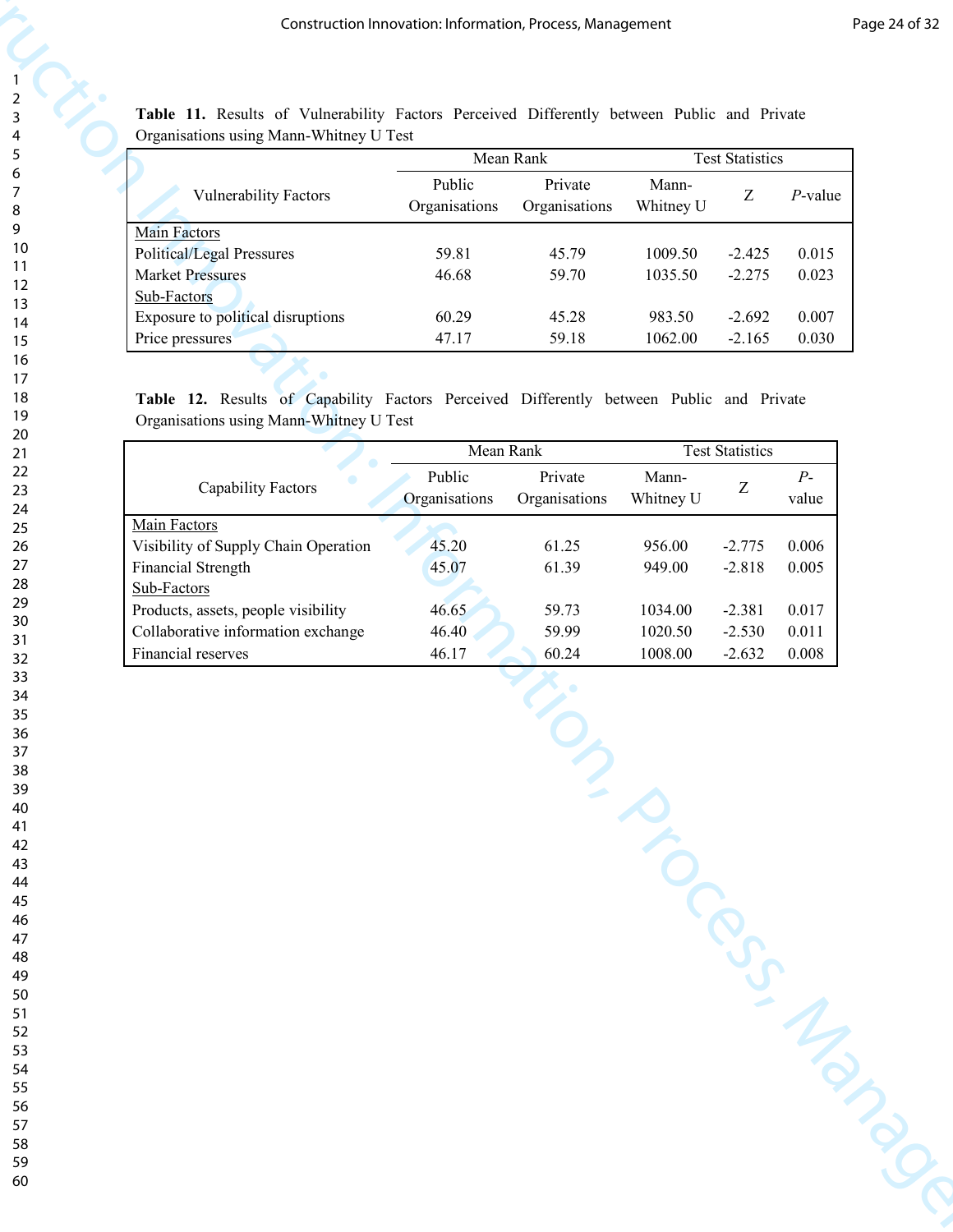| 1.1 | Reviewer 1<br>Comments:<br>In the beginning of the paper, it was stated that                                                                                                                                                                                                                                                                                                                                                                                                                                                                                                                                            |                                                                                                                                                 |
|-----|-------------------------------------------------------------------------------------------------------------------------------------------------------------------------------------------------------------------------------------------------------------------------------------------------------------------------------------------------------------------------------------------------------------------------------------------------------------------------------------------------------------------------------------------------------------------------------------------------------------------------|-------------------------------------------------------------------------------------------------------------------------------------------------|
|     |                                                                                                                                                                                                                                                                                                                                                                                                                                                                                                                                                                                                                         |                                                                                                                                                 |
|     | there are a number of risks such as supply<br>chain disruptions, geopolitical risks, cyber<br>risks, natural catastrophes, etc. This paper<br>seems to focus more supply chain disruptions<br>and business/operational risks than other types<br>of risks (such as natural disasters). If this is<br>indeed the case, the scope should be more<br>clearly stated in the beginning. Refining the<br>scope is important because the ways in which<br>organizations prepare and handles different<br>types of risks would be different.                                                                                    | Necessary revisions have been included in<br>the paper. Please refer to the highlighted<br>texts in p.1 line 41 and line 49-51 of the<br>paper. |
| 1.2 | This paper identified the main types of supply<br>chain vulnerabilities facing public and private<br>organizations in the context of Malaysia's<br>construction industry through an industry<br>survey. However, specific details are lacking<br>in many places. For example, there was brief<br>mention of the MATRADE project (p.2 line 3)<br>but no project background and details were<br>provided. What was this project? What were<br>the specific supply chain problems? Were they<br>related to logistics, supply of materials, conflict<br>between stakeholders or other issues? What<br>were the root causes? | More details of the MATRADE project<br>added with background. Please refer<br>highlighted texts in p.2 line 4-17 of the<br>paper.               |
| 1.3 | Disruptions were mentioned in many places of<br>the paper but what exactly were these<br>disruptions and what were the causes?                                                                                                                                                                                                                                                                                                                                                                                                                                                                                          | The inputs are provided under comments<br>1.2, 1.5, 1.6 and $1.15$ in highlighting the<br>causes of the supply chain disruptions.               |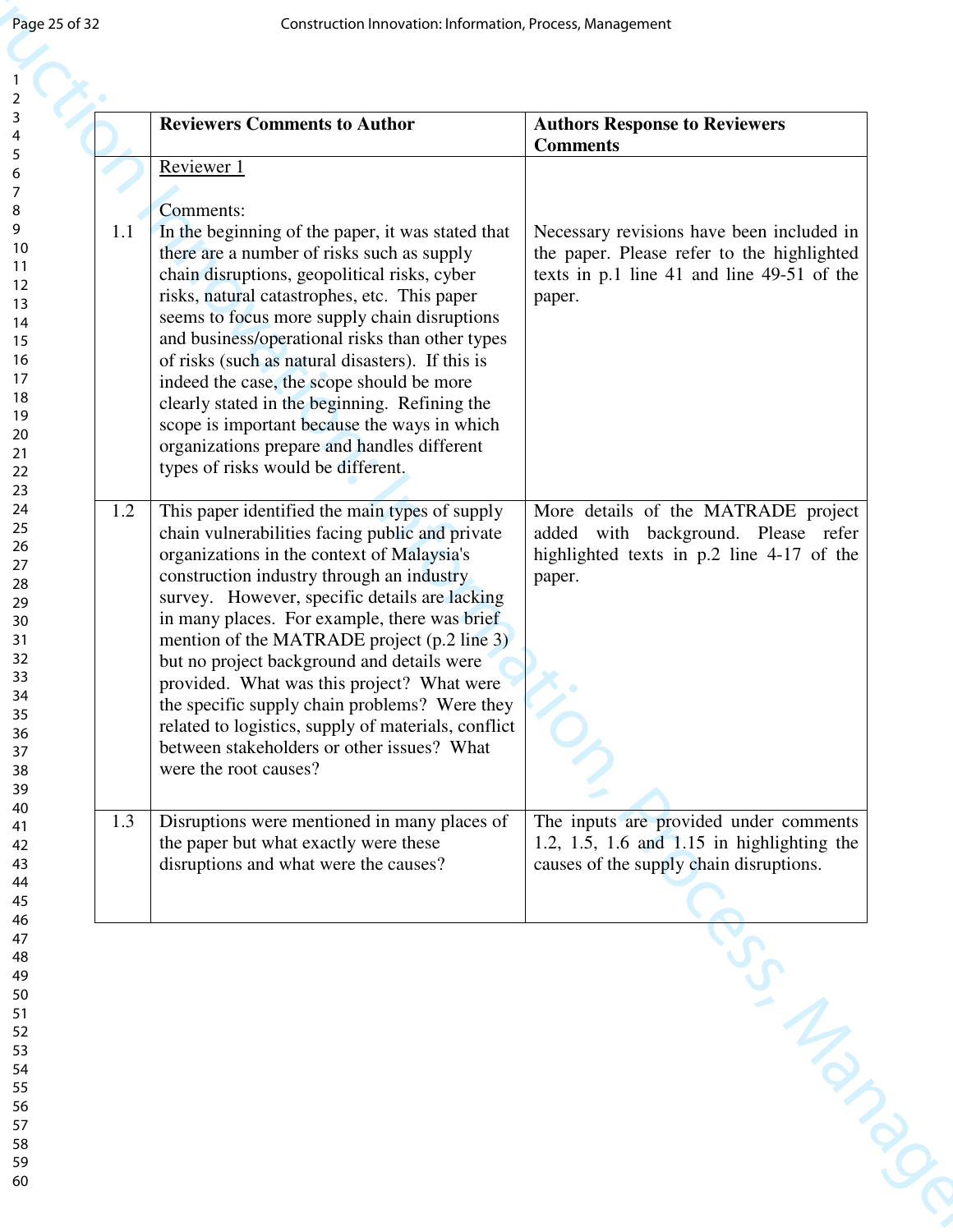| The findings need to be presented in a more<br>1.4<br>specific and targeted manner. Rather than just<br>indicating public or private organizations, were<br>they clients, consultants, contractors, sub-<br>of<br>contractors or suppliers? Were they all aligned<br>in their views on all of these issues? Seems<br>unlikely. Different stakeholders within the<br>chain may have different perceptions and thus<br>respond differently or have different levels of<br>susceptibility to certain types of vulnerabilities.<br>considering<br>the<br>suppliers<br>part of a future study.<br>P.7 line 35 - The findings show "public"<br>1.5<br>organisations are significantly more vulnerable<br>to political or legal pressures". Were there<br>previous incidents or events that led to this?<br>What types of political and legal pressures do<br>they face? Any specific examples?<br>Abdul-Aziz and Ali, 2004).<br>P.8 line 22 - " public and private<br>1.6<br>organisations reported to be highly susceptible<br>to the delayed timing of making business<br>line $51-56$ and p.10 line 3-6).<br>decisions ". Again this is far too general.<br>What types of decisions specifically?<br>Decisions at what level?<br>P.10 line 40 - What does FMSRD stand for?<br>1.7<br>The full term should be listed first before the<br>is listed in p.4 line 14.<br>abbreviation is repeatedly used.<br>More needs to be proposed for the conclusion<br>1.8<br>and way forward. After these vulnerabilities | Construction Innovation: Information, Process, Management | Page 26 of 32                                                                                                                                                                                                                                                                                                                                                                                                                                                                                                                                         |
|-----------------------------------------------------------------------------------------------------------------------------------------------------------------------------------------------------------------------------------------------------------------------------------------------------------------------------------------------------------------------------------------------------------------------------------------------------------------------------------------------------------------------------------------------------------------------------------------------------------------------------------------------------------------------------------------------------------------------------------------------------------------------------------------------------------------------------------------------------------------------------------------------------------------------------------------------------------------------------------------------------------------------------------------------------------------------------------------------------------------------------------------------------------------------------------------------------------------------------------------------------------------------------------------------------------------------------------------------------------------------------------------------------------------------------------------------------------------------------------------------------------|-----------------------------------------------------------|-------------------------------------------------------------------------------------------------------------------------------------------------------------------------------------------------------------------------------------------------------------------------------------------------------------------------------------------------------------------------------------------------------------------------------------------------------------------------------------------------------------------------------------------------------|
|                                                                                                                                                                                                                                                                                                                                                                                                                                                                                                                                                                                                                                                                                                                                                                                                                                                                                                                                                                                                                                                                                                                                                                                                                                                                                                                                                                                                                                                                                                           |                                                           | This is an important information by the<br>reviewer. How we have tackled this is by<br>adding a table with discussion on the levels<br>agreement between the public<br>organisations, contractors and consultants<br>in this study (refer p.7 line 48-56, and p.8)<br>line 3-18). We hope this will be a good<br>compromise in addressing the reviewer's<br>comment considering the issue of space<br>limitations of the paper. The data collected<br>does not go into the level of granularity<br>and<br>subcontractors. This will be highlighted as |
|                                                                                                                                                                                                                                                                                                                                                                                                                                                                                                                                                                                                                                                                                                                                                                                                                                                                                                                                                                                                                                                                                                                                                                                                                                                                                                                                                                                                                                                                                                           |                                                           | This is an important observation by the<br>reviewer. In fact, political pressures have<br>affected the awarding of tender in public<br>projects. Details of this have been added in<br>the highlighted text in the paper (refer p.8)<br>line $43-56$ and p.9 line $3-8$ ). References to<br>such incidents have also been added (e.g.<br>Jaafar and Radzi, 2013; CIDB, 2015;                                                                                                                                                                          |
|                                                                                                                                                                                                                                                                                                                                                                                                                                                                                                                                                                                                                                                                                                                                                                                                                                                                                                                                                                                                                                                                                                                                                                                                                                                                                                                                                                                                                                                                                                           |                                                           | Further details on this have been added in<br>the highlighted text in the paper (refer p.9)                                                                                                                                                                                                                                                                                                                                                                                                                                                           |
|                                                                                                                                                                                                                                                                                                                                                                                                                                                                                                                                                                                                                                                                                                                                                                                                                                                                                                                                                                                                                                                                                                                                                                                                                                                                                                                                                                                                                                                                                                           |                                                           | The full term of the abbreviation FMSRD                                                                                                                                                                                                                                                                                                                                                                                                                                                                                                               |
| 3.<br>recommendations can be proposed?                                                                                                                                                                                                                                                                                                                                                                                                                                                                                                                                                                                                                                                                                                                                                                                                                                                                                                                                                                                                                                                                                                                                                                                                                                                                                                                                                                                                                                                                    | were identified, then what? What                          | We have revised the paper and added our<br>recommendations in the highlighted texts<br>in p.12 line 33-39 and 49-56, and p.13 line                                                                                                                                                                                                                                                                                                                                                                                                                    |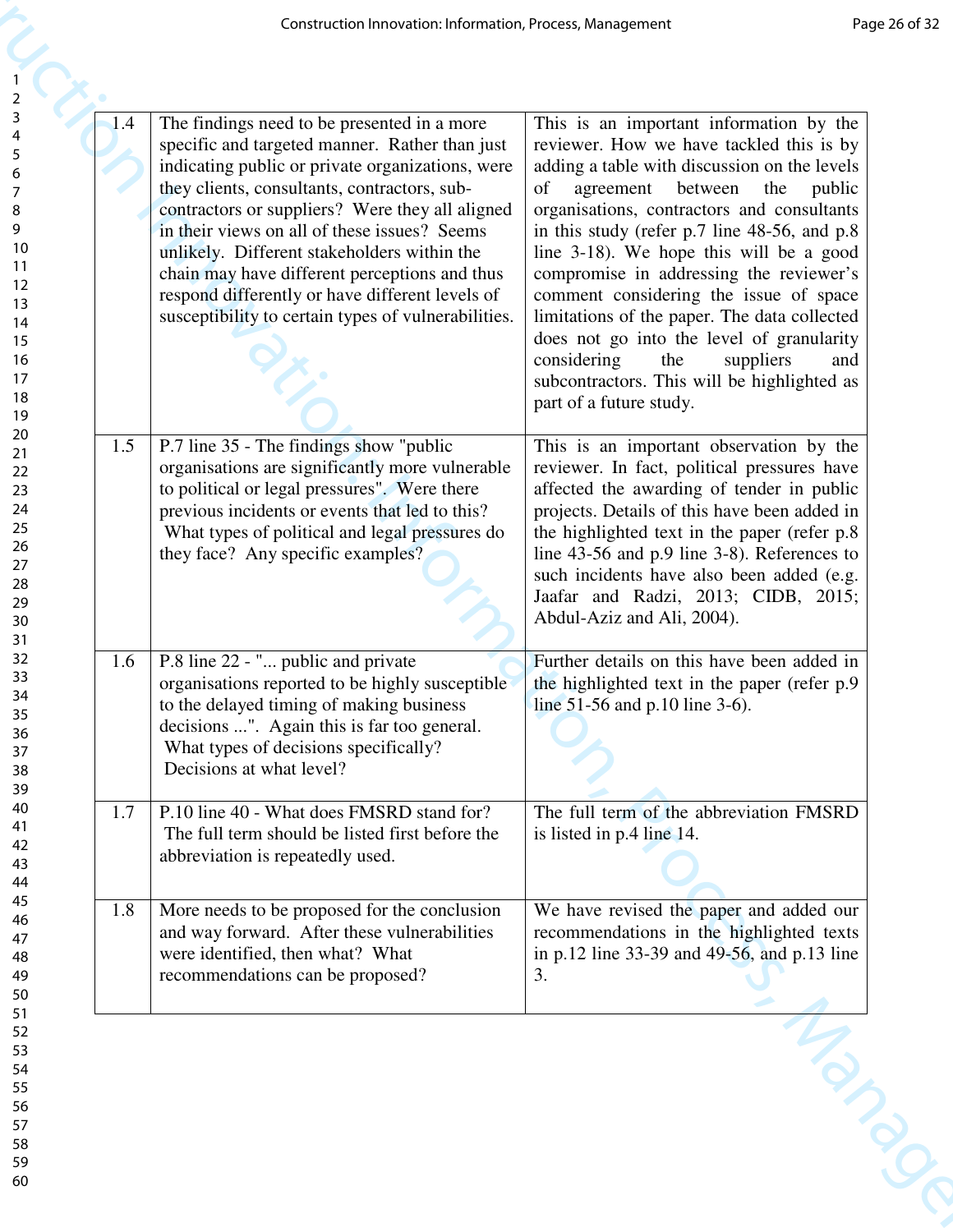| Page 27 of 32 | Construction Innovation: Information, Process, Management                                                                                                                                                                                                                                                                                                                                                                                                                                                                                           |                                                                                                                                                                                                                                                                            |
|---------------|-----------------------------------------------------------------------------------------------------------------------------------------------------------------------------------------------------------------------------------------------------------------------------------------------------------------------------------------------------------------------------------------------------------------------------------------------------------------------------------------------------------------------------------------------------|----------------------------------------------------------------------------------------------------------------------------------------------------------------------------------------------------------------------------------------------------------------------------|
| 1.9           | P. 11 line 4 - If there are bottlenecks across the<br>supply chain, it is more of a capacity problem<br>rather than capability or vulnerability problem.                                                                                                                                                                                                                                                                                                                                                                                            | This has been revised accordingly in the<br>highlighted text in p.12 line 41 of the<br>paper.                                                                                                                                                                              |
| 1.10          | 10) As the name suggests, the journal has an<br>emphasis on "innovation". What innovative<br>solutions are there to tackle these vulnerability<br>issues?<br>Final Comment:<br>There is a lot that need to be addressed and<br>revised before this paper can be considered<br>ready for publication in my opinion. Specifics<br>and details are severely lacking in many places.                                                                                                                                                                    | This is an important comment. We have<br>included the potential innovative solution<br>in p.12 line 49-56.                                                                                                                                                                 |
| 1.11          | <b>Additional Questions:</b><br>Originality: Does the paper contain new and/or<br>significant information adequate to justify<br>publication?:<br>There is significant information presented in<br>this paper to certain degree. This paper<br>identified the types of supply chain<br>vulnerabilities in the context of Malaysia's<br>construction industry through an industry<br>survey with public and private organizations<br>and using a layered framework approach but<br>lacks specific details and investigation into the<br>root causes. | We would like to thank the reviewer for<br>the interests that this paper has generated,<br>with regards to the comment on lack of<br>specific details, we have added these<br>specific details under our responses to<br>comments 1.2, 1.5, 1.6 and 1.15 in this<br>table. |
| 1.12          | Relationship to Seminal Literature: Does the<br>paper demonstrate an adequate understanding<br>of the relevant literature in the field and cite an<br>appropriate range of literature sources? Is any<br>significant work ignored?:<br>Yes, the paper does demonstrate an adequate<br>understanding of the literature in the field and a<br>sufficient number of literature sources have<br>been cited.                                                                                                                                             | We would like to thank the reviewer for<br>the comment on the literature review and<br>synthesis.                                                                                                                                                                          |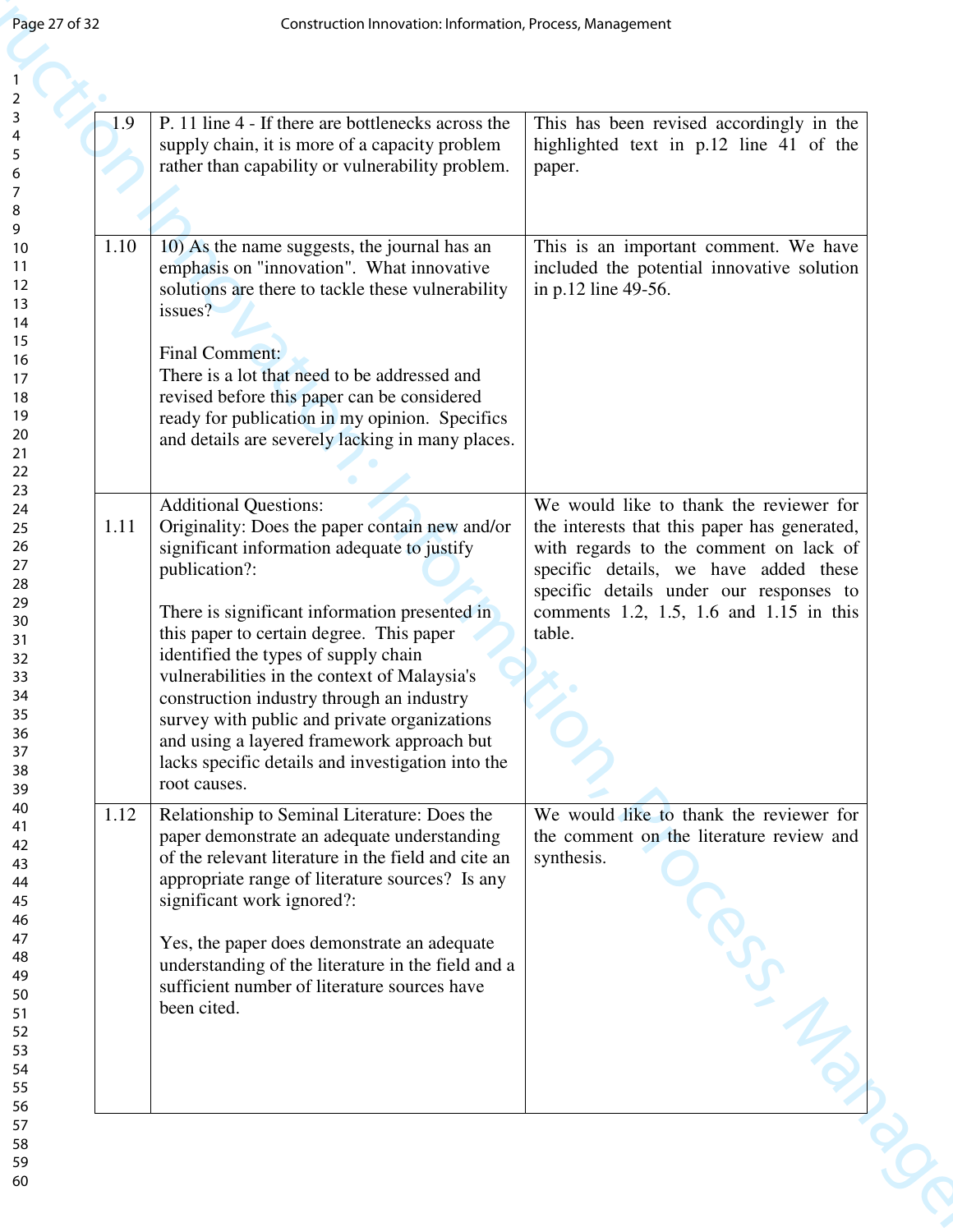| 1.13<br>Research Methodology: Is the paper's argument<br>We<br>reviewer's<br>appreciate<br>the<br>built on an appropriate base of theory,<br>acknowledgment<br><sub>of</sub><br>the<br>appropriate<br>concepts, or other ideas? Has the research or<br>research methods used in this paper.<br>equivalent intellectual work on which the paper<br>is based been well designed? Are the methods<br>employed, robust, defendable and appropriate?:<br>Yes, based on a range of different<br>vulnerabilities identified by other scholars and<br>researchers in previous studies, an industry<br>survey was conducted with public and private<br>organizations in Malaysia, and followed by<br>statistical analysis of the results. This was<br>conducted in a manner comparable to other<br>similar research work of this nature.<br>Results: Are results presented clearly and<br>As highlighted in our response in comment<br>1.14<br>analysed appropriately? Do the conclusions<br>have added Table 8 with<br>1.4, we<br>adequately tie together all elements of the<br>discussion on the levels of agreement<br>paper?:<br>public<br>organisations,<br>between<br>the<br>contractors and consultants in this study<br>The paper highlighted the main types of<br>(refer p.7 line 48-56, and p.8 line 3-18).<br>vulnerabilities (political/regulatory changes,<br>These groups of respondents are the main<br>market pressures, management, financial and<br>representatives within the scope of this<br>study. The data collected does not go into<br>strategic) facing public and private<br>organizations. However, there is a lack of<br>the level of granularity considering the<br>suppliers and subcontractors. This will be<br>deeper analysis on the further breakdown of<br>these organizations (i.e. clients vs. consultants<br>highlighted as part of a future study.<br>Conclusion has been revised accordingly<br>vs. contractors vs. subcontractors vs. suppliers)<br>as they are grouped together. Each stakeholder<br>under our response in comments 1.8 and<br>within the chain may have different perceptions<br>1.10.<br>on vulnerabilities and may prepare/react<br>differently. The conclusions section needs to<br>do a better job in highlighting more specifically<br>what more can or should be done by the<br>industry to address the problems. Right now, it<br>is basically just a summary of the survey<br>findings and leaves one wondering, "what |                                                                                                                                                                                  | Construction Innovation: Information, Process, Management | Page 28 of 32 |
|------------------------------------------------------------------------------------------------------------------------------------------------------------------------------------------------------------------------------------------------------------------------------------------------------------------------------------------------------------------------------------------------------------------------------------------------------------------------------------------------------------------------------------------------------------------------------------------------------------------------------------------------------------------------------------------------------------------------------------------------------------------------------------------------------------------------------------------------------------------------------------------------------------------------------------------------------------------------------------------------------------------------------------------------------------------------------------------------------------------------------------------------------------------------------------------------------------------------------------------------------------------------------------------------------------------------------------------------------------------------------------------------------------------------------------------------------------------------------------------------------------------------------------------------------------------------------------------------------------------------------------------------------------------------------------------------------------------------------------------------------------------------------------------------------------------------------------------------------------------------------------------------------------------------------------------------------------------------------------------------------------------------------------------------------------------------------------------------------------------------------------------------------------------------------------------------------------------------------------------------------------------------------------------------------------------------------------------------------------------------------------------------------------------------------------------------------------------------------------|----------------------------------------------------------------------------------------------------------------------------------------------------------------------------------|-----------------------------------------------------------|---------------|
|                                                                                                                                                                                                                                                                                                                                                                                                                                                                                                                                                                                                                                                                                                                                                                                                                                                                                                                                                                                                                                                                                                                                                                                                                                                                                                                                                                                                                                                                                                                                                                                                                                                                                                                                                                                                                                                                                                                                                                                                                                                                                                                                                                                                                                                                                                                                                                                                                                                                                    | $\overline{2}$<br>3<br>5<br>6<br>7<br>8<br>9<br>10<br>11<br>12<br>13<br>14<br>15<br>16<br>17<br>18                                                                               |                                                           |               |
| next?" and "where do we go from here then?"                                                                                                                                                                                                                                                                                                                                                                                                                                                                                                                                                                                                                                                                                                                                                                                                                                                                                                                                                                                                                                                                                                                                                                                                                                                                                                                                                                                                                                                                                                                                                                                                                                                                                                                                                                                                                                                                                                                                                                                                                                                                                                                                                                                                                                                                                                                                                                                                                                        | 19<br>20<br>21<br>22<br>23<br>24<br>25<br>26<br>27<br>28<br>29<br>30<br>31<br>32<br>33<br>34<br>35<br>36<br>37<br>38<br>39<br>40<br>41<br>42<br>43<br>44<br>45<br>46<br>47<br>48 |                                                           |               |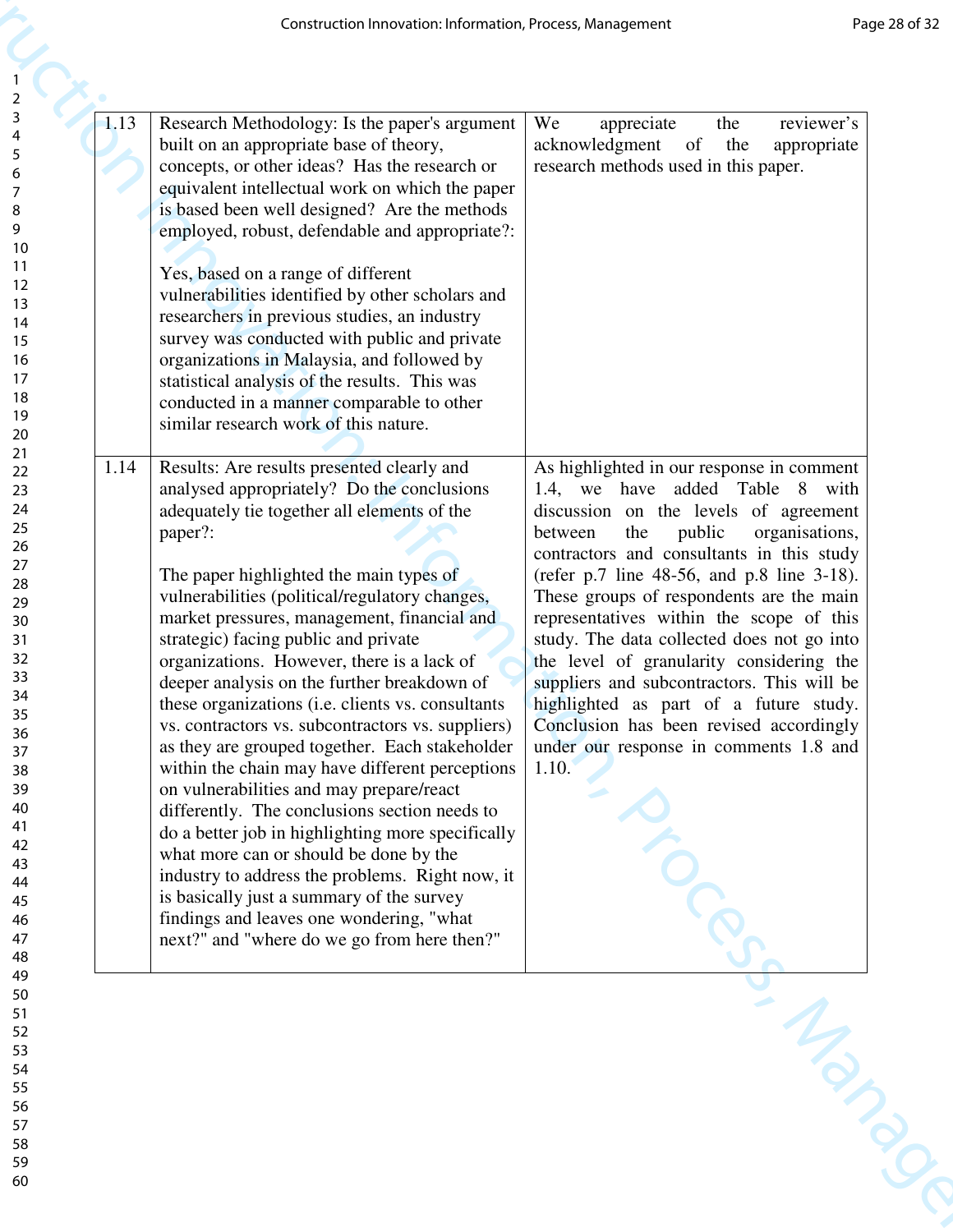| Page 29 of 32                                                                                                                                                                            | Construction Innovation: Information, Process, Management                                                                                                                                                                                                                                                                                                                                                                                                                                                                                                                                                                                                                                                                                                                                                                                                                                                                                                                                                                                                                                                                                                                                                                                                                                                                                                                                                                                                                                       |                                                                                                                                                                                                                                                                                                                                                                                          |
|------------------------------------------------------------------------------------------------------------------------------------------------------------------------------------------|-------------------------------------------------------------------------------------------------------------------------------------------------------------------------------------------------------------------------------------------------------------------------------------------------------------------------------------------------------------------------------------------------------------------------------------------------------------------------------------------------------------------------------------------------------------------------------------------------------------------------------------------------------------------------------------------------------------------------------------------------------------------------------------------------------------------------------------------------------------------------------------------------------------------------------------------------------------------------------------------------------------------------------------------------------------------------------------------------------------------------------------------------------------------------------------------------------------------------------------------------------------------------------------------------------------------------------------------------------------------------------------------------------------------------------------------------------------------------------------------------|------------------------------------------------------------------------------------------------------------------------------------------------------------------------------------------------------------------------------------------------------------------------------------------------------------------------------------------------------------------------------------------|
|                                                                                                                                                                                          |                                                                                                                                                                                                                                                                                                                                                                                                                                                                                                                                                                                                                                                                                                                                                                                                                                                                                                                                                                                                                                                                                                                                                                                                                                                                                                                                                                                                                                                                                                 |                                                                                                                                                                                                                                                                                                                                                                                          |
| 1.15<br>10<br>11<br>12<br>13<br>14<br>15<br>16<br>17<br>18<br>19<br>20<br>21<br>22<br>23<br>24<br>25<br>26<br>27<br>28<br>29<br>30<br>31<br>32<br>33<br>34<br>35<br>36<br>37<br>38<br>39 | Implications for research, practice and/or<br>society: Does the paper identify clearly any<br>implications for research, practice and/or<br>society? Does the paper bridge the gap<br>between theory and practice? How can the<br>research be used in practice (economic and<br>commercial impact), in teaching, to influence<br>public policy, in research (contributing to the<br>body of knowledge)? What is the impact upon<br>society (influencing public attitudes, affecting<br>quality of life)? Are these implications<br>consistent with the findings and conclusions of<br>the paper?:<br>The five main types of vulnerabilities were<br>repeatedly mentioned but again, it lacks<br>specific actual examples and details. The root<br>causes need to be further explained. For<br>instance, were there any specific examples of<br>political shocks (change of top-level)<br>leadership, filibustering, and/or particular<br>policy changes) that brought significant<br>disruptions in the construction supply chains)?<br>The authors' mention of the falling Ringgit<br>affecting cost of materials and equipment from<br>overseas is one such example but much more is<br>needed. Is the Malaysian construction industry<br>heavily dependent on imported materials?<br>Since the title of the paper indicates it is in the<br>context of the Malaysia, I believe it would be<br>of interest to readers if more specific examples<br>from Malaysia can be drawn so we can learn | The details on the political and legal<br>pressures are added in the paper (refer p.8)<br>line $43-56$ and $p.9$ line $3-8$ ). The<br>vulnerability of the supply chain to<br>material price fluctuations are also added<br>in the highlighted texts in p.9 line 33-40 of<br>the paper. We hope that this input provides<br>further clarifications to the identified<br>vulnerabilities. |
| 1.16                                                                                                                                                                                     | more about the local industry.<br>Quality of Communication: Does the paper<br>clearly express its case, measured against the<br>technical language of the field and the expected<br>knowledge of the journal's readership? Has<br>attention been paid to the clarity of expression<br>and readability, such as sentence structure,<br>jargon use, acronyms, etc. Do the figures/tables<br>aid the clarity of the paper?:<br>In general, the technical language used in this<br>paper is fine. It is readable and clear.                                                                                                                                                                                                                                                                                                                                                                                                                                                                                                                                                                                                                                                                                                                                                                                                                                                                                                                                                                         | We would like to thank the reviewer for<br>comment<br>on<br>the<br>quality<br>of<br>the<br>communication of the paper.                                                                                                                                                                                                                                                                   |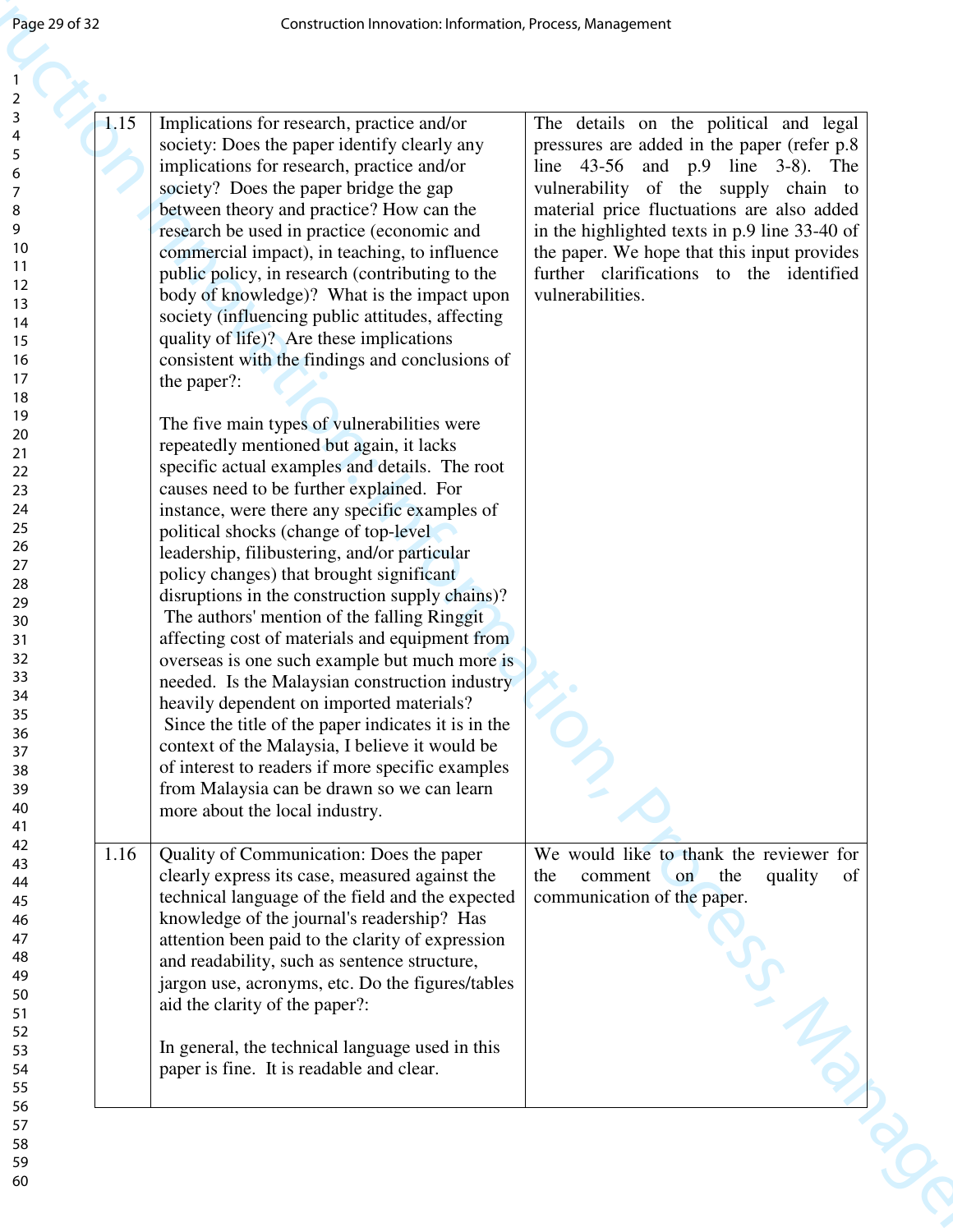|     | Construction Innovation: Information, Process, Management                                                                                                                                                                                                                                                                                                                                                                                                                                                                                                                                                                                                                                                                                                                                     | Page 30 of 32                                                                                                                                                                                                                                                                                                                                                                                                                                                                                                                                                                                                                                                                                                                                                                                                                                                                                                                                                                                                                                                                         |
|-----|-----------------------------------------------------------------------------------------------------------------------------------------------------------------------------------------------------------------------------------------------------------------------------------------------------------------------------------------------------------------------------------------------------------------------------------------------------------------------------------------------------------------------------------------------------------------------------------------------------------------------------------------------------------------------------------------------------------------------------------------------------------------------------------------------|---------------------------------------------------------------------------------------------------------------------------------------------------------------------------------------------------------------------------------------------------------------------------------------------------------------------------------------------------------------------------------------------------------------------------------------------------------------------------------------------------------------------------------------------------------------------------------------------------------------------------------------------------------------------------------------------------------------------------------------------------------------------------------------------------------------------------------------------------------------------------------------------------------------------------------------------------------------------------------------------------------------------------------------------------------------------------------------|
| 2.1 | Reviewer 2<br><b>Additional Questions:</b><br>Originality: Does the paper contain new and/or<br>significant information adequate to justify<br>publication?:<br>The paper provides some new insight into the<br>level of resilience of construction supply chain<br>in response to disruptive events in construction<br>projects. The findings should help construction<br>firms better identify their risks and prepare for<br>the unexpected.                                                                                                                                                                                                                                                                                                                                               | We would like to thank the reviewer for<br>recognizing the new insights provided in<br>this paper.                                                                                                                                                                                                                                                                                                                                                                                                                                                                                                                                                                                                                                                                                                                                                                                                                                                                                                                                                                                    |
| 2.2 | Relationship to Seminal Literature: Does the<br>paper demonstrate an adequate understanding<br>of the relevant literature in the field and cite an<br>appropriate range of literature sources? Is any<br>significant work ignored?:<br>The literature review is rather comprehensive.                                                                                                                                                                                                                                                                                                                                                                                                                                                                                                         | We appreciate the reviewer's comment on<br>the literature review.                                                                                                                                                                                                                                                                                                                                                                                                                                                                                                                                                                                                                                                                                                                                                                                                                                                                                                                                                                                                                     |
| 2.3 | Research Methodology: Is the paper's argument<br>built on an appropriate base of theory,<br>concepts, or other ideas? Has the research or<br>equivalent intellectual work on which the paper<br>is based been well designed? Are the methods<br>employed, robust, defendable and appropriate?:<br>What was the sampling method? The findings<br>show that some are from "public" and the other<br>from "private". However, since this is about<br>construction supply chain, it is paramount<br>important to have the representation of a cross<br>section of stakeholders in the industry<br>including private client, subcontractor,<br>suppliers, etc? Since they are not included in<br>this study (by reading Table 3), how can one be<br>sure of the representativeness of the results? | The sampling method is highlighted in the<br>highlighted texts in p.5 line 29-34 of the<br>paper. We have also added Table 8 in the<br>paper along with the discussions in p.7 line<br>48-56, and p.8 line 3-18. The table gives<br>analysed data on the different groups of<br>respondents,<br>but<br>not<br>necessary<br>suppliers.<br>subcontractors<br>The<br>and<br>additional statistical<br>analysis on the<br>respondents' level of agreement in Table 8<br>shows that the contractors and consultants<br>have high agreements on the ranking of the<br>vulnerability and capability factors. The<br>main scope of the paper was on public<br>projects, whereby the three main groups<br>identified in Table 8 are paramount. But<br>we agree that a further extended study<br>should include private projects and give<br>further value and breakdown in terms of<br>private client, subcontractors and suppliers.<br>This will be therefore be included in future<br>study. The conclusion has been amended<br>accordingly (refer highlighted text in p.12)<br>line 38-39). |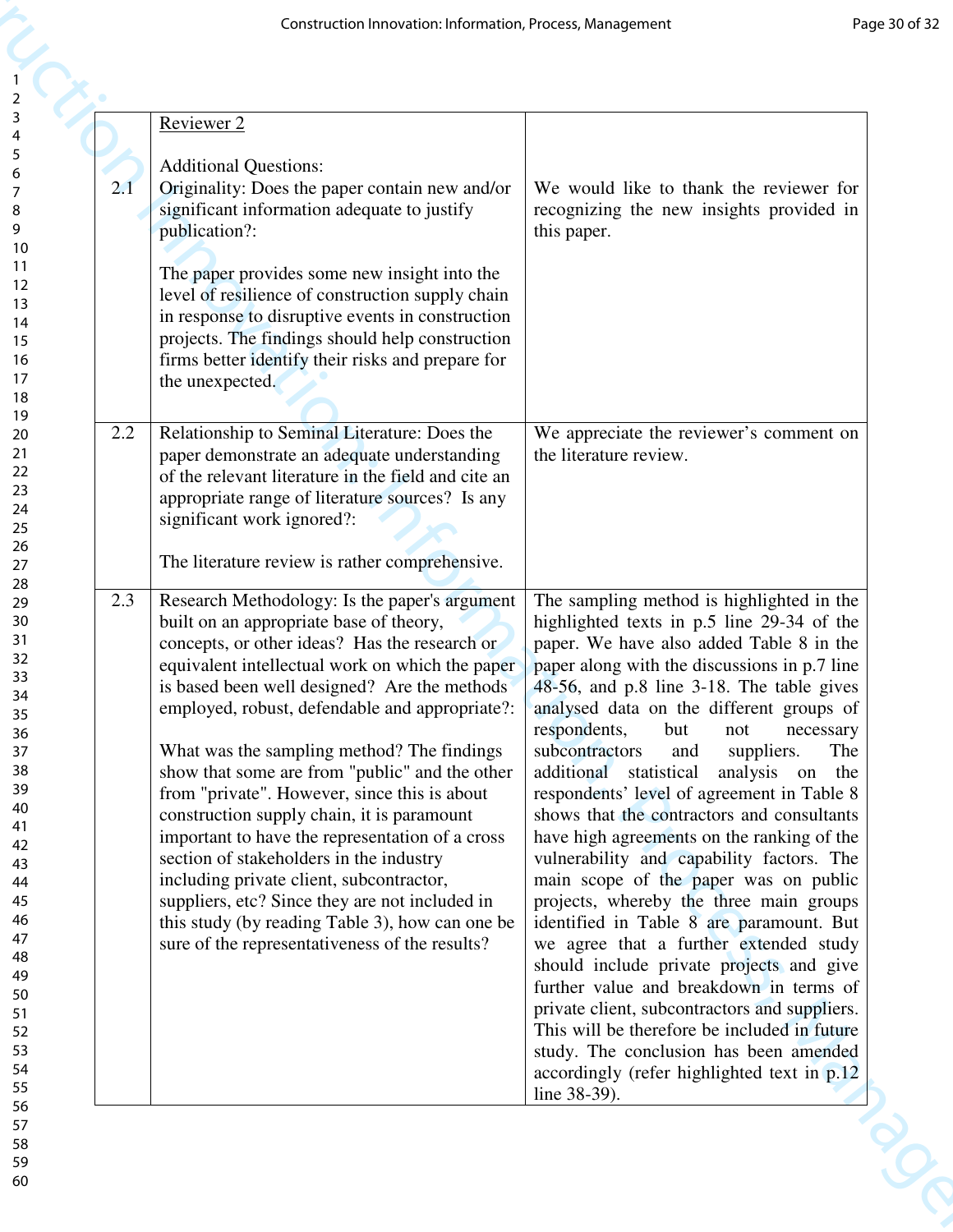| Page 31 of 32                                                                                                                           | Construction Innovation: Information, Process, Management                                                                                                                                                                                                                                                                                                                                                                                                                                                                                                                                                                                                                                                                                       |                                                                                                                                                                                                                                                                                                                                                                                                                                                                                                                                                                                                                                                                                                                                      |
|-----------------------------------------------------------------------------------------------------------------------------------------|-------------------------------------------------------------------------------------------------------------------------------------------------------------------------------------------------------------------------------------------------------------------------------------------------------------------------------------------------------------------------------------------------------------------------------------------------------------------------------------------------------------------------------------------------------------------------------------------------------------------------------------------------------------------------------------------------------------------------------------------------|--------------------------------------------------------------------------------------------------------------------------------------------------------------------------------------------------------------------------------------------------------------------------------------------------------------------------------------------------------------------------------------------------------------------------------------------------------------------------------------------------------------------------------------------------------------------------------------------------------------------------------------------------------------------------------------------------------------------------------------|
| $\overline{2}$<br>3<br>2.4<br>5<br>6<br>7<br>8<br>9<br>10<br>11<br>12<br>13<br>14<br>15<br>16<br>17<br>18<br>19<br>20<br>21<br>22<br>23 | Results: Are results presented clearly and<br>analysed appropriately? Do the conclusions<br>adequately tie together all elements of the<br>paper?:<br>How reliable are the results as the "private"<br>group is represented by both consultant and<br>contractor. Presumably their perception could<br>be very different. Besides, it is difficult to<br>compare the perception of the "public" sector<br>and the that of the consultant and contractor (in<br>the "private" group) in terms of their<br>vulnerability and capability.                                                                                                                                                                                                          | We have included Table 8 to clarify the<br>level of agreement among the groups of<br>respondents (refer response in comment<br>2.3). The contractors and consultants from<br>the private organisations are respondents<br>involved in the public projects, and are the<br>supply chain partners of the public<br>organisations. The private organisations'<br>vulnerability and capability can be<br>compared against the public organisations'<br>to understand the dynamics of these<br>capabilities and vulnerabilities and how<br>they are affecting the other parties'<br>operations, which this paper aims to<br>address. We hope the additional Table 8<br>will be a good compromise in addressing<br>the reviewer's comment. |
| 24<br>25<br>2.5<br>26<br>27<br>28<br>29<br>30<br>31<br>32<br>33<br>34<br>35<br>36<br>37<br>38<br>39<br>40<br>41<br>42<br>43<br>44<br>45 | Implications for research, practice and/or<br>society: Does the paper identify clearly any<br>implications for research, practice and/or<br>society? Does the paper bridge the gap<br>between theory and practice? How can the<br>research be used in practice (economic and<br>commercial impact), in teaching, to influence<br>public policy, in research (contributing to the<br>body of knowledge)? What is the impact upon<br>society (influencing public attitudes, affecting<br>quality of life)? Are these implications<br>consistent with the findings and conclusions of<br>the paper?:<br>The research was based on a study in Malaysia,<br>and it is not clear how can be results be<br>generalised and applied to other countries. | This question relates to the replicability of<br>findings<br>to<br>other contexts.<br>Further<br>clarifications on this have been added in<br>the conclusion section (refer highlighted<br>text in $p.12$ line 33-37) in the paper.                                                                                                                                                                                                                                                                                                                                                                                                                                                                                                  |
|                                                                                                                                         |                                                                                                                                                                                                                                                                                                                                                                                                                                                                                                                                                                                                                                                                                                                                                 | - Manus                                                                                                                                                                                                                                                                                                                                                                                                                                                                                                                                                                                                                                                                                                                              |